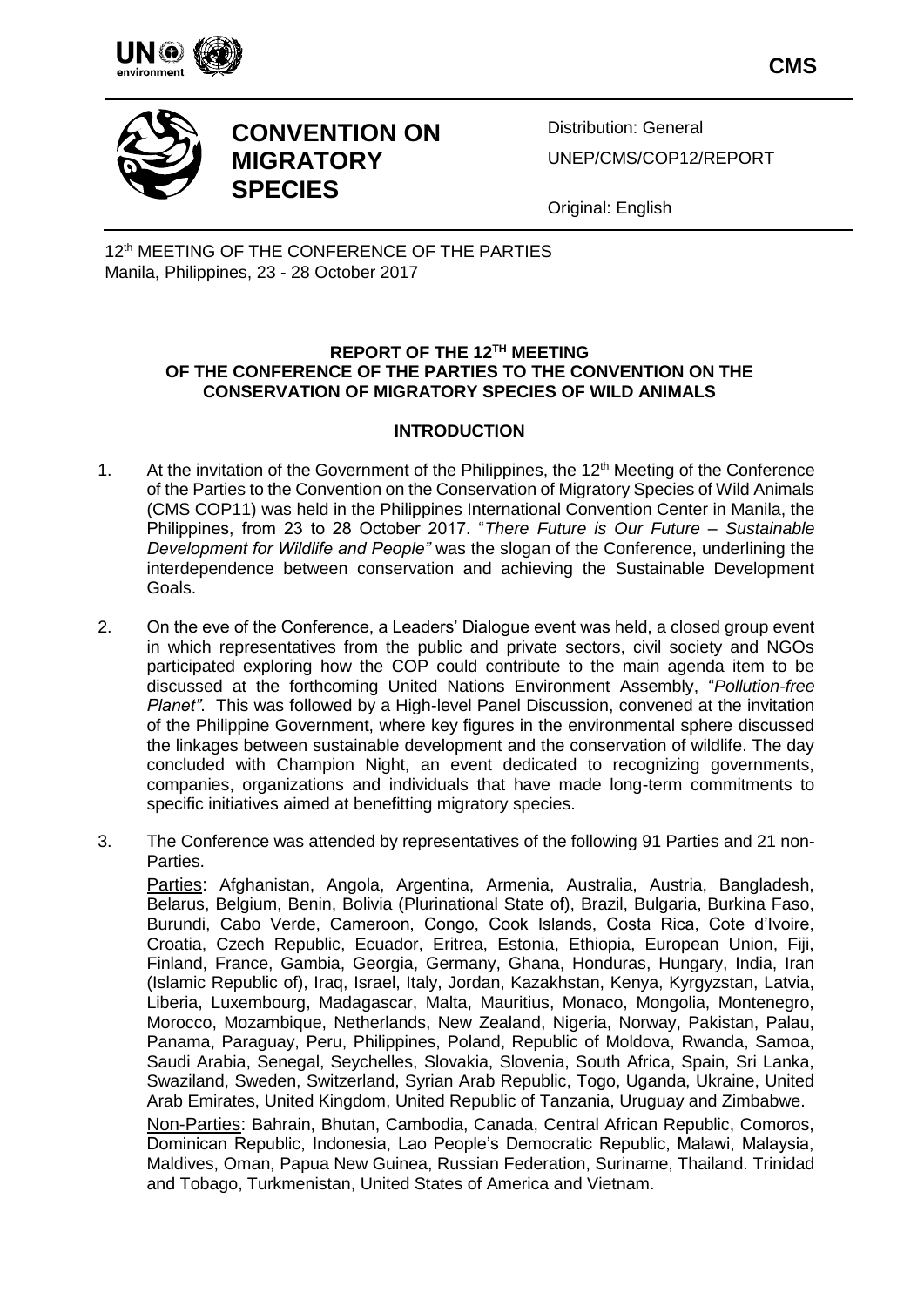4. Observers from governmental and non-governmental bodies or agencies were also represented. The complete list of participants appears as an Annex to the present report.

# **I. OPENING OF THE MEETING AND ORGANIZATIONAL MATTERS**

## **ITEM 1. OPENING OF THE MEETING**

- 5. The Opening Ceremony, held on Monday 23 October 2017, was divided into ceremonial and official segments.
- 6. The ceremonial segment commenced with a short video and a performance of 'El Gamma's Tribute to Mother Nature' by Shadow Theatre Group.
- 7. The Master of Ceremonies, UN Environment Goodwill Ambassador Nadya Hutalong, introduced:
	- Welcoming remarks by Senator Cynthia A. Villar, Chair of Senate Committee on Environment and Natural Resources, Philippines;
	- A presentation by Dr. Bradnee Chambers, CMS Executive Secretary to UN Foundation essay competition winner Zach Beaudoin, followed by a statement from Mr. Beaudoin;
	- A keynote address by UN Environment Ambassador Yann Arthus-Bertrand.

## **ITEM 2. WELCOMING ADDRESSES**

### **ITEM 3. KEYNOTE ADDRESS**

- 8. The official part of the Opening Ceremony was chaired by the Chair of the Standing Committee, Mr. Øystein Størkersen (Norway).
- 9. Addresses were delivered by:
	- H.E. Tarsicio Granzio, Minister of the Environment, Ecuador (Host of COP11);
	- Mr. Roy Cimatu, Secretary of the Department of Environment and Natural Resources (DENR), Philippines (Host of COP12);
	- Mr. Ibrahim Thiaw, Deputy Executive Director of UN Environment;
	- Mr. John E. Scanlon, Secretary-General of the Convention on International Trade in Endangered Species of Wild Fauna and Flora (CITES);
	- Ms. Cristiana Paşca Palmer, Executive Secretary of the Convention on Biological Diversity (CBD); and
	- Dr. Bradnee Chambers, Executive Secretary of the Convention on Migratory Species (CMS).
	- Mr. Erik Solheim, Executive Director of UN Environment, addressed the Plenary on Wednesday 25 October

# **ITEM 4. RULES OF PROCEDURE**

### **Item 4.1. Adoption of the Rules of Procedure**

- 10. The Chair of the Standing Committee, Mr. Øystein Størkersen (Norway) referred participants to the Rules of Procedure for the 12<sup>th</sup> Meeting of the Conference of the Parties (UNEP/CMS/COP12/Doc.4/Rev.1 *Rules of Procedure*). Minor corrections proposed by the Secretariat were contained in Annex 1 to the document, and a draft Decision to further review the Rules of Procedure during the forthcoming intersessional period was contained in Annex 2.
- 11. The COP adopted the Rules of Procedure, including the corrections contained in Annex 1 to document UNEP/CMS/COP12/Doc.4/Rev.1, as well as the decision contained in Annex 2.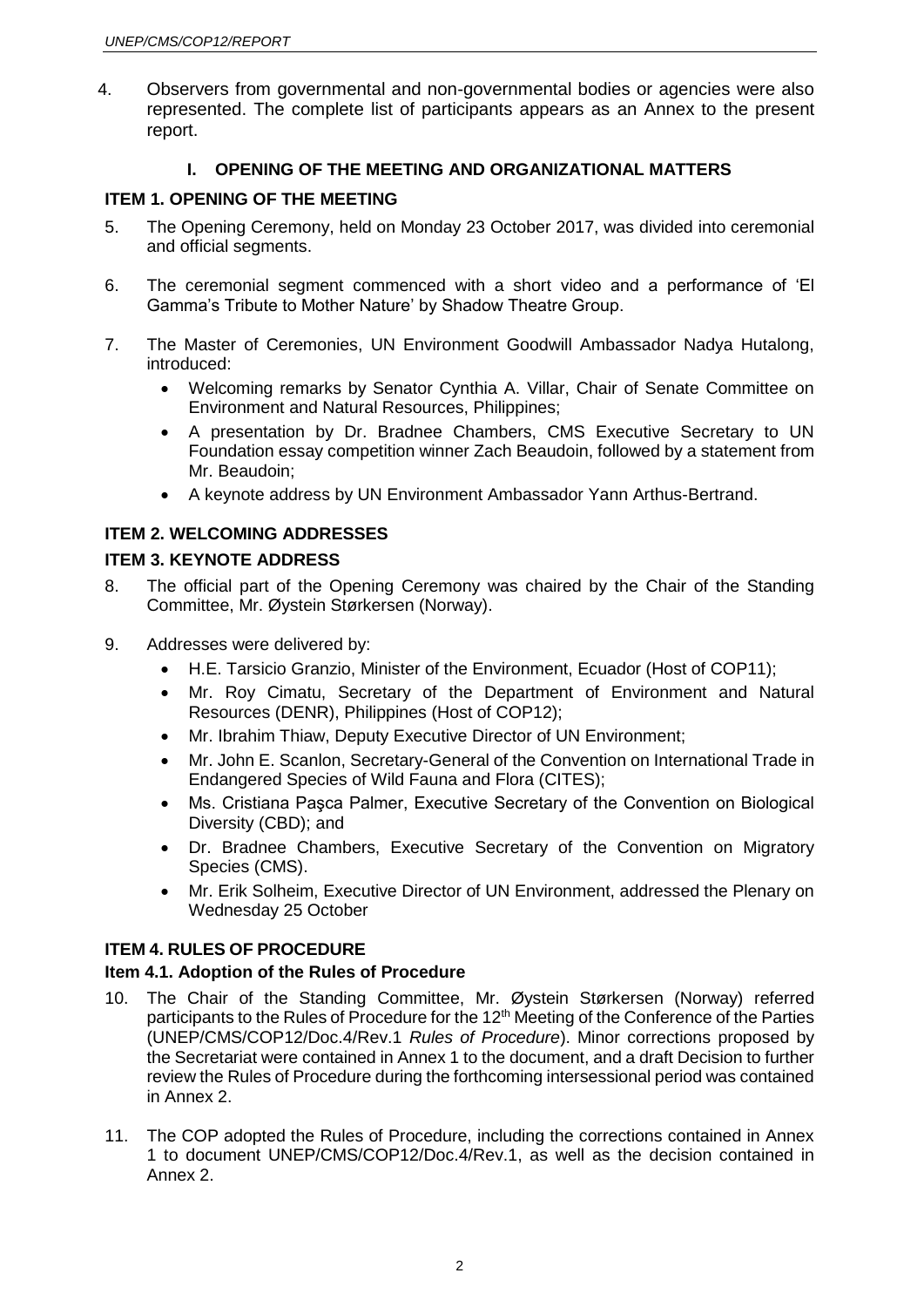12. The Chair noted that document UNEP/CMS/COP12/Doc.4/Add.1, concerning the subject of Parties with contributions in arrears, would be taken up by the meeting at a later point.

### **Item 4.2. Establishing a COP Presidency**

- 13. The Philippines introduced document UNEP/CMS/COP12/Doc.4.2, including a draft resolution, which it intended to discuss further with the Secretariat.
- 14. The EU and its Member States indicated readiness to join these discussions and had some proposals for taking the document forward.
- 15. The Chair asked the Philippines, the EU and its Member States, and the Secretariat to consult, and to come back to the COW with an updated proposal.
- 16. The Chair later concluded that the COW had endorsed the document for forwarding to plenary and was recommending its adoption.

## **ITEM 5. ELECTION OF OFFICERS**

- 17. The Chair of the Standing Committee recalled that Rule 5 of the Rules of Procedure provided for the election of the Chair of the COP, the Chair of the Committee of the Whole (COW) who would also serve as Vice-Chair of the COP, and the Vice-Chair of the COW.
- 18. The Conference elected the following officers by acclamation:

### **Conference of the Parties**

Chair: Mr. Roy Cimatu, (Philippines) Vice-Chair: Dr. Rod Hay (New Zealand)

### **Committee of the Whole**

Chair: Dr. Rod Hay (New Zealand) Vice-Chair: Ms. Ariuntuya Dorjsuren (Mongolia)

- 19. The Chair of the Standing Committee confirmed that, in accordance with Rule 6 of the Rules of Procedure, the Bureau of the Conference was now complete and comprised all members of the Standing Committee, the Chair and Vice-Chair of the COP and the Vice-Chair of the COW. The Bureau would meet for the first time during the evening of 23 October.
- 20. Taking his place on the podium the Chair of the COP expressed the honour he felt and looked forward to guiding the meeting through its busy agenda.

#### **ITEM 6. ADOPTION OF THE AGENDA AND MEETING SCHEDULE**

- 21. The Chair referred the meeting to documents UNEP/CMS/COP12/Doc.6.1/Rev.4 *Provisional Agenda and Documents* and UNEP/CMS/COP12/Doc.6.2/Rev.1 *Provisional Annotated Agenda and Meeting Schedule*.
- 22. There being no proposals for amendments, both documents were adopted by consensus.

## **ITEM 7. ESTABLISHMENT OF CREDENTIALS COMMITTEE AND OTHER SESSIONAL COMMITTEES**

23. The Chair recalled that Rule 3 of the Rules of Procedure provided for the establishment of a Credentials Committee of five members. It had been the practice at CMS COPs for those five members to be drawn from the regional groupings. He invited nominations accordingly.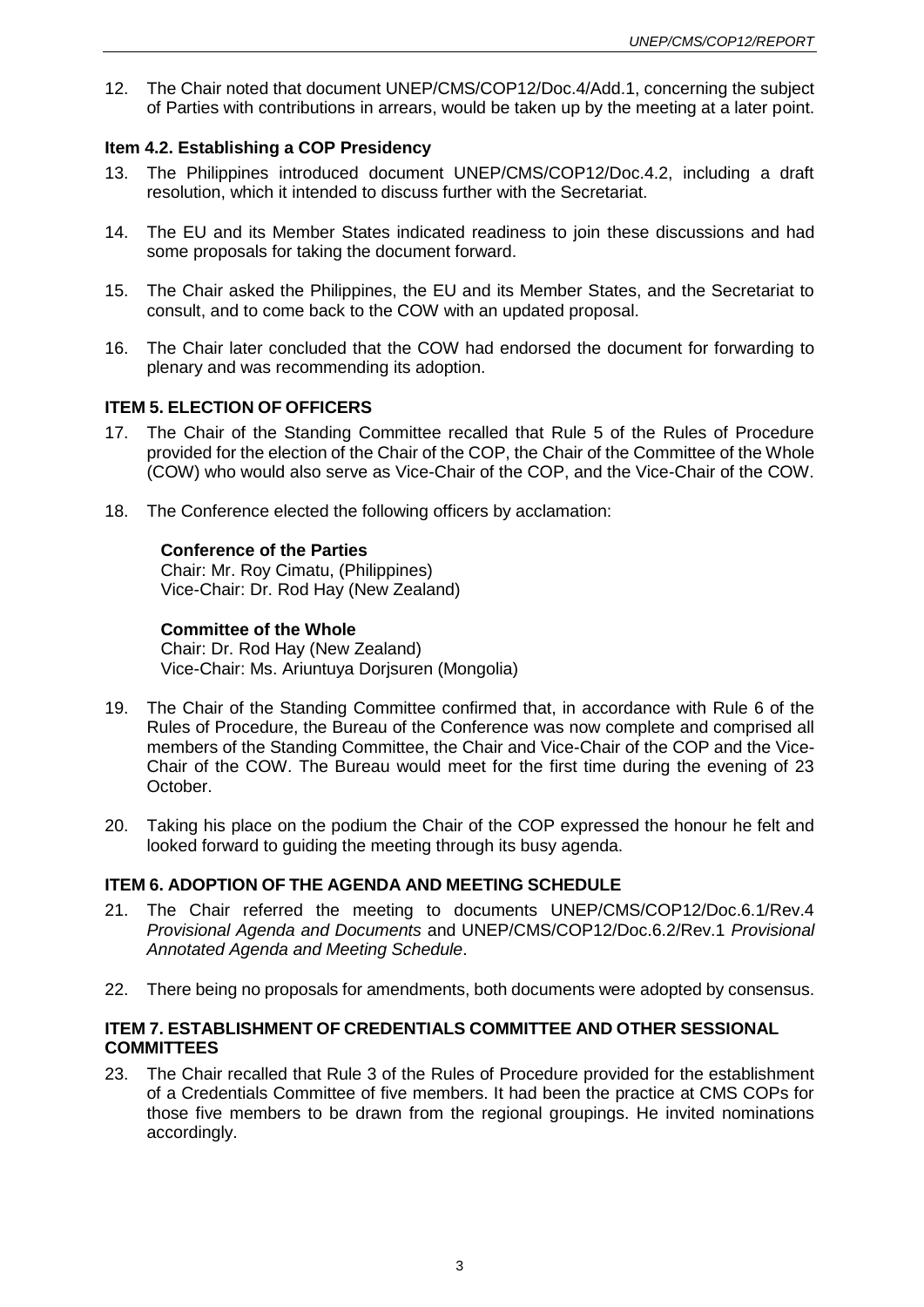- 24. The following Parties were elected to serve on the Credentials Committee: **Africa**: Republic of Congo, Ghana **Asia**: Saudi Arabia **Europe**: Norway **Latin America & the Caribbean**: Uruguay
- 25. At the invitation of the Chair and in accordance with Rule 17 of the Rules of Procedure, the meeting decided to establish the Committee of the Whole (COW).
- 26. The Chair noted that the meeting might wish to establish further committees or working groups to discuss the draft budget and other issues. The COP decided that the establishment of these bodies would be taken up by the COW.

## **ITEM 8. ADMISSION OF OBSERVERS**

- 27. The Chair referred the meeting to document UNEP/CMS/COP12/Doc.8/Rev.1 *Admission of Observers*.
- 28. In accordance with Article VII of the Convention, the COP approved admission to the meeting of all those Observers listed in COP12/Doc.8/Rev.1.
- 29. During the session of the COW held on 24 October 2017, the Chair referred the meeting to document UNEP/CMS/COP12/Doc.8/Rev.1 *Admission of Observers*, and noted that two observer organizations, the Alliance of Marine Mammal Parks and Aquariums, and One Ocean Diving, had registered after the list contained in Doc.8/Rev.1 had been prepared.
- 30. The COW took note of this information.

### **II. REPORTS**

## **ITEM 9. REPORT OF THE UNITED NATIONS ENVIRONMENT PROGRAMME**

31. Elizabeth Mrema, UN Environment, briefly introduced the report contained in document UNEP/CMS/COP12/Doc 9.

# **ITEM 10. REPORTS AND RECOMMENDATIONS OF THE SUBSIDIARY BODIES OF THE CONVENTION**

### **Item 10.1. Standing Committee**

- 32. The Chair of the Standing Committee (StC), Mr. Øystein Størkersen reported that two full meetings of the StC had taken place since COP11, namely:
	- $\bullet$  44<sup>th</sup> meeting October 2015, Bonn
	- $\bullet$  45<sup>th</sup> meeting November 2016, Bonn
- 33. He referred participants to the full reports of both meetings, but summarized a number of highlights and identified some of the challenges dealt with by the StC during the triennium.

### **Item 10.2. Scientific Council**

- 34. The Chair of the CMS Scientific Council, Dr. Fernando Spina (Italy) made a presentation summarizing the activities of the Scientific Council since COP11, including changes to the modus operandi of the Council resulting from the establishment of a Sessional Committee. Two meetings of the Sessional Committee had been held:
	- $\bullet$  1<sup>st</sup> meeting April 2016, Bonn
	- $\bullet$  2<sup>nd</sup> meeting July 2017, Bonn
- 35. Dr. Spina presented highlights of the Scientific Council's work in preparing and reviewing scientific aspects of COP12 documentation.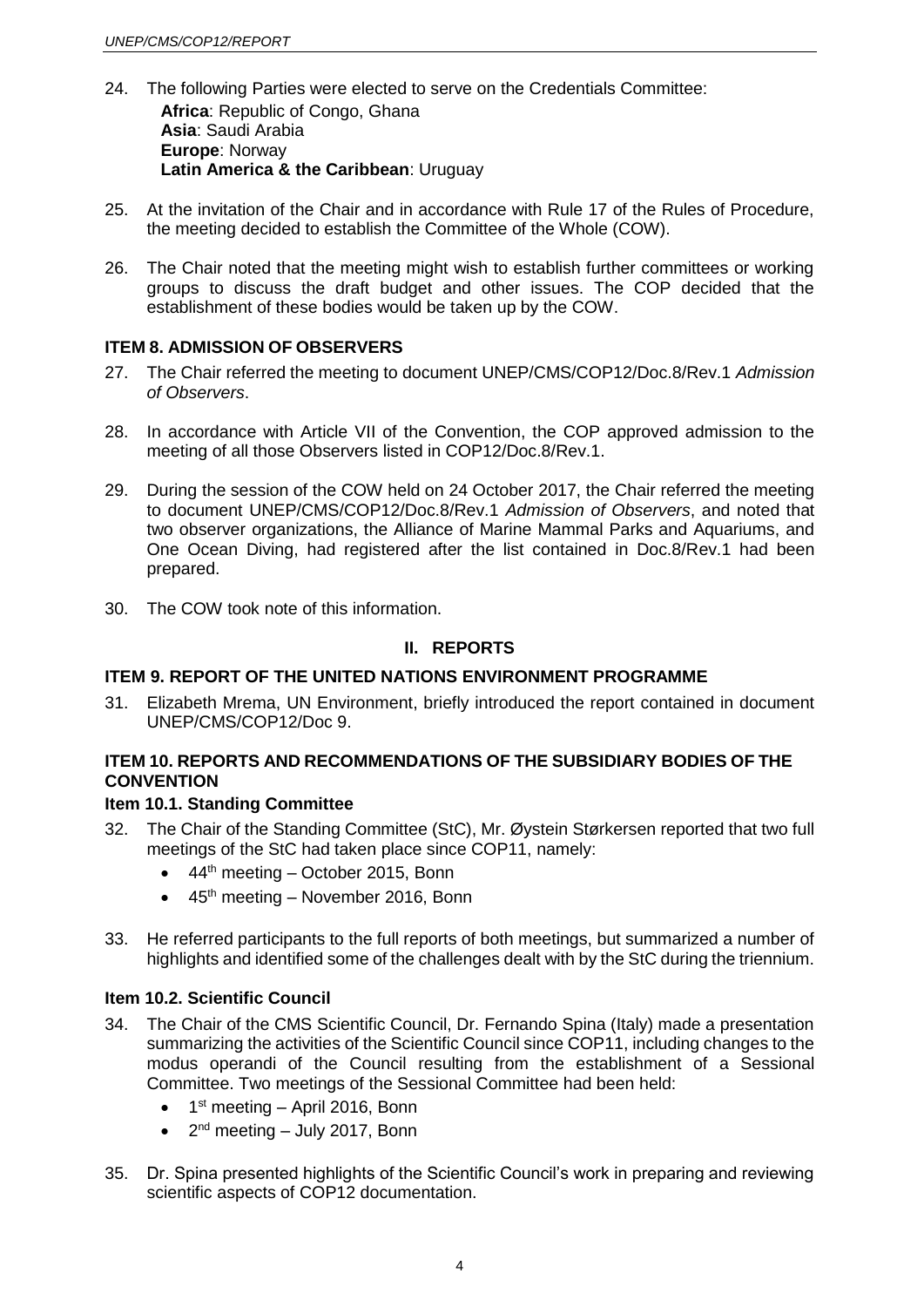## **Committee of the Whole**

- 36. The Chair of the Committee of the Whole (COW), Dr. Rod Hay, New Zealand, opened the Committee's deliberations with a greeting in Maori and noted that it was particularly significant that COP12 was being held in Oceania. The COW had a considerable agenda and it would be important to keep focused. He was honoured to be entrusted with the task of ensuring the smooth running of the Committee's deliberations.
- 37. At the invitation of the Chair, the COW decided to establish the following committees and working groups and elected by acclamation the Chairs indicated:
	- Budget Committee Chair: Øystein Størkersen, Norway
	- Institutional Working Group Chair: Narelle Montgomery, Australia
	- Review of Decisions Working Group Chair: James Njogu, Kenya
	- Avian Working Group Chair: Rob Clay, COP-Appointed Councillor for Birds
	- Terrestrial Working Group Chair: Alfred Oteng-Yeboah, COP-Appointed Councillor for African fauna
	- Aquatic Working Group Chair: Barry Baker, COP-Appointed Councillor for Bycatch

### **Signing Ceremony**

- 38. The Executive Secretary invited representatives of countries ready to sign Memoranda of Understanding under the CMS and with appropriate full powers to do so, to come forward to sign the relevant instruments.
- 39. The Minister of Environment of Ecuador, H.E. Tarsicio Granizo, and the representatives of Sri Lanka, Benin and Brazil signed the Memorandum of Understanding on the Conservation of Migratory Sharks, bringing the number of signatories to 46.
- 40. The observer from WWF International signed the Memorandum of Understanding on the Conservation of Migratory Sharks as a Cooperating Partner, bringing the number of Cooperating Partners to 10.
- 41. The representative of Burkina Faso signed the Memorandum of Understanding on the Conservation of Migratory Birds of Prey in Africa and Eurasia (Raptors MOU), bringing the number of signatories to 58.
- 42. The representative of the Peregrine Fund signed the Raptors MOU as a Cooperating Partner, bringing the number of Cooperating Partners to five.
- 43. The representative of Madagascar pledged that her country would become a signatory to the Sharks MOU in the near future. The Minister expected to attend the present Signing Ceremony had been unavoidably detained.

### **ITEM 11. STATEMENTS FROM STATES**

### **Item 11.1. Depositary and Host Country**

44. The Depositary and Host Country, Germany, presented document UNEP/CMS/COP12/Doc.11.1, drawing particular attention to the four new Parties to CMS, for which the Convention had entered into force since COP11, namely (in chronological order of accession): Islamic Republic of Afghanistan (August 2015), Federative Republic of Brazil (October 2015), United Arab Emirates (May 2016) and Republic of Iraq (August 2016). There were now 124 Parties, including 123 Member States and the EU. The Dominican Republic was currently making final arrangements to become a Party. Australia, through its Note Verbale of January 2015, had made a reservation concerning the inclusion of five shark species in Appendix II of the Convention. The Czech Republic, through its Note Verbale of February 2017, had withdrawn its reservations with respect to Appendices I & II.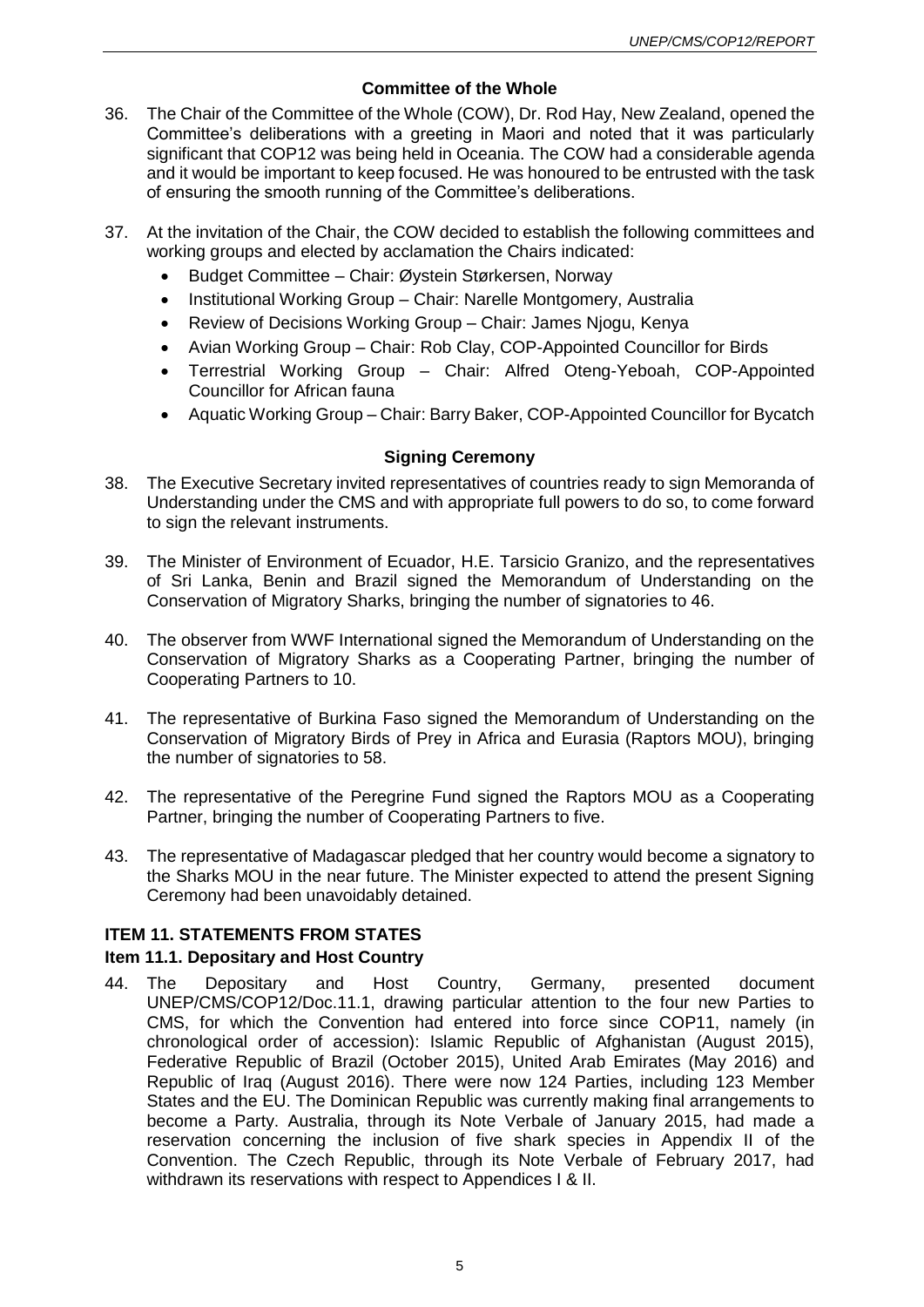# **Item 11.2. Party States (Including REIOs)**

### **Item 11.3. Non-Party States**

- 45. The Chair encouraged submission of written statements, for inclusion in the COP Proceedings, under this sub-item, but noted that any Party or non-Party State wishing to make an oral statement was free to do so.
- 46. Mongolia, speaking on behalf of the Asia region, thanked the Government of the Philippines, the Chair of the COW and current Plenary session, as well as the Secretariat under the leadership of the Executive Secretary. It was good to see the growing membership of the Convention and its MOUs. The region was delighted that Bahrain, the Maldives, and Oman, had attended COP12 as Observer States, and looked forward to welcoming them as Parties.
- 47. The Maldives thanked those who had facilitated its participation in the COP. The Maldives would soon become a signatory to the Shark MOU and had initiated the process for becoming a Party to the Convention; something that would hopefully be achieved before COP13.
- 48. The representative of Brazil expressed the honour his country felt in attending its first COP as a CMS Party and thanked other delegations for the welcome afforded to Brazil. Thanks were due to the host country and to the Secretariat.
- 49. The EU and its Member States reflected on a very productive COP, which would result not only in a record number of resolutions and decisions, but also the addition of a large number of species to the Annexes of the Convention. There had been important advances in the governance of CMS, which was now equipped with a Strategic Plan and a Review Mechanism. The EU and its Member States encouraged waiving of confidentiality under the Review Mechanism wherever possible. Deliberations on the National Report Format, Scientific Council and other topics had also reached satisfactory outcomes, contributing to a stronger and more effective CMS. The Government of the Philippines had been an excellent host of a fruitful and enriching COP and was undertaking truly impressive conservation measures on the ground.
- 50. India greeted delegates in its capacity as prospective host of the next COP and thanked the Philippines for hosting COP12, as well as the Secretariat for its work. India believed firmly in participatory and inclusive development and this was something that would be facilitated by the work of the COP in sealing deals for the conservation of wildlife.
- 51. Senegal thanked the Philippines for its wonderful welcome and hospitality. During COP12 African Parties had requested the listing of a number of terrestrial and aquatic species and hoped that the corresponding Concerted Actions would strengthen their conservation. NGO observers were invited to join countries in implementing measures for the conservation of these species.
- 52. Uganda, speaking on behalf of the Africa region, congratulated all those involved with hosting and running to the COP for a job well done. Africa looked forward with optimism to the outcomes of COP12 making a difference to the conservation of migratory species.
- 53. Bahrain reported its intent of building its National Biodiversity Strategy and Action Plan in synergy with CMS and offered congratulations to all those involved with the organization and hosting of COP12.
- 54. Malawi also recorded its thanks and reiterated its commitment to the conservation of migratory species. Malawi hoped to become a member of the CMS Family before the end of 2017.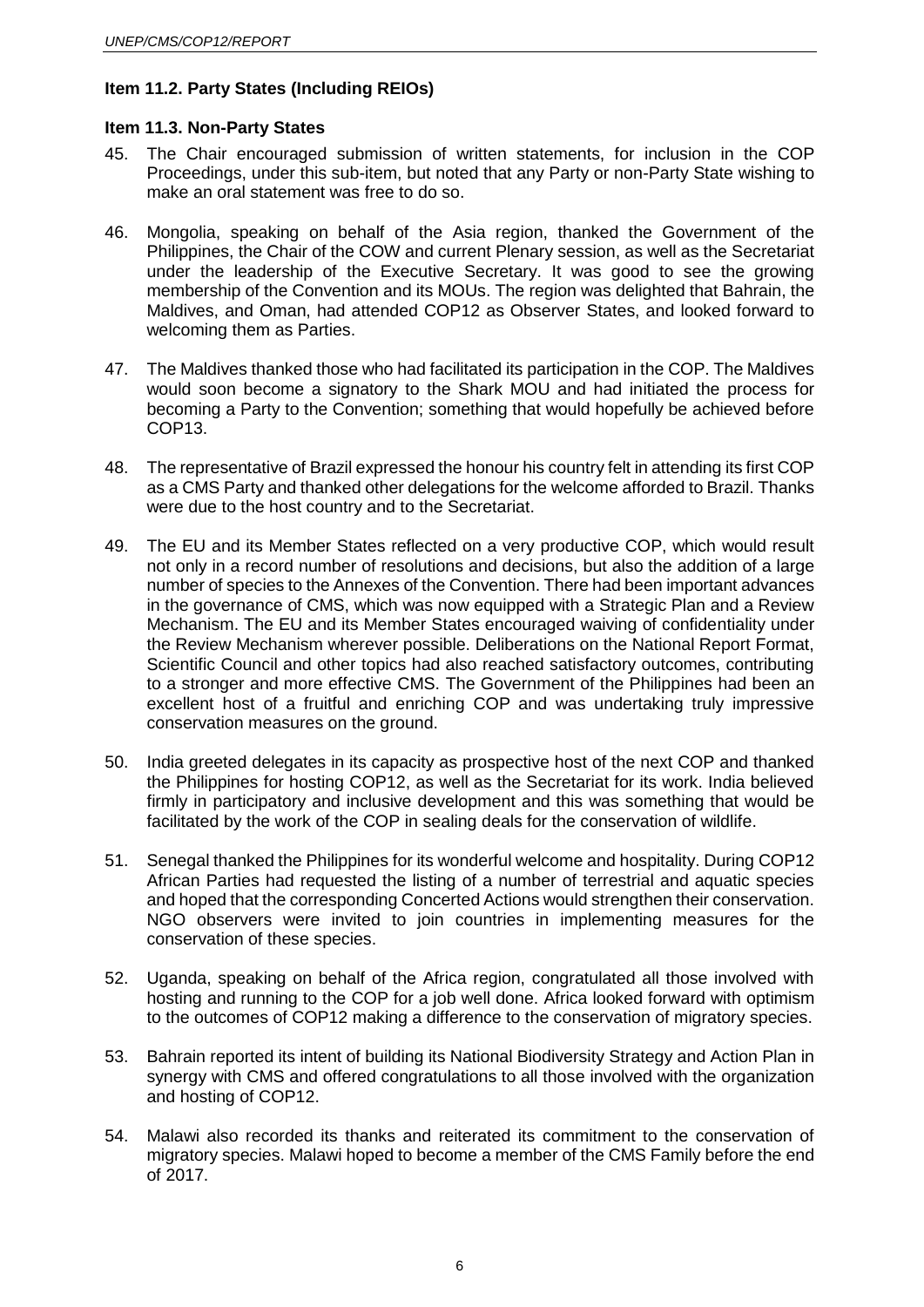55. Australia, speaking on behalf of the Oceania region, thanked its Oceanian partner and neighbour, the Philippines, for hosting COP12, and extended gratitude to the Chair of the opening Plenary, to the Chair of the COW, to Parties and other delegates, the chairs of intersessional and sessional committees and working groups, the Executive Secretary and the dedicated Secretariat.

## **ITEM 12. REPORT OF THE SECRETARIAT Item 12.1. Overview of Secretariat activities**

### **ITEM 18. IMPLEMENTATION OF THE PROGRAMME OF WORK**

- 56. It was decided to take Items 12 and 18 together. The Executive Secretary made a presentation summarizing the Secretariat's activities during the triennium 2015-2017, including the information contained in document UNEP/CMS/COP12/Doc.18/Rev.1. The core budget for the triennium had been approximately €7.5 million. The Secretariat had been able to raise almost €4 million for a wide range of activities under the Programme of Work (POW). Thanks were due to all donors, including those that had supported delegate participation in COP12. Particular thanks were due to Abu Dhabi for its support of the work of the CMS Project Office in Abu Dhabi, as well as for the MOU on the Conservation and Management of Marine Turtles and their Habitats of the Indian Ocean and South-East Asia (IOSEA) and the MOU on the Conservation of Migratory Sharks. Dr Chambers presented highlights of implementation of the POW with respect to the CMS Strategic Plan; aquatic species; terrestrial species; scientific advisory services; information communication and outreach; capacity building; and regional preparatory workshops for COP12.
- 57. Noting the applause with which the Executive Secretary's presentation had been received, the Chair opened the floor for comment.
- 58. Switzerland had been pleased to read Doc18/Rev.1 and was impressed to see what had been achieved, but realized that the biggest challenge facing implementation of the Convention was lack of funding. It was crucial for the COP to take decisions in accordance with the priorities of the Strategic Plan and in line with the Future Shape process. Switzerland called on all Parties present at the COP to assist the Secretariat with focusing and funding wherever possible.
- 59. Mongolia acknowledged the efforts made by the Secretariat and donors to resolve barriers to the migration of terrestrial species in Mongolia. The National Conference on this topic held under the auspices of CMS in 2015 had facilitated a recent agreement for the partial removal and re-design of railroad boundary fences impacting migratory ungulates.
- 60. The COW noted the presentation of the Executive Secretary.

## **ITEM 13. STATEMENTS ON COOPERATION FROM IGOs AND NGOs**

- 61. Statements were presented by the following:
	- ACAP Agreement on the Conservation of Albatrosses and Petrels;
	- ACCOBAMS Agreement on the Conservation of Cetaceans of the Black Sea, Mediterranean Sea and Contiguous Atlantic Area (referring to information document UNEP/CMS/COP12/Inf.6.2);
	- AEWA Agreement on the Conservation of African–Eurasian Migratory Waterbirds; and
	- EUROBATS Agreement on the Conservation of Populations of European Bats (referring to information document UNEP/CMS/COP12/Inf.6.6).
	- UN Environment
	- Convention on International Trade in Endangered Species of Wild Fauna and Flora (CITES)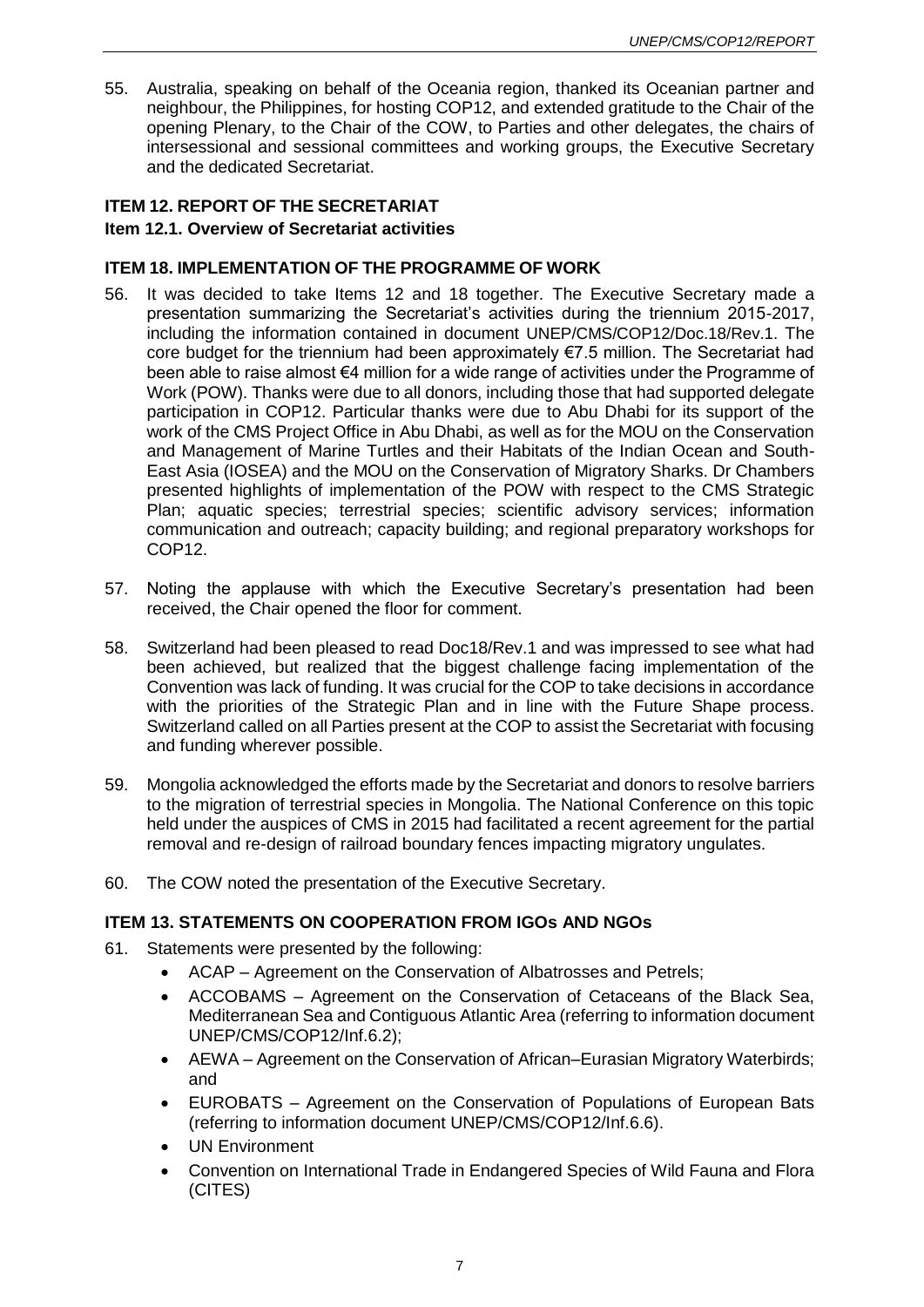- International Whaling Commission (IWC)
- Secretariat of the Pacific Regional Environment Programme (SPREP)
- Defenders of Wildlife (speaking also on behalf of other NGOs)
- Wild Migration

## **III. ADMINISTRATIVE AND BUDGETARY MATTERS**

## **ITEM 14. BUDGET AND ADMINISTRATION**

# **Item 14.1. Execution of CMS Budget 2015-2017**

- 62. The Secretariat made a presentation summarizing document UNEP/CMS/COP12/Doc.14.1 '*Execution of the CMS budget during the 2015-2017 triennium*', including updates (to 13 October 2017) as follows.
	- Paid contributions had risen to  $€6.7M$  (90 per cent), while due contributions had fallen to €708,000 (10 per cent).
	- The number of paid-up Parties had increased to 70 (58 per cent of Parties), but there were still 50 Parties with unpaid dues (42 per cent)
	- New Parties that had joined the Convention since COP11 had paid €38,780 (9 per cent of contributions due), while €387,017 were outstanding (91 per cent)
	- With regard to Implementation of the 2015-2017 budget, the estimated total expenditure to 31 December 2017 was €7,486,318, leaving a balance of €135,311.
	- The Trust Fund balance was estimated to be €282,495 as of 31 December 2017, though this figure included unpaid pledges of €109,136 from the previous triennium.
- 63. The Secretariat outlined successes and challenges encountered in executing the budget and confirmed that the COP was invited to take note of the document and to provide comments.
- 64. The Chair opened the floor for comments.
- 65. The United Republic of Tanzania had hoped to see a more results-based analysis integrating the budget with the Programme of Work.
- 66. The Executive Secretary clarified that this was not possible since the COP-approved core budget, which was the subject of the report presented under Agenda item 4.1, contained no provision for activities. The activities contained in the Programme of Work and presented under agenda item 18 had all required additional fundraising outside of the core budget.
- 67. The United Arab Emirates referred to paragraph 6 of document UNEP/CMS/COP12/Doc.14.1 and noted that the UAE had paid its assessed contribution as of 18 September 2017.
- 68. Norway suggested that it would be more appropriate to present the anticipated balance of the Trust Fund at 31 December 2017 without inclusion of the unpaid pledges.
- 69. Mongolia pointed out that at every COP the Parties submitted proposals for expanding the number of species included in the CMS Appendices, but had not done such a good job with the budget and payment of dues. The budget was not only about money but also the capacity of the Convention.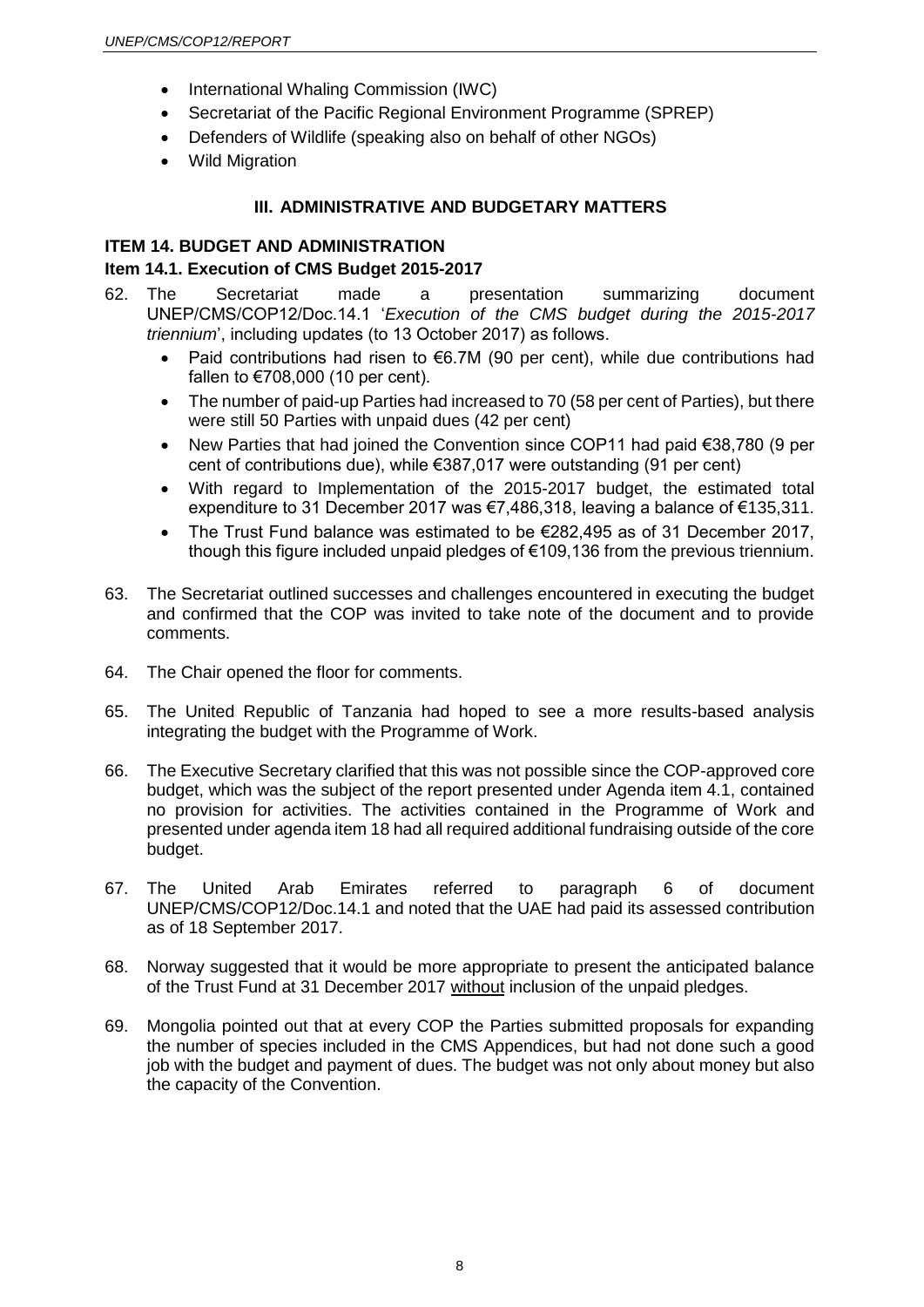## **Item 14.2. Budget and Programme of Work 2018–2020**

- 70. The Executive Secretary made a presentation summarizing information contained in document UNEP/CMS/COP12/Doc.14.2 *Budget and Programme of Work 2018-2020*. Through Resolution 11.1, COP11 had requested the Executive Secretary to prepare budget proposals for consideration by COP12, including, as a minimum, a zero nominal growth budget scenario, a zero real growth scenario and, in consultation with the Finance and Budget Sub-Committee, if necessary, a third scenario. Three scenarios were duly presented in the document, all taking into account the embedded inflation rate for CMS salaries of 2 per cent.
- 71. The Executive Secretary presented the amounts and implications under each scenario, noting that, in his view, scenario 1 was not a viable option because of adverse impacts on meetings of the Convention's governing bodies and provision of essential Secretariat services. Parties' assessed contributions under each scenario were contained in Annex 2 of document 14.2. These were based on the UN scale of assessments for 2016-2018, adjusted to take account of the fact that not all UN Member States were CMS Parties. Annex 2 would be revised to take account of two Parties that had joined the Convention since the document had been prepared. Annex 3 contained a draft COP12 Resolution on financial and budgetary matters, while Annex 4/Rev.1 contained a draft Programme of Work for 2018-2020, which should be considered together with the budget.
- 72. The Chair thanked the Executive Secretary for a very clear presentation. As these matters formed the core of the Budget Committee's work, he did not anticipate a substantive discussion by the COW. Nevertheless, the floor was open if participants wished to make an important comment.
- 73. The representative of the European Union (EU) and its Member States, made the following statement:

*"The European Union and its Member States acknowledge the draft Programme of Work, which enables Parties to have a comprehensive overview of planned activities. We thank the Secretariat for the detailed explanations on the budget scenarios proposed and on the different options available. We are concerned about the level of arrears and would like to know how this affects the functioning of the Convention. We look forward to further discussions in the Budget Committee in order to agree on a Programme of Work that reflects the policy priorities of the Parties within the resources available and a corresponding budget that is balanced, efficient and transparent and affordable by all Parties."*

- 74. Israel observed that both the Convention's success and its workload had increased dramatically since COP11, alongside a tremendous improvement in visibility. This was due to the highly commendable work of the Secretariat. A modest budget increase would help to move the Convention forward even more.
- 75. Switzerland made the following statement:

*"Switzerland wants to congratulate the Secretariat for the presentation of the future budget. We also feel that document 14.2 is very well done; it allows a very fast identification of the relevant subjects, their costs, and the distribution of the overall budget to the different Parties. Switzerland hopes that all the Parties live up to their duties, now and in the future, and pay their obligatory contributions in due time. Switzerland believes that all the activities that are crucial for the functioning of the Convention should be covered by the core budget. We want to express our gratitude to the Standing Committee and the Secretariat for elaborating three different budget scenarios and for their very clear presentation. Switzerland clearly rejects scenario one because it does not even allow us to pay for the intersessional Standing Committee and Scientific Council meetings from the core budget. This cannot be the basis of running a convention successfully. Switzerland proposes to at least go for scenario 2 (zero real growth). But we must admit, looking at our strategy and the necessary actions that even*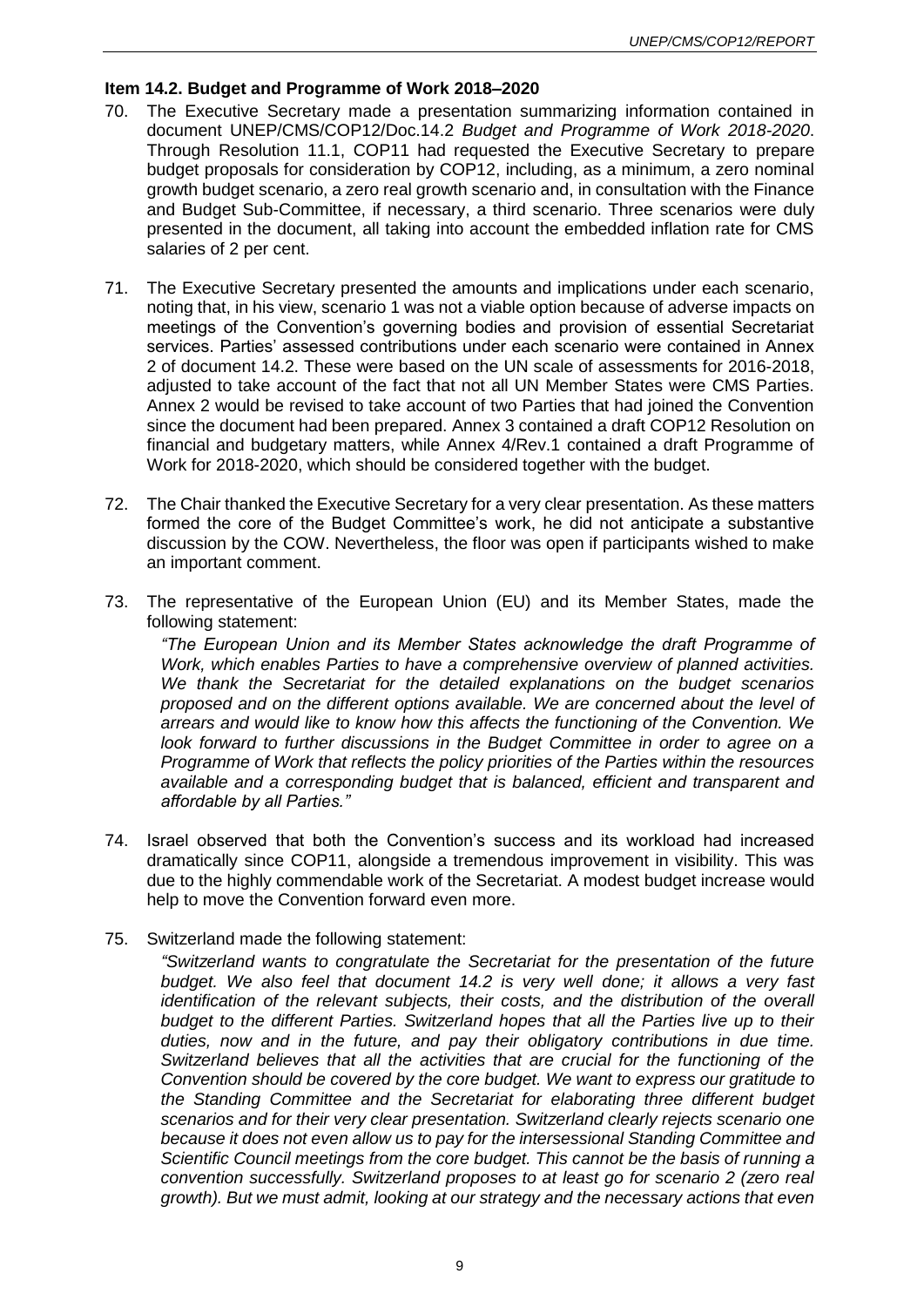*our past decisions are asking for, we desperately need to increase the core budget. Switzerland can go up to a 3 per cent increase over scenario 2 – let's call this scenario 3: 3 per cent – and we would like to invite all Parties to give the discussion on such an increase scenario a chance."*

- 76. Norway supported the remarks of other Parties and also preferred a narrowed scenario 3 solution. The Convention had seen flat budget development over the past three triennia and Norway asked how long this path could continue. There was nothing more to draw down from the Trust Fund and things were now at a crossroads. During the various pre-COP events held on 22 October, politicians had made expressions of expectation and willingness. The Budget Committee would need to discuss these matters and find a solution.
- 77. Mongolia favoured scenario 3 to support efficient and effective implementation. Transboundary cooperation was very important and budgeting was one of the driving forces.
- 78. Mongolia further supported scenario 3 on behalf of India.
- 79. The United Republic of Tanzania congratulated the Secretariat for a concise and clear presentation and wished to support Parties that had spoken in favour scenario 3.
- 80. Costa Rica also supported scenario 3, which would enable more active participation of Latin American and Caribbean countries in meetings of the Standing Committee or Scientific Council through enhanced translation services.
- 81. The Chair invited those Parties that had spoken to articulate their views in the Budget Committee.
- 82. The COP12 Budget Committee produced a revised version of the document that was examined at the final session of the COW.
- 83. The Chair of the Budget Committee (Norway) thanked members of the Committee for their very hard work and for finding a compromise solution that everyone could live with. Referring to the fifth preambular paragraph, beginning *"Recalling Resolution 10.1…"*, he noted that it might be prudent to clarify that the review of grading of Secretariat posts had been completed. He therefore proposed adding a reference to the corresponding report, as contained in Annex 5 to document UNEP/CMS/COP12/Doc.14.2.
- 84. The Chair enquired if this proposed amendment was acceptable to Parties.
- 85. There being no further interventions, the Chair concluded that the COW had endorsed the document for forwarding to plenary and was recommending its adoption, subject to inclusion of the amendment tabled by the Chair of the Budget Committee.

#### **Item 14.3. Resource Mobilization**

- 86. The Secretariat briefly presented document UNEP/CMS/COP12/Doc.14.3. Thanks were due to all those that had provided financial support for the work of the Secretariat, but although an amount equivalent to more than half of the triennial core budget had been mobilized, this was still only a small part of what would have been needed to implement the full Programme of Work 2015-2017. The Programme of Work 2018-2020, when finalized would provide the basis for resource mobilization during the forthcoming intersessional period.
- 87. The COW noted the report of the Secretariat.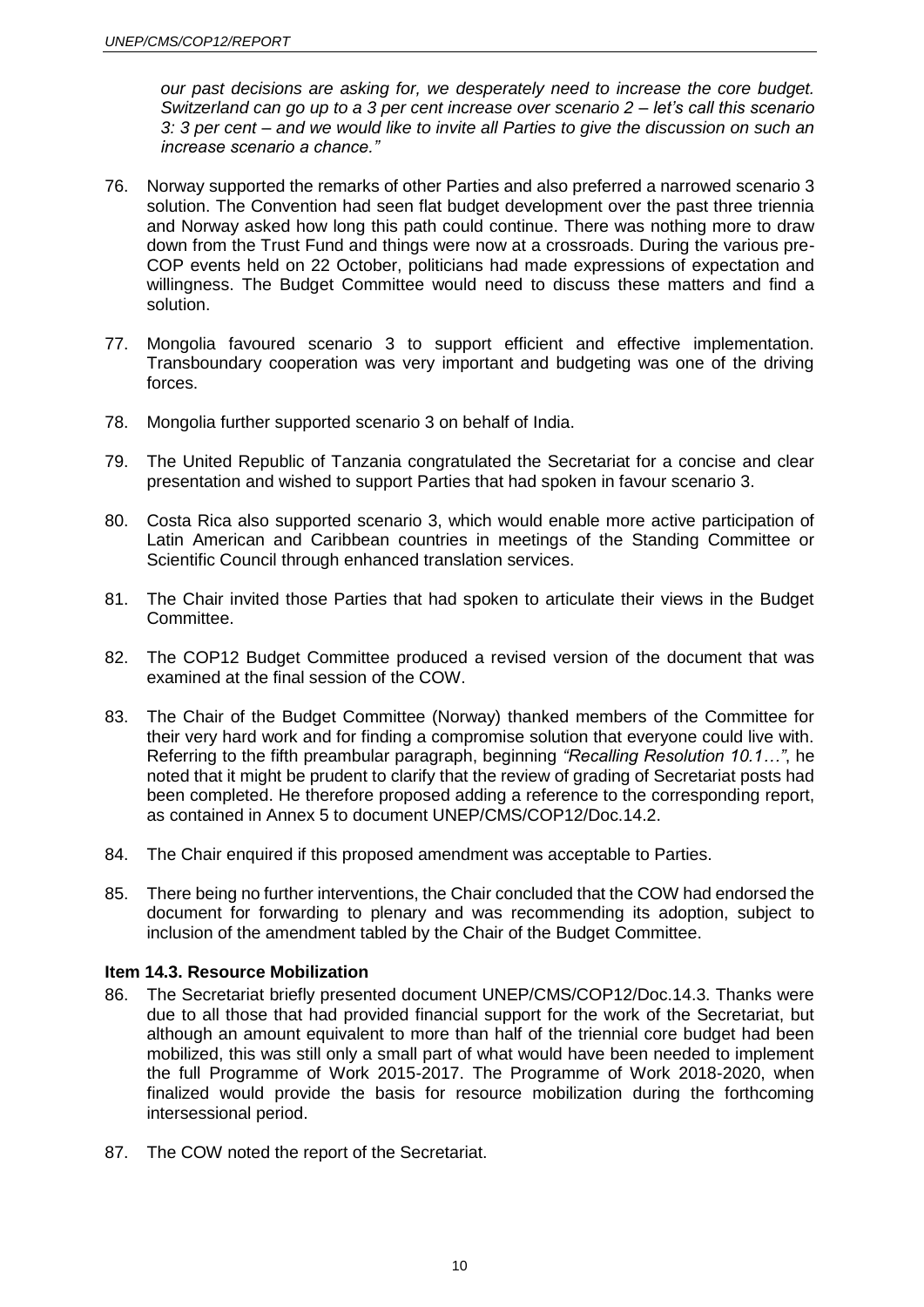88. The representative of the EU and its Member States made the following statement: *"The European Union and its Member States welcome the document drafted by the Secretariat, and express gratitude to all those that have contributed to develop CMS activities. The EU and its Member States congratulate the Secretariat on its excellent work for fundraising and encourage all Parties as well as the Secretariat to explore further funding possibilities."*

# **IV. STRATEGIC AND INSTITUTIONAL MATTERS**

## **ITEM 15. CMS STRATEGIC PLAN**

- 89. The Chair of the intersessional Strategic Plan Working Group, Ines Verleye (Belgium) presented a summary of document UNEP/CMS/COP12/Doc.15. Parties were requested to take note of the work done by the SPWG 2015-2017, to adopt the amendments to Resolution 11.2 contained in Annex 1, adopt the set of indicators in Annex B, endorse the further development of the Indicator Fact Sheets (UNEP/CMS/COP12/Inf.26), and adopt the draft decisions contained in Annex 2. The Companion Volume was provided as an online tool; further information was available in UNEP/CMS/COP12/Inf.28. COP12 was invited to endorse the approach taken in the development, further development and maintenance of the Companion Volume as an evolving online resource.
- 90. The Chair opened the floor for discussion, noting that further discussion by an ad hoc Working Group would be necessary if substantive negotiation was required.
- 91. The EU and its Member States supported much of the content of the document, but wished to make substantial amendments, including the deletion of the whole of Annex 2, where the decisions referring to national reporting would be better dealt with under agenda item 19.2.
- 92. South Africa considered it essential for Parties and partners to ensure the allocation of sufficient resources for effective implementation of the Strategic Plan, and wished to see this point more explicitly reflected in the draft decisions.
- 93. The Chair established a small ad hoc Working Group, including the EU and its Member States and South Africa. COP Appointed Councillor, Colin Galbraith, was available to act as facilitator. The ad hoc Working Group would also be asked to deal with matters relating to item 19 on National Reports, to take account of the linkages mentioned by the EU and its Member States.
- 94. The Working Group produced a revised version of the document that was examined at the final session of the COW. The COW endorsed the document for forwarding to Plenary and recommended its adoption.

# **ITEM 16. FUTURE SHAPE AND STRATEGIES OF CMS AND THE CMS FAMILY**

### **Item 16.1 Enhancing Synergies and Common Services among CMS Family instruments**

- 95. The Secretariat briefly introduced document UNEP/CMS/COP12/Doc.16.1. COP12 was invited to take note of the report it contained.
- 96. The Chair opened the floor for comments.
- 97. The AEWA Secretariat underlined that the Joint Communications Unit had been a great success and had, for example, undertaken tremendous work to raise the profile of the present COP.
- 98. There being no requests for the floor, the Chair concluded that the COW had noted the document with appreciation.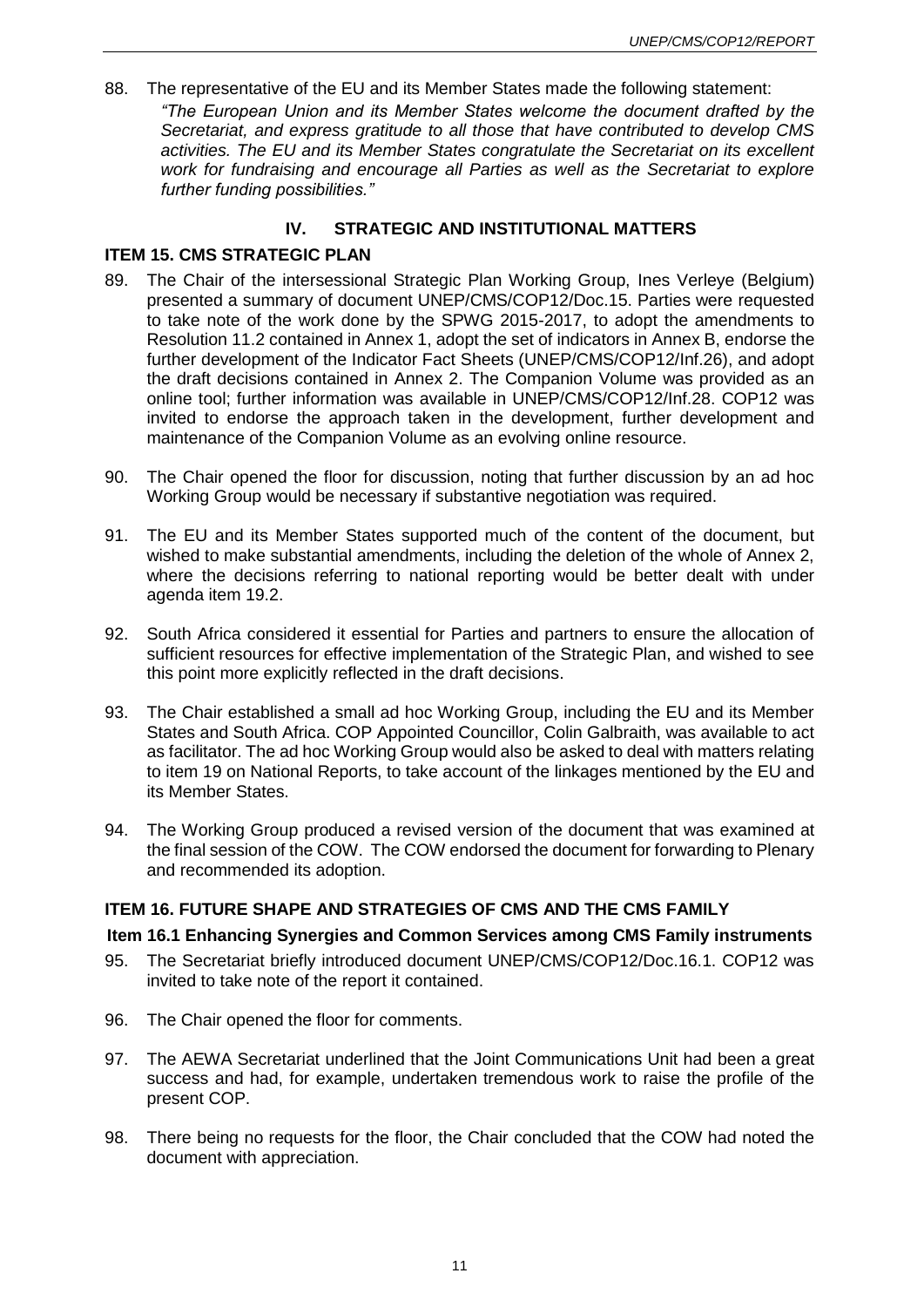### **Item 16.2. Restructuring the Scientific Council**

- 99. The Secretariat introduced document UNEP/CMS/COP12/Doc.16.2, which reported progress in the implementation of Resolution 11.4, and included, in Annex 1, the Terms of Reference (ToR) for the CMS Scientific Council, as provisionally adopted by the CMS Standing Committee at its 44<sup>th</sup> Meeting. COP12 was invited to take note of the progress report, to review and adopt the ToR, and to approve their incorporation as an annex to the consolidated resolution on the Scientific Council.
- 100. The Chair opened the floor for comments.
- 101. The EU and its Member States supported the adoption of the ToR but had a number of amendments to propose.
- 102. At the invitation of the Chair, the EU and its Member States presented their proposed amendments orally and confirmed these would be transmitted in writing to the Secretariat.
- 103. In response to a point raised by the EU and its Member States, the Secretariat noted that it was not yet completely clear how past resolutions that had been consolidated should be referenced in future.
- 104. The Chair concluded that, subject to incorporation of the amendments tabled by the EU and its Member States, the COW could endorse the document for forwarding to plenary for adoption. The referencing issue identified by the EU and its Member States was noted and the Secretariat would consider possible solutions.

### **ITEM 17. ELECTIONS AND APPOINTMENTS**

#### **Item 17.1. Standing Committee Doc. UNEP/CMS/COP12/Doc. 17.1**

105. At the invitation of the Chair, nominations for election to the Standing Committee were made as follows:

#### Africa

Permanent Representatives: Republic of Congo, South Africa, United Republic of Tanzania

Alternate Representatives: Algeria, Kenya, Mali

#### Asia

Permanent Representatives: Kyrgyzstan, Mongolia. Alternate Representatives: Pakistan, Tajikistan

## Europe

Permanent Representatives: France, Georgia, Norway Alternate Representatives: Latvia, Switzerland

#### Oceania

Permanent Representative: Fiji Alternate Representative: Palau

South & Central America and the Caribbean Permanent Representatives: Bolivia, Costa Rica Alternate Representatives: Argentina, Panama

- 106. The Chair confirmed that the Chair and Vice Chair of the new Standing Committee would be elected during a short meeting of the Committee that would take place immediately after the close of the COP.
- 107. At the invitation of the Chair, the COP approved the composition of the Standing Committee for the 2018-2020 triennium.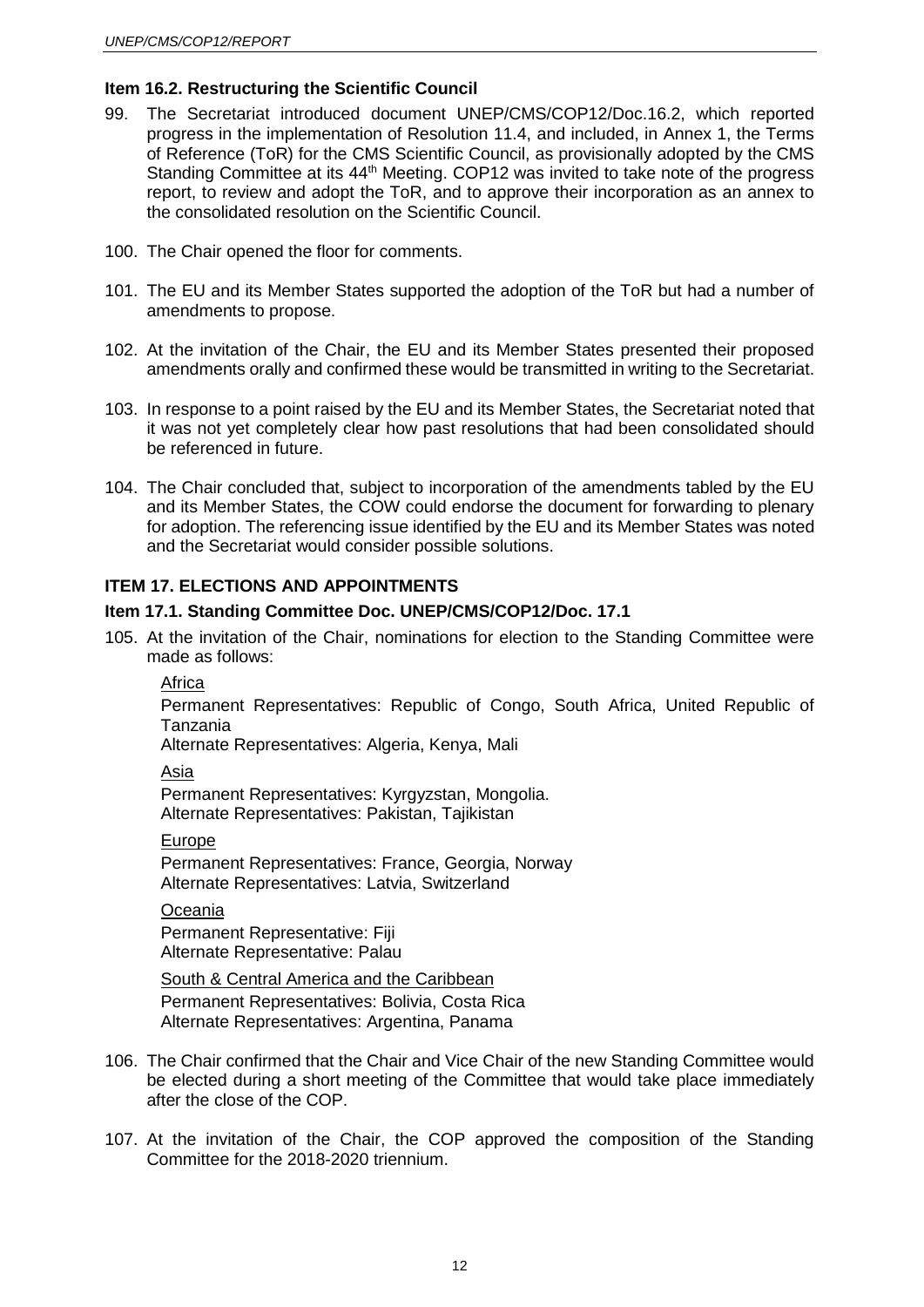### **Item 17.2. Appointment of Members of the Sessional Committee of the Scientific Council, Doc. UNEP/CMS/COP12/Doc. 17.2**

- 108. During the session of the COW held on 25 October, the Secretariat introduced document UNEP/CMS/COP12/Doc.17.2. COP12 was invited to consider the option for appointment of alternate members for the regional membership of the Sessional Committee of the Scientific Council (ScC); to appoint the Sessional Committee of the ScC for the next intersessional period (taking into account recommendations of the Standing Committee and Secretariat); and provide guidance on the need for renewal of the COP-appointed membership of the Sessional Committee of the ScC.
- 109. The EU and its Member States supported the proposal to appoint alternate members for the regional membership of the Sessional Committee. If the number of COP-appointed members of the ScC exceeded nine, there would be a need to decide which of them would serve on the Sessional Committee.
- 110. The Secretariat would check the extent to which the decision on this matter would need to be reflected in other documents, for example the ToR of the ScC.
- 111. During the concluding Plenary session on 28 October, the Chair enquired if the COP was content to re-appoint the existing COP-Appointed Councillors.
- 112. There being no objection, the Chair confirmed that the current COP-Appointed Scientific Councillors had been reappointed for the 2018-2020 triennium. He thanked all of the individuals concerned for their tremendous work prior to and during COP12.
- 113. At the invitation of the Chair, nominations (from among Party-Appointed Scientific Councillors) for Regional Membership of the Sessional Committee of the Scientific Council were made as follows:

Africa:

Mr. Djibril Diouck (Senegal), Dr. Samuel M. Kasiki (Kenya) and Ms. Nopasika Malta Qwathekana (South Africa).

The names of Alternates would be provided in due course.

Asia

Dr. Lkhagvasuren Badamjav (Mongolia), Mr. Daniel Fernando (Sri Lanka) and Mr. Hany Tatwany (Saudi Arabia).

The names of Alternates would be provided in due course.

Central and South America and the Caribbean

Dr. Carlos Mario Orrego Vásquez (Costa Rica), Ms. Patricia Pereira Serafini (Brazil) and Mr. Héctor Samuel Vera Alcaraz (Paraguay).

The names of Alternates would be provided in due course.

#### Europe

Dr. Anatolii Poluda (Ukraine), Dr. Jean-Philippe Siblet (France) and Dr. Fernando Spina (Italy).

Alternates: Ms. Daliborka Stankovic (Serbia) and Dr. James M. Williams (UK).

**Oceania** 

Dr. Vincent Hilomen (Philippines), Ms. Narelle Montgomery (Australia) and Mr. Graeme Taylor (New Zealand),

The names of Alternates would be provided in due course.

114. At the invitation of the Chair, the COP endorsed the Regional Membership of the Sessional Committee of the Scientific Council.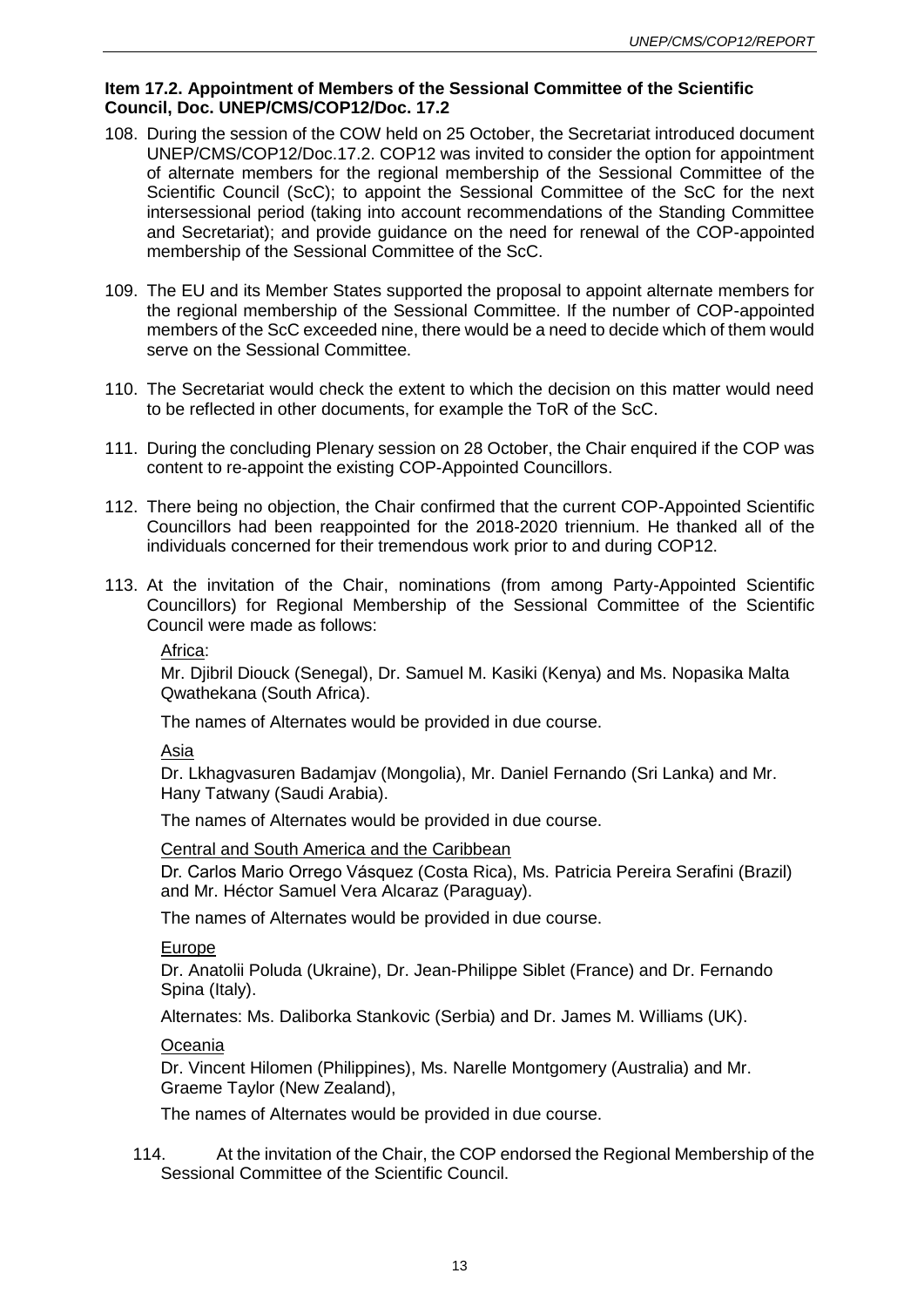# **V. INTERPRETATION AND IMPLEMENTATION OF THE CONVENTION**

# **ITEM 18. IMPLEMENTATION OF THE PROGRAMME OF WORK**

115. This item was covered together with Item 12, Report of the Secretariat and is reported above under that Agenda item.

# **ITEM 19. NATIONAL REPORTS**

### **Item 19.1. Analysis and synthesis of National Reports**

- 116. The Secretariat made a presentation summarizing document UNEP/CMS/COP12/Doc.19.1. The document was itself a summary; a full analysis could be found in information paper UNEP/CMS/COP12/Inf.30. The purpose and benefits of the analysis and synthesis of National Reports to COP12, the methods used, and the rate of response were briefly outlined. A record number of Parties had submitted their National Reports in time for analysis, which had covered a sample of seven implementation topics:
	- Appendix 1 species overview
	- Potential new species listings
	- Development of new Agreements
	- Protected Areas
	- (Satellite) telemetry
	- Resource mobilization
	- Implementation of Resolutions & Recommendations.
- 117. Highlights of key findings under each heading were presented. The document also included conclusions and recommendations concerning alignment; rationalization; improving submission rates and completeness; handling of time periods; format for future reporting; and future analysis.
- 118. The Chair noted that there was no draft resolution or decision associated with this agenda item, but opened the floor for brief comments.
- 119. Pakistan appreciated the work conducted, and recognized that inclusion in the reporting process of cooperative frameworks available under the Convention, particularly transboundary arrangements, would help to increase cooperation between countries on migratory species.
- 120. The EU and its Member States made the following statement:

"*The European Union and its Member States note the recommendations made in the document. We think that these merit more in-depth consideration than is likely to be possible at this meeting. In particular, we consider that more should be done in the review and revision of the National Report format to consider Party views of how the report can be more streamlined and made easier to complete. We therefore suggest that as part of the revision of the National Report format under item 19.2 the Secretariat should, as a matter of urgency, after the finish of this meeting, seek views from Parties in response to the recommendations made, via a Notification to the Parties*".

- 121. The Chair concurred that this topic would be revisited by the COW under agenda item 19.2.
- 122. Ecuador congratulated the Secretariat on the review and commented on the usefulness of the national reporting process at both national and international levels.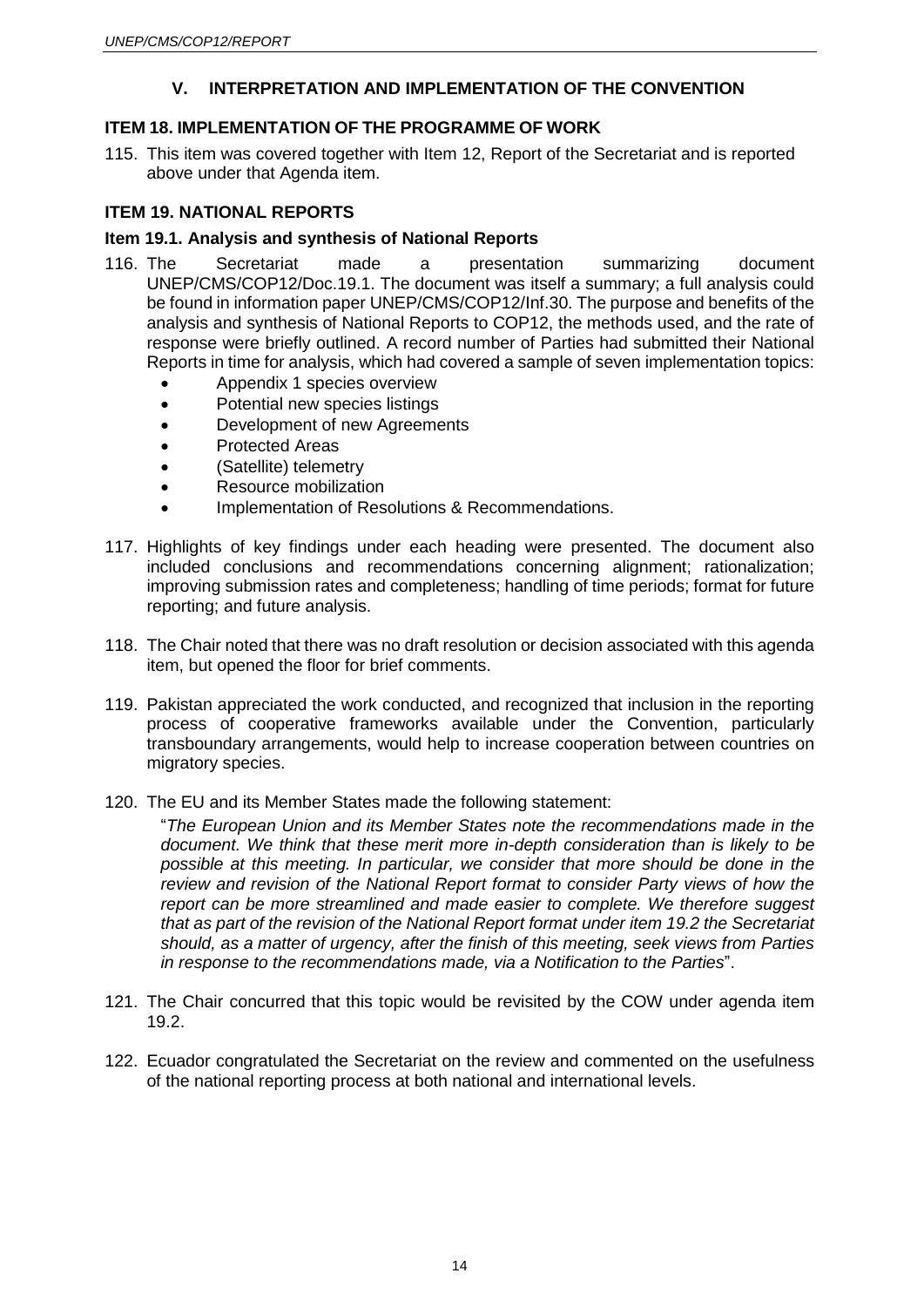123. Switzerland made the following statement:

*"Switzerland is convinced that harmonized reporting between States is an important tool to monitor species population trends, habitat quality, threats to species and habitats as well as CMS implementation actions, and we have produced a 200+ page report. But since the reporting load can be very heavy for governments, it seems to us that heading for more synergies between the different MEA's will be of high relevance. And certainly, we should start to look for synergies within the CMS Family as a first step. Let me mention here AEWA, EUROBATS and CMS reporting as an example. May we ask the Secretariat to continue to reflect on a further search for synergies within the CMS family and with other MEAs, and for improvement where ever possible*."

- 124. Kenya expressed appreciation of the analysis presented and especially thanked NGOs for their critical contribution to the reporting process.
- 125. The representative of UN Environment expressed satisfaction at the quality of the analysis, which it had supported with funding, together with the Government of Switzerland. He considered national reporting to be an essential tool for monitoring and improving implementation of the Convention by Parties. He requested that Parties should support inclusion of analysis of national reports in the discussions of the CMS budget.
- 126. The Chair concluded that the COW had noted the report, and observed that some items would be discussed further under Item 19.2.

### **Item 19.2. Revision of the Format for National Reports**

- 127. The Secretariat introduced Document UNEP/CMS/COP12/Doc.19.2, including the draft decision contained in Annex 1. COP11, through Resolution 11.2, had requested the Secretariat to consider the format for National Reports with respect to two issues: assessing implementation of the Strategic Plan, and streamlining to reduce reporting burden. The document reported on the work undertaken since COP12, while the draft decision, if adopted, would mandate the Standing Committee and Secretariat to finalize a revised and streamlined format intersessionally, in time to be used for COP13.
- 128. The EU and its Member States supported revising the format for National Reports, but had a number of amendments to propose to ensure, among other things, that the reporting burden on Parties was reduced, and that sufficient time was allowed for Parties to complete their reports. Inclusion of the suggested structure, appended to Annex 1, was premature.
- 129. The Seychelles fully supported the revision of the National Report format, and stressed the importance of permitting sufficient time for Parties to meet their reporting obligations.
- 130. Australia wished to make minor amendments to the draft decision.
- 131. The Secretariat stressed that timely intersessional adoption of a revised format by the Standing Committee would depend on rapid feedback from Parties and other stakeholders when the Secretariat initiated further consultations.
- 132. The Chair adjourned further discussion by the COW, pending consideration by the ad hoc Working Group established under item 15, and invited interested Parties to ensure that proposed amendments were brought to the attention of that group.
- 133. The Working Group produced a revised version of the document that was examined at the final session of the COW. The COW endorsed the document for forwarding to Plenary and recommended its adoption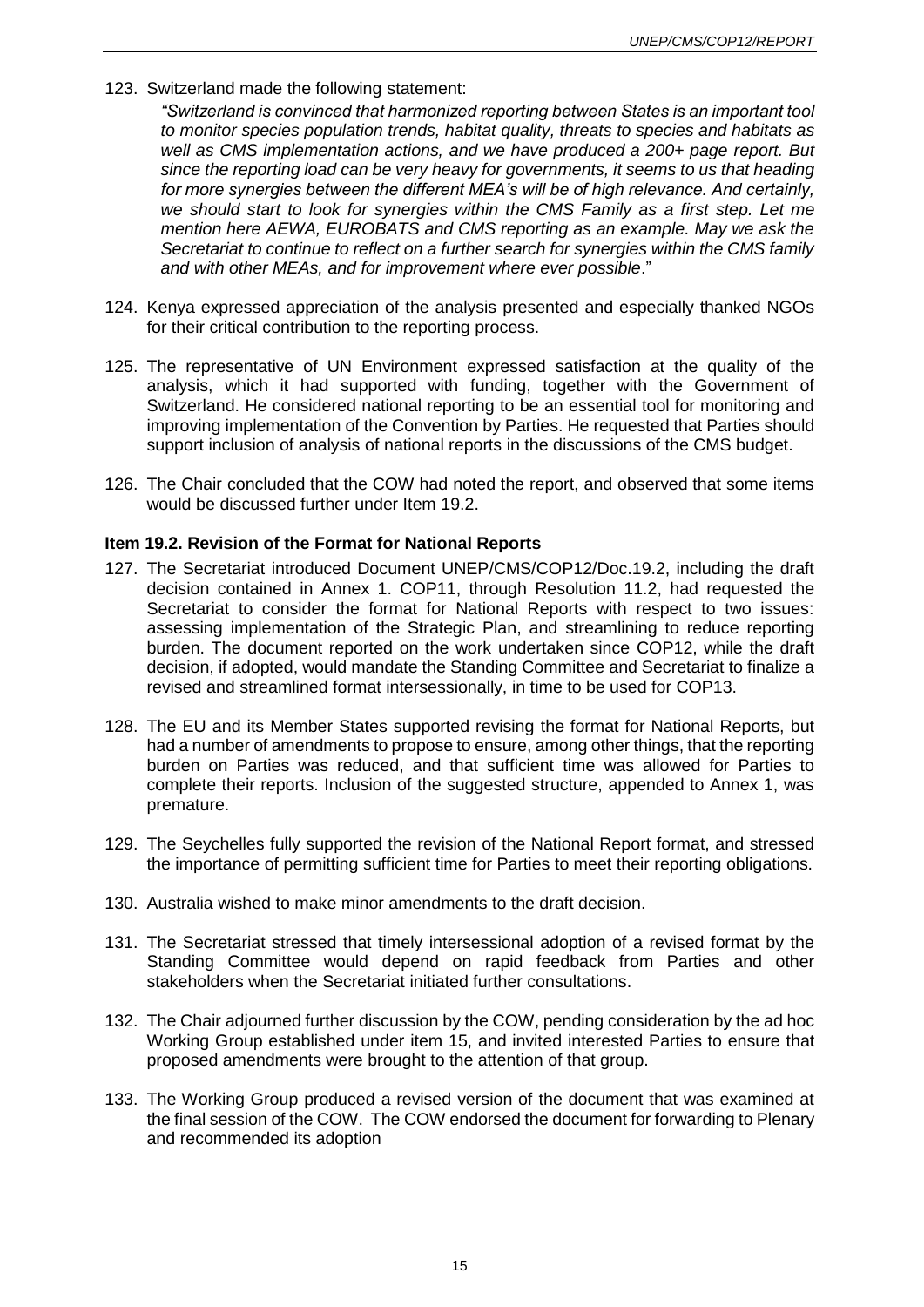## **ITEM 20. NATIONAL LEGISLATION TO IMPLEMENT CMS PROVISIONS**

- 134. The Secretariat presented document UNEP/CMS/COP12/Doc.20/Rev1, including the draft resolution contained in Annex 1 and draft decisions in Annex 2. The draft resolution concerned establishment of a national legislation project similar to the one conducted by CITES but adapted to the CMS context.
- 135. The Chair opened the floor for brief comments.
- 136. The draft resolution and draft decisions were supported by: India, Kenya, Norway, Peru, Saudi Arabia, Switzerland, the United Republic of Tanzania, and the Wildlife Conservation Society (also representing BirdLife International, the Born Free Foundation, Divers for Sharks, Brazilian Humpback Whale Institute, Humane Society International, IFAW, Whale and Dolphin Conservation, Wild Migration and WWF).
- 137. The EU and its Member States did not support further work on the draft resolution. Rather than creating a separate national legislation project, they proposed to incorporate some of the ideas about legislation implementing Article III.5 of the Convention into proposals under agenda item 22.
- 138. Norway preferred to keep the two items separate.
- 139. The Chair concluded that the document should be referred to the Institutional Working Group for further deliberation.
- 140. The Working Group produced a revised version of the draft document that was examined at the final session of the COW. The COW endorsed the document for forwarding to Plenary and recommended its adoption

### **ITEM 21. REVIEW OF DECISIONS**

- 141. The Chair noted that this item was the result of a six-year process to bring consistency and coherence to the resolutions adopted by Parties over the course of the Convention's 34 years of existence.
- 142. This process was intended to be a housekeeping exercise. COP11 had directed the Secretariat to identify provisions that were out of date, those that had been superseded by subsequent resolutions, or those that included tasks that had been completed. The process did not require either the Secretariat or delegates to add text or 'improve' resolutions.
- 143. The discussion would be conducted in three separate parts:
- 144. Discussion of Document 21/Rev.2. This document not only provided an overview of the process undertaken by the Secretariat, but it also included a number of actions for the parties to take;
- 145. Discussion of Document 21.1, which introduces roughly 30 resolutions that are proposed to be repealed in part;
- 146. Discussion of Document 21.2, which proposes the consolidation of 13 resolutions where the parties have adopted two or more resolutions on the same issue.
- 147. The Chair expressed a preference for decisions to be made in the COW, but any documents requiring additional discussion would be referred to the Review of Decisions Working Group.
- 148. Due to changes in scientific information or developments in other CMS bodies, the Secretariat or the Scientific Council had considered it necessary to update some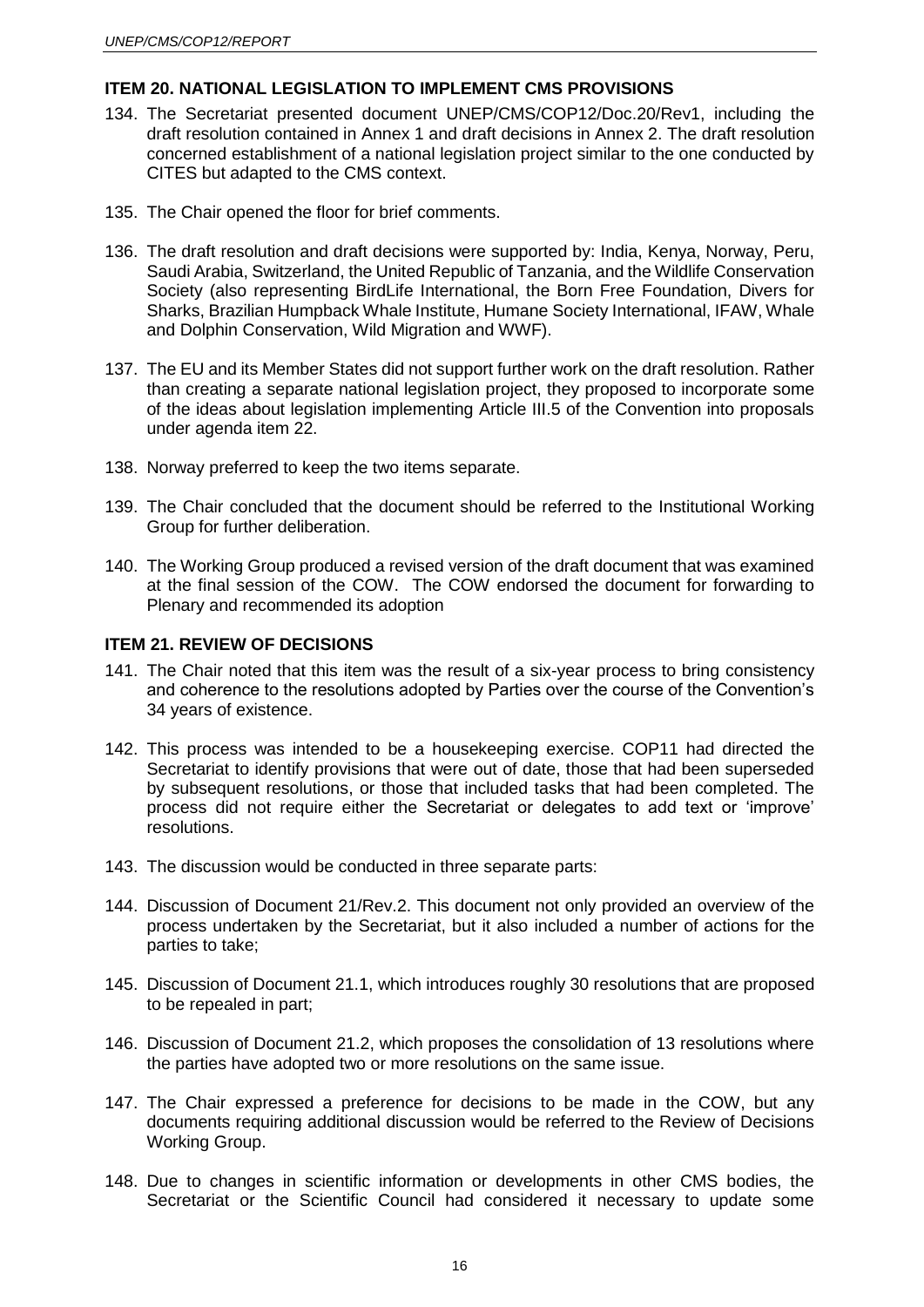resolutions with substantive information. Document 6.2.1/Add1 listed these issues and documents, and also identified which working group would discuss them.

- 149. At the request of the Chair, the Secretariat introduced document UNEP/CMS/COP12/Doc.21.
- 150. The Secretariat noted that its review had not included changes in the substance of any resolutions. Annex 1 included those resolutions that the Parties had already repealed, and no action was therefore required. Annex 2 included resolutions that the Secretariat believed had been fully implemented or superseded. Consistent with Resolution 11.6, the Secretariat has recommended that these resolutions be repealed in full. Annex 3 included those resolutions proposed for partial repeal, as well as those that should be consolidated. Annex 4 included those resolutions to be retained in full.
- 151. Resolution 11.6 also directed the Secretariat to establish a register of resolutions and decisions. The current approach of the Secretariat was to list resolutions by the year in which they were adopted. The Secretariat noted that after the completion of this process, the number of resolutions would be much reduced, making them easier to find, and reducing the need for a Register. In addition, many themes would now only have one resolution. For example, instead of five resolutions on bycatch, there would now only be one. The Secretariat had proposed a number of themes in paragraph 10 of Document 21 in case the Parties wished to organize the resolutions by theme.
- 152. Taking into account the new distinction within CMS between 'resolutions' and 'decisions', the Secretariat had provided some advice on drafting. This advice could be found in paragraphs 25 to 30.
- 153. The Chair opened the floor for discussion of the document, including the Secretariat's advice on dealing with it.
- 154. The representative of the EU and its Member States endorsed the outcome of the process to date and supported the process whereby specific comments would be discussed in the Review of Decisions Working Group.
- 155. The COW took note of the advice of the Secretariat concerning the drafting of future resolutions and decisions (paragraphs 25-30 of the document), and agreed with the Secretariat's advice on the reduced need for a thematic register. The COW also took note of Annex 1, and confirmed its agreement of the proposals contained in Annex 2 and Annex 4.

### **Item 21.1. Review of Decisions to Repeal in Part**

- 156. The Chair introduced documents UNEP/CMS/COP12/Doc.21.1 through to UNEP/CMS/COP12/Doc.21.1.35. He noted that five of these would be discussed elsewhere on the COP agenda, and were not open for the current discussion:
	- UNEP/CMS/COP12/Doc.21.1.27
	- UNEP/CMS/COP12/Doc.21.1.29
	- UNEP/CMS/COP12/Doc.21.1.30
	- UNEP/CMS/COP12/Doc.21.1.32
	- UNEP/CMS/COP12/Doc.21.1.35
- 157. The Chair explained that the Secretariat had prepared two annexes for each Resolution to repeal in part. The first included the analysis of the Secretariat and the second included a clean version of the resolution. Revised resolutions were identified in a manner consistent with the numbering of resolutions by CITES, so that CMS resolutions that had been revised would retain their original number followed by the COP at which that resolution had last been revised. For example, If Resolution 3.1 was revised at this meeting, it would be identified as 'Resolution 3.1 (Rev. COP12)'.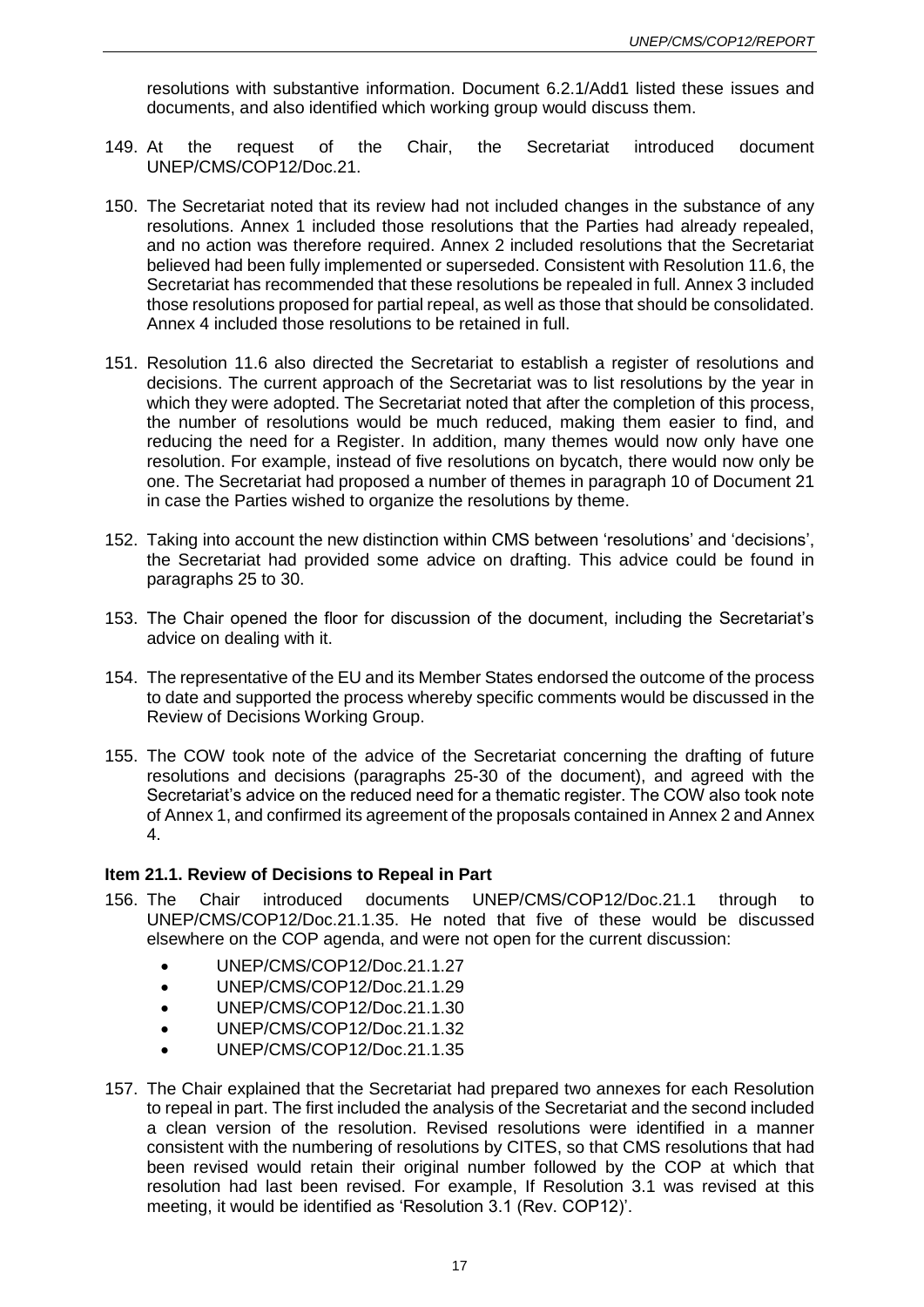- 158. The Chair explained the approach to be taken in discussing the proposed resolutions for repeal. Parties that wished to discuss specific resolutions proposed by the Secretariat for repeal should identify the resolutions in question so that they could be referred to the Review of Decisions Working Group. It would be assumed that the Committee of the Whole agreed with the recommendations of the Secretariat regarding any resolutions not proposed for discussion by the Parties, and they would be referred directly to plenary for adoption.
- 159. The Chair opened the floor for discussion, reminding the Parties that the number of documents to be considered prevented comprehensive review by COP12, and that it might therefore be appropriate to refer some documents to COP13.
- 160. The representative of the EU and its Member States acknowledged the hard work of the Secretariat, endorsed the outcome of what had been a difficult process and supported the documents in general. The EU and its Member States would present specific comments on certain subjects in the Working Group. The documents concerned were as follows:
	- UNEP/CMS/COP12/Doc.21.1.1 Resolution 3.1, Listing of Species in the Appendices of the Convention
	- UNEP/CMS/COP12/Doc.21.1.2 Recommendation 4.3, Conservation status of *Crex crex*
	- UNEP/CMS/COP12/Doc.21.1.5 Recommendation 5.3, Development of an Action Plan for the Great Cormorant in the African-Eurasian Region
	- UNEP/CMS/COP12/Doc.21.1.8 Resolution 7.2, Impact Assessment and Migratory Species
	- UNEP/CMS/COP12/Doc.21.1.10 Resolution 7.5, Wind Turbines and Migratory Species
	- UNEP/CMS/COP12/Doc.21.1.15 Resolution 8.10, Implementation of the CMS Information Management System
	- UNEP/CMS/COP12/Doc.21.1.26 Resolution 11.8, Communication, information and outreach plan
	- UNEP/CMS/COP12/Doc.21.1.28 Resolution 10.15, Global Programme of Work for **Cetaceans**
	- UNEP/CMS/COP12/Doc.21.1.29 Resolution 11.16, The Prevention of Illegal Killing, Taking and Trade of Migratory Birds
	- UNEP/CMS/COP12/Doc.21.1.30 Resolution 11.17, Action Plan for Migratory Land Birds in the African-Eurasian Region (AEMLAP)
	- UNEP/CMS/COP12/Doc.21.1.32 Resolution 11.23, Conservation Implications of Cetacean Culture
	- UNEP/CMS/COP12/Doc.21.1.33 Resolution 11.27, Renewable Energy and Migratory Species
	- UNEP/CMS/COP12/Doc.21.1.35 Resolution 11.33, Guidelines for Assessing Listing Proposals to Appendices I and II of the Convention.
- 161. The proposed changes were mostly minor adjustments requiring brief discussion by the Working Group.
- 162. The Chair noted that Documents UNEP/CMS/COP12/Doc.21.1.32 and UNEP/CMS/COP12/Doc.21.1.35 were covered elsewhere in the agenda and would not require discussion by the Working Group.
- 163. Australia also wished to amend a number of documents. Excluding some already listed by the representative of the EU and its Member States, these were:
	- UNEP/CMS/COP12/Doc.21.1.7 Resolution 6.3, Southern Hemisphere Albatross **Conservation**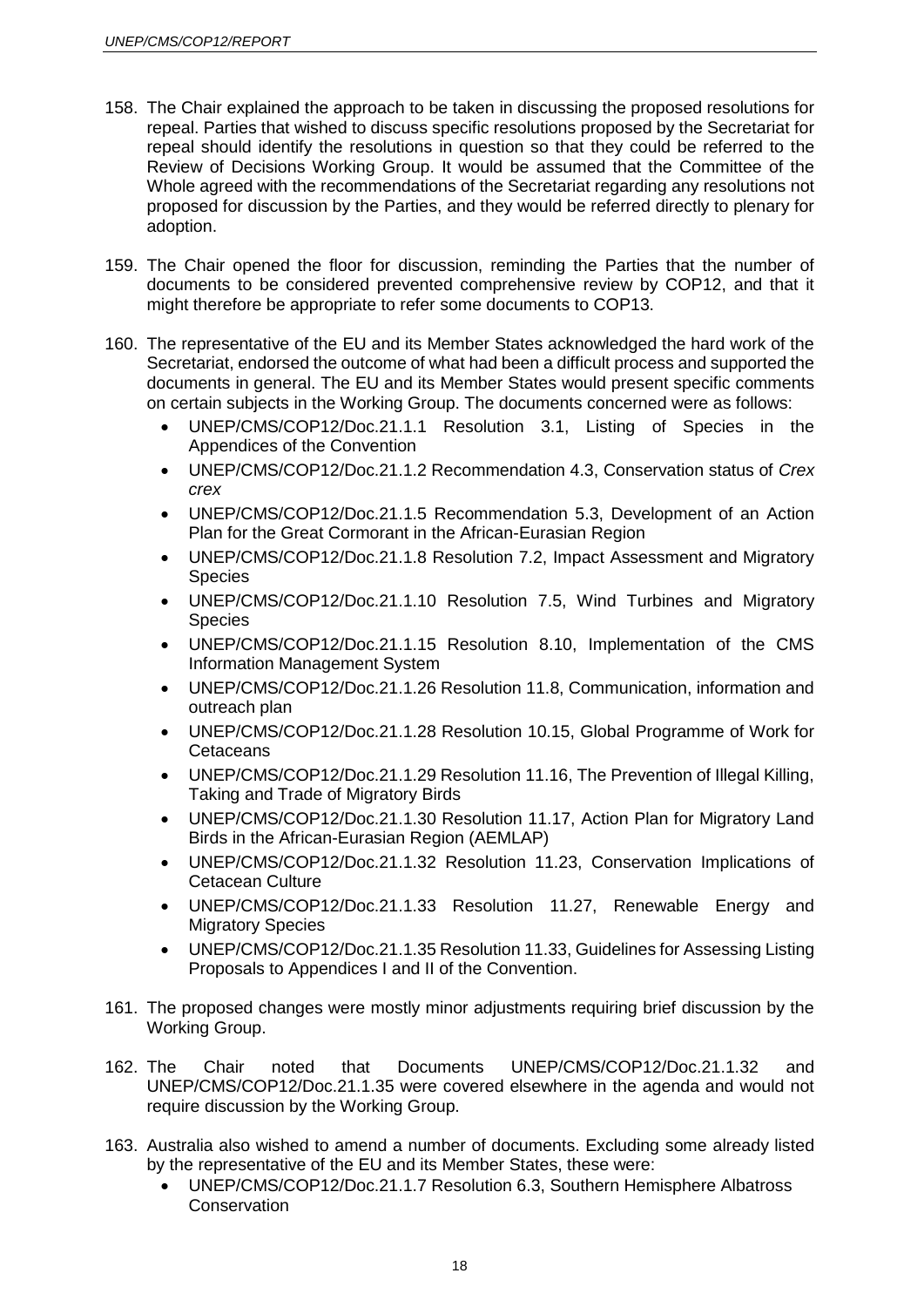- UNEP/CMS/COP12/Doc.21.1.9 Resolution 7.3, Oil Pollution and Migratory Species
- UNEP/CMS/COP12/Doc.21.1.13 Recommendation 7.5, Dugong Range State Agreement
- UNEP/CMS/COP12/Doc.21.1.17 Recommendation 8.6, Migratory sharks.
- 164. Israel wished to amend one further document, UNEP/CMS/COP12/Doc.21.1.16 Recommendation 8.12, African/Eurasian Raptors and Owls.
- 165. The Chair concluded that the list of documents to be considered by the Review of Decisions Working Group was becoming clear. He suggested that those not proposed for further discussion could be recommended to plenary for partial repeal as proposed. The COW concurred with this suggestion.

### **Item 21.2. Consolidation of Resolutions**

- 166. The Chair introduced Document UNEP/CMS/COP12/Doc.21.2 (comprising subdocuments UNEP/CMS/COP12/Doc.21.2.1 through to UNEP/CMS/COP12/Doc.21.2.13), and recalled that these were resolutions pertaining to the same issue, which could therefore be consolidated.
- 167. The EU and its Member States wished to propose amendments to the following:
	- UNEP/CMS/COP12/Doc.21.2.1 National Reports
	- UNEP/CMS/COP12/Doc.21.2.2 Taxonomy and Nomenclature.
	- UNEP/CMS/COP12/Doc.21.2.3 Adverse Impacts of Anthropogenic Noise on Cetaceans and Other Migratory Species
	- UNEP/CMS/COP12/Doc.21.2.4 Bycatch
	- UNEP/CMS/COP12/Doc.21.2.5 Marine Turtles
	- UNEP/CMS/COP12/Doc.21.2.6 Scientific Council
	- UNEP/CMS/COP12/Doc.21.2.7 Climate Change and Migratory Species
	- UNEP/CMS/COP12/Doc.21.2.8 Flyways
	- UNEP/CMS/COP12/Doc.21.2.9 Wildlife Disease
	- UNEP/CMS/COP12/Doc.21.2.13 Management of Marine Debris
- 168. The Chair referred these for discussion by the Review of Decisions Working Group, noting that the remaining three documents covered under this sub-item were already being discussed elsewhere in the agenda.
- 169. In the final session of the COW, the Chair of the Review of Decisions Working Group (James Njogu, Kenya) reported that the Working Group proposed that the Recommendation 8.12 Improving the Conservation Status of Raptors and Owls in the African-Eurasian Region (Doc. 21.1.16) and Resolution 11.23, Conservation Implications of Cetacean Culture (Doc.21.1.32) and the consolidation Doc.21.2.11 on Ecological Networks, and Doc. 21.2.12 on Interpretation of Articles IV and V of the Convention be revised as originally recommended by the Secretariat. In addition, the Working Group decided not to revise Recommendation 7.5 on a Range State Agreement for Dugong (*Dugong dugong*) Conservation (Doc 21.1.13) and Recommendation 8.16 on Migratory Sharks (Doc. 21.1.17) beyond what the Secretariat had proposed. The working group recommended that the Parties adopt three decisions that ask the Scientific Council to review these recommendations in order to update them, if needed, and for the Standing Committee to review the recommendations of the Scientific Council. This Committee had previously adopted those Decisions in CRP111. The working group further recommended that the Parties repeal in full Recommendation 4.3, Conservation Status of *Crex Crex*  (Doc.21.1.2), Recommendation 5.3, Development of an Action Plan for the Great Cormorant in the African-Eurasian Region (Doc. 21.1.5), Resolution 6.3, Southern Hemisphere Albatross Conservation (Doc. 21.1.7) and Resolution 8.10, Implementation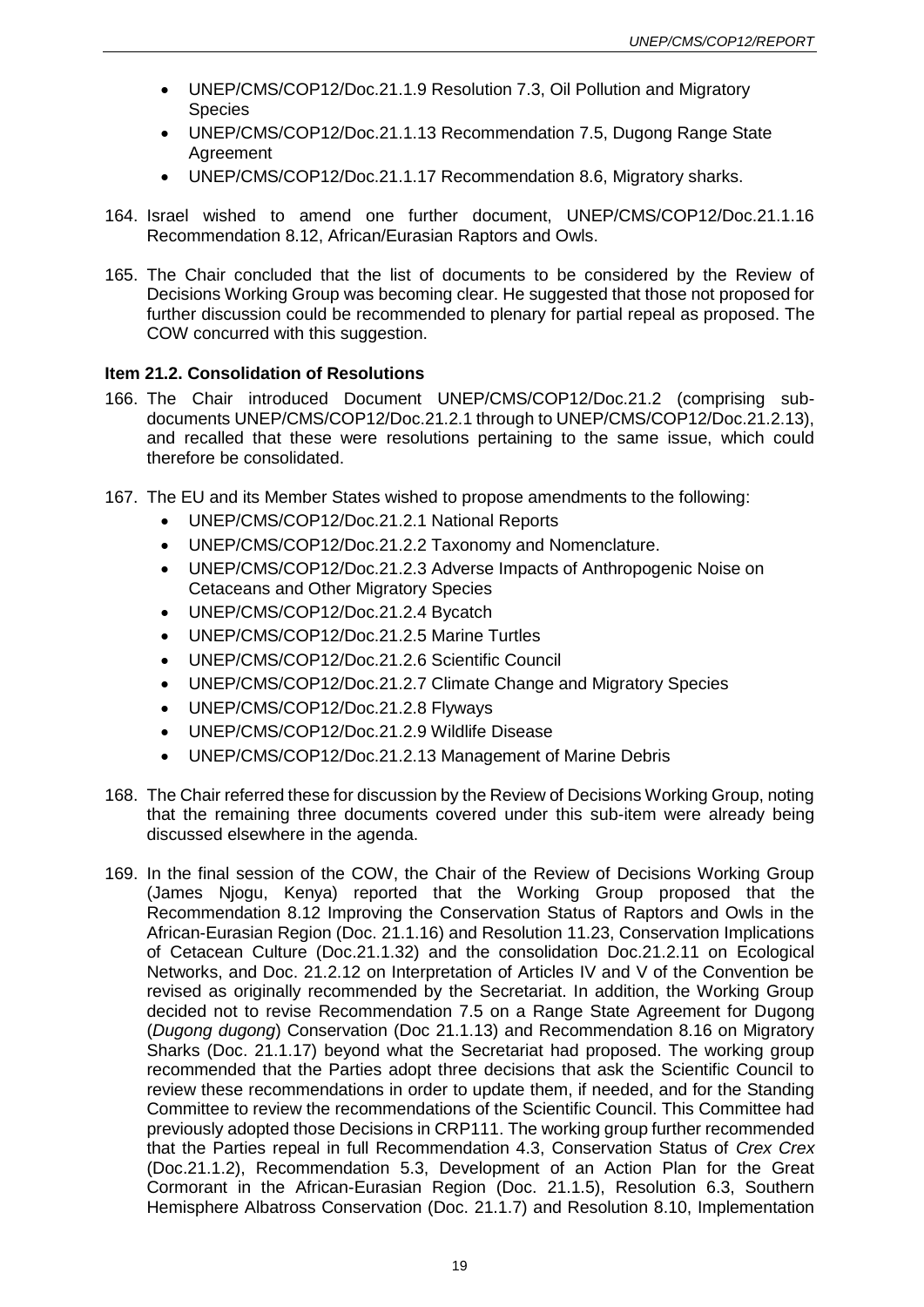of the CMS Information Management System (Doc. 21.1.15). Lastly, the Working Group further recommended a change to one outdated paragraph in the preamble to Resolution 7.3, Oil Pollution and Migratory Species (CRP106).

- 170. The Chair opened the floor for comment.
- 171. South Africa felt that Resolution 6.3 on Southern Hemisphere Albatross Conservation required further consideration before being repealed in full, and proposed that it be dealt with in same manner as Recommendations 7.5 on Dugong and 8.16 on Migratory Sharks, namely that the Scientific Council should be asked to review the Resolution intersessionally and to report accordingly to COP13.
- 172. The Chair enquired if there was any objection to proceeding in the manner proposed by South Africa. There being no such objection, he concluded that the matter was so decided.

## **ITEM 22. OPTIONS OF A REVIEW PROCESS FOR THE CONVENTION ON MIGRATORY SPECIES**

- 173. Narelle Montgomery (Australia), Chair of the intersessional Working Group on the development of a review process for CMS, presented Document UNEP/CMS/COP12/Doc.22/Rev.1, including the draft resolution contained in Annex 1 and the draft decisions in Annex 2. The intersessional Working Group was presenting two possibilities for the way forward: a 'zero option', which maintained the status quo; or adoption of a review process. The latter would require discussion and agreement of two 'variable elements': Who should be allowed to submit the initial information for review? Which body should undertake the review of any case brought forward? The intersessional Working Group considered that establishment of a review process would be beneficial.
- 174. The Chair opened the floor to brief comments, noting that substantive discussion would take place in the Institutional Working Group established by the COW.
- 175. Interventions broadly in support of a review process, though flagging a range of points for further discussion, were made by Brazil, the EU and its Member States, New Zealand, South Africa, Switzerland, and BirdLife International (also representing The Born Free Foundation, Bornfree USA, IFAW, OceanCare, Royal Society for the Protection of Birds, the Wildfowl and Wetlands Trust, Whale and Dolphin Conservation, Wildlife Conservation Society, Wild Migration and WWF International).
- 176. The Chair concluded that the document and its annexes should be referred to the Institutional Working Group for further deliberation.
- 177. The Working Group produced a revised version of the document that was examined at the final session of the COW. The COW endorsed the document for forwarding to Plenary and recommended its adoption.

# **ITEM 23. SYNERGIES AND PARTNERSHIPS**

### **Item 23.1. Synergies and Partnerships including the Relationship between the CMS Family and Civil Society**

- 178. The Secretariat presented a summary of document UNEP/CMS/COP12/Doc.23.1, including the proposed amendments to Resolution 11.10 contained in Annex 1.
- 179. Brazil and Ghana underlined the importance of the relationship between the CMS Family and civil society and the significant role played by NGOs and other civil society stakeholders in supporting implementation of the Convention. They would propose further amendment to operative paragraph 5 of Annex 1 in this respect to reinstate language that had been dropped from an earlier version of the document.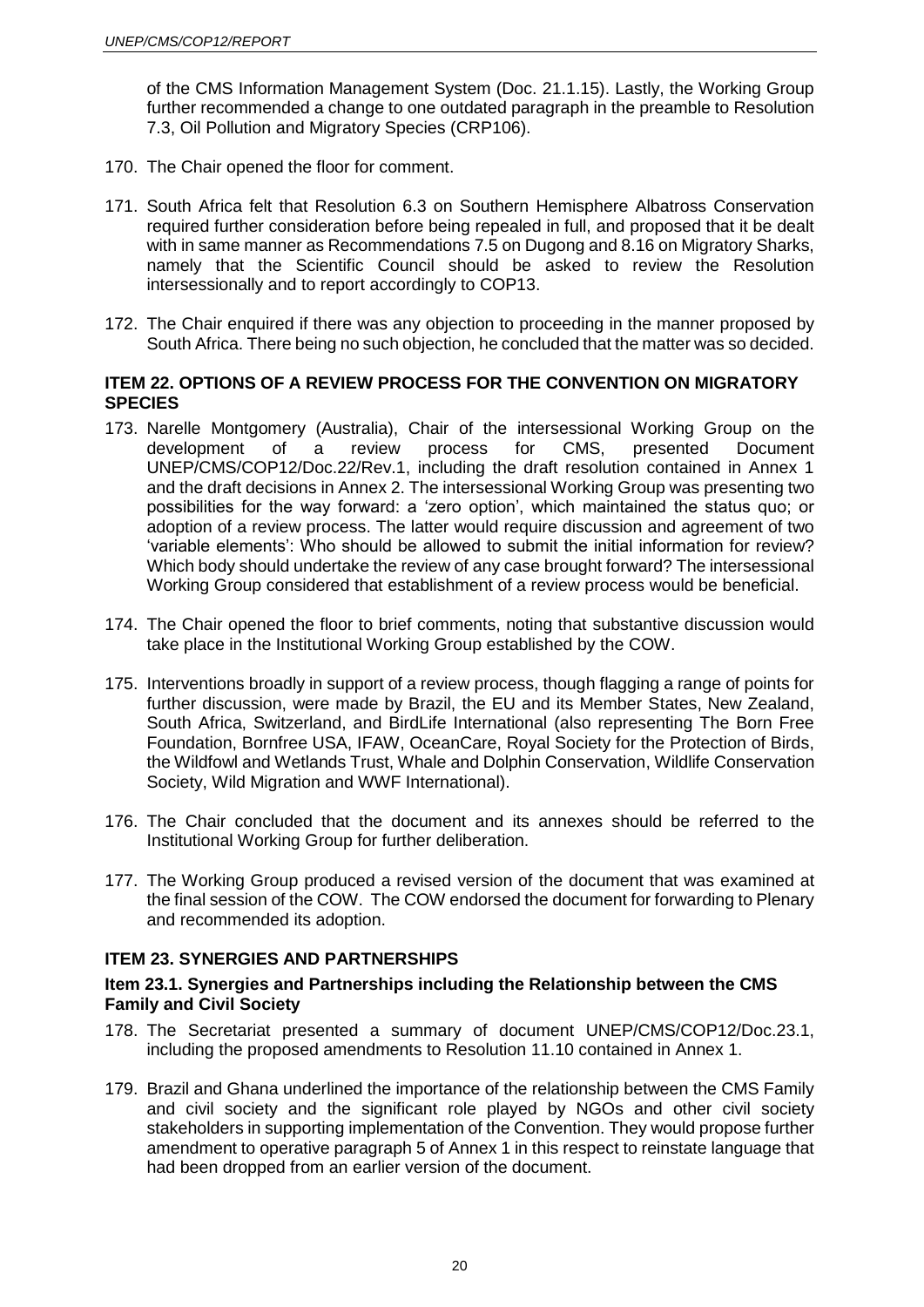- 180. Acknowledging the work undertaken to prepare the document, the EU and its Member States nevertheless wished to propose a number of additional, mostly minor, amendments.
- 181. The Chair requested those Parties that had proposed amendments to provide the corresponding text to the Secretariat. The Secretariat would then circulate a revised version of the document to the relevant Parties and ensure that all were comfortable with the amendments made.
- 182. The Chair concluded that, subject to inclusion of the additional amendments being submitted by Brazil, Ghana and the EU and its Member States, the proposed amendments to Resolution 11.10 could be endorsed by the COW, to be forwarded to plenary for adoption.
- 183. Wild Migration (speaking also on behalf of Birdlife International, Brazilian Humpback Whale Institute, Divers for Sharks, Humane Society International, International Fund for Animal Welfare, OceanCare, Whale and Dolphin Conservation, Wildlife Conservation Society, World Animal Protection and WWF) thanked Brazil and Ghana for championing the role of civil society in the Convention and reiterated some of the important ways that NGOs contributed to implementation of CMS. Text within Resolution 11.11 had sought to review and build on these; if that text were retained in the consolidated resolution, Wild Migration was committed to acting as a facilitator in the process.

## **ITEM 24. CONSERVATION ISSUES**

### **ITEM 24.1. AVIAN SPECIES**

### **Item 24.1.1. Illegal Killing, Taking and Trade of Migratory Birds**

- 184. The Secretariat presented document UNEP/CMS/COP12/Doc.24.1.1/Rev.2, including the amendments to Resolution 11.16 contained in Annex 1, draft decisions related to the CMS Task Force on Illegal Killing; Taking and Trade of Migratory Birds in the Mediterranean (MIKT) in Annex; draft decisions related to illegal hunting of birds in the East Asian-Australasian flyway in Annex 3; a scoreboard to assess the progress in combating illegal killing of birds in Annex 4; and Terms of Reference of the Intergovernmental Task Force to address the Illegal Hunting, Taking and Trade of Migratory Birds in the East Asian-Australasian Flyway (ITTEA) in Annex 5, which would form an annex to the amended Resolution.
- 185. The Chair opened the floor for discussion.
- 186. The EU and its Member States, Israel and the Philippines considered the document to be in need of substantial amendment.
- 187. Mongolia strongly supported the proposal for an Inter-Governmental Task Force in the East Asian - Australasian Flyway, as detailed in the proposed amendments to Resolution 11.16.
- 188. Bangladesh and Iraq also supported the adoption of the amendments to Resolution 11.16.
- 189. The East Asian Australasian Flyway Partnership made a statement about a proposed Task Force on Illegal Hunting, Taking and Trade of Migratory Waterbirds, coordinated by the Conservation of Arctic Flora and Fauna (CAFF), the Biodiversity Working Group of the Arctic Council.
- 190. CAFF very much welcomed the proposed Working Group to address Illegal Hunting, Taking and Trade of all Migratory Birds in the East Asian – Australian Flyway under the umbrella of CMS, and looked forward to working cooperatively.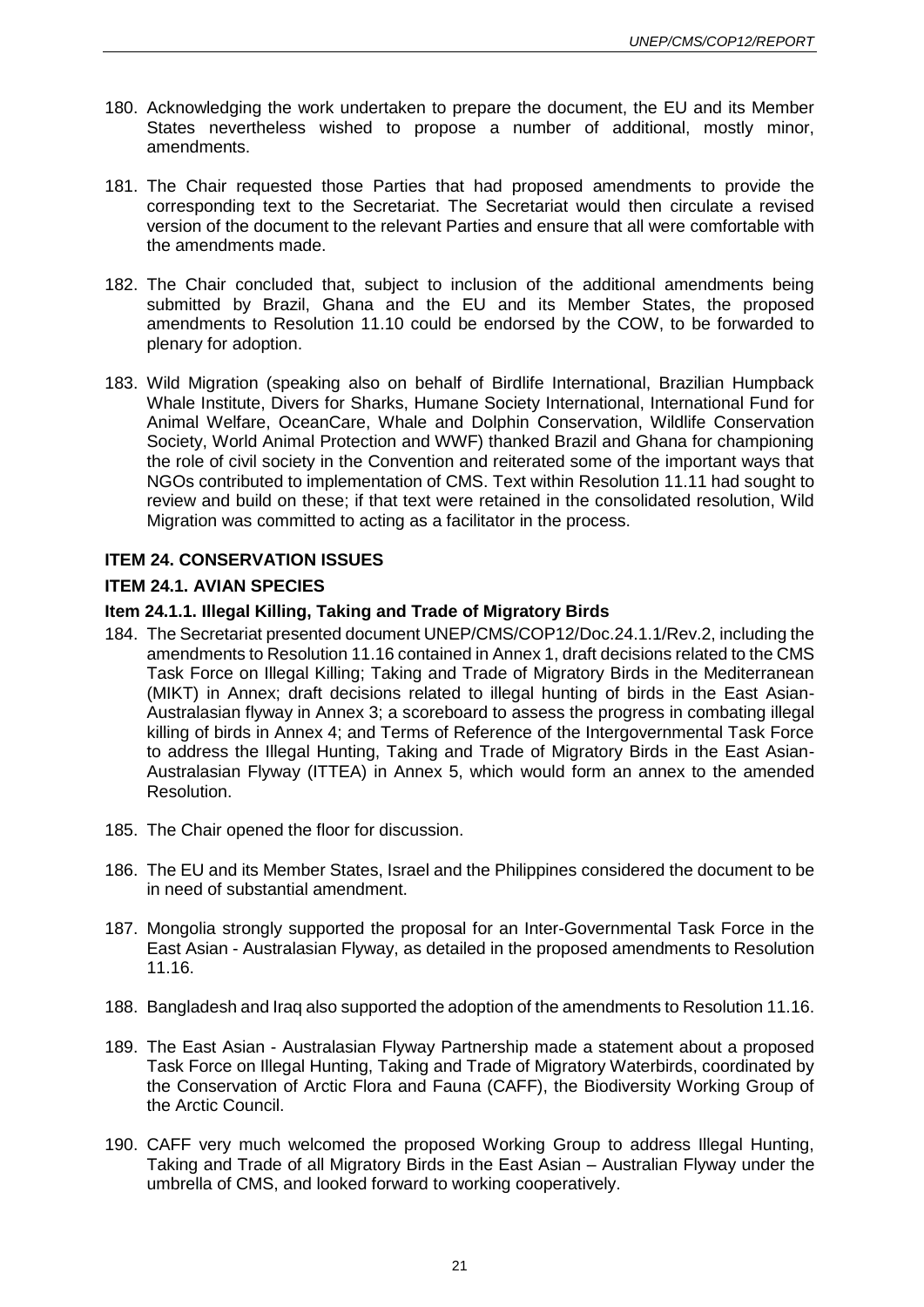- 191. The Chair concluded that the document would be forwarded to the Avian Working Group for further deliberation.
- 192. The Working Group produced a revised version of the document that was examined at the final session of the COW.
- 193. Switzerland referred to paragraph 12 BB of the Draft Decisions and proposed changing "*invited*" to "*encouraged*".
- 194. Australia observed that Annex 2 to the document appeared to be missing.
- 195. The Chair of the Avian Working Group clarified that Annex 2 remained an integral part of the document, but, in the interests of simplicity, had not been reproduced because it had not been amended in any way.
- 196. The Chair concluded that the COW had endorsed the document for forwarding to plenary and was recommending its adoption, subject to inclusion of the amendment tabled by Switzerland, and incorporation of Annex 2.

### **Item 24.1.2. Migratory Landbirds in the African-Eurasian Region**

- 197. The Secretariat introduced document UNEP/CMS/COP12/Doc.24.1.2/Rev1. This included the proposal to amend Resolution 11.17 contained in Annex 1, and four draft decisions in Annex 2.
- 198. The Chair opened the floor for discussion.
- 199. The EU and its Member States, Nigeria and Switzerland supported the proposals.
- 200. The EU and its Member States had a number of suggestions for amendments.
- 201. The Chair concluded that the document would be forwarded to the Avian Working Group for further deliberation.
- 202. The Working Group produced a revised version of the document that was examined at the final session of the COW. The COW endorsed the document for forwarding to Plenary and recommended its adoption.

#### **Item 24.1.3. Advances in the Prevention of Bird Poisoning**

- 203. The Secretariat introduced document UNEP/CMS/COP12/Doc.24.1.3/Rev2. This included amendments to Resolution 11.15 in Annex 1, draft decisions in Annex 2, and the Terms of Reference of the Lead Task Force in Annex 3.
- 204. The Chair opened the floor for comment.
- 205. Pakistan and Madagascar supported the adoption of the draft resolution and decisions.
- 206. The EU and its Member States were also supportive, but proposed substantial amendments.
- 207. The Chair concluded that the document would be forwarded to the Avian Working Group for further deliberation.
- 208. The Working Group produced a revised version of the document that was examined at the final session of the COW. The COW endorsed the document for forwarding to Plenary and recommended its adoption.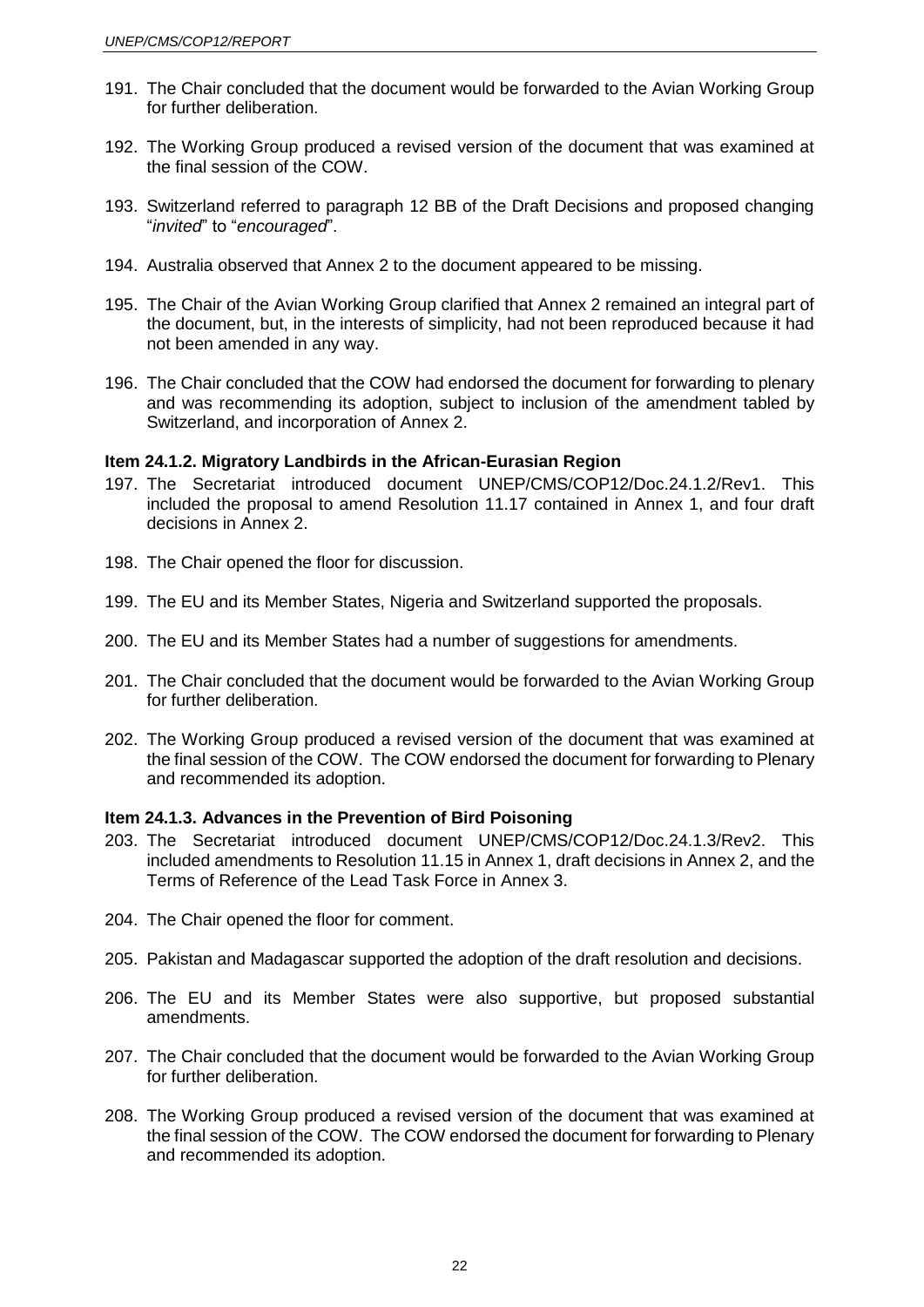## **Item 24.1.4. Conservation of African-Eurasian Vultures**

- 209. The Secretariat introduced documents UNEP/CMS/COP12/Doc.24.1.4/Rev.2. This included a draft resolution in Annex 1, draft decisions in Annex 2, and the draft Vulture Multi-species Action Plan (MsAP) in Annex 3. Annexes 4 and 5 contained Flyway Action Plans for the Egyptian Vulture *Neophron percnopterus* and Cinereous Vultures *Aegypius monachus*, respectively.
- 210. Afghanistan, the EU and its Member States, Israel, Pakistan, Saudi Arabia, Senegal, Switzerland, and the United Arab Emirates strongly supported the draft resolution and draft decisions.
- 211. The EU and its Member States proposed a number of minor amendments, and the addition of a new paragraph, 6 bis, calling on Parties and non-Party Range States to carry out programmes of reintroduction, provided such programmes were implemented according to the guidelines of the IUCN/SSC Reintroduction Specialist Group.
- 212. At the invitation of the Chair, the COW decided that the draft resolution, draft decisions and draft MsAP could be forwarded to plenary for adoption, subject to inclusion of the amendments tabled by the EU and its Member States.
- 213. The Chair invited Parties that wished to comment on any of the sub-items (e) to (k) to do so once all of the sub-items had been introduced (with the exception of sub-item (j) Action Plan for the Americas Flyway, which was not yet ready for discussion).

## **Item 24.1.5. Action Plan for the Yellow-breasted Bunting**

214. The Secretariat introduced document UNEP/CMS/COP12/Doc.24.1.5 and relevant provisions of the draft resolution and draft decisions contained in document UNEP/CMS/COP12/Doc.24.1.11 Action Plans for Birds.

### **Item 24.1.6. Action Plan for the European Turtle Dove**

215. The Secretariat introduced document UNEP/CMS/COP12/Doc.24.1.6, including the International Single Species Action Plan for the Conservation of European Turtle Dove *Streptopelia turtur* (2018 to 2028) contained in Annex 1, and relevant provisions of the draft resolution and draft decisions contained in document UNEP/CMS/COP12/Doc.24.1.11 Action Plans for Birds.

### **Item 24.1.7. Action Plan for the Far Eastern Curlew**

216. Australia (Chair of the Far Eastern Curlew Task Force of the East Asian–Australasian Flyway Partnership) introduced document UNEP/CMS/COP12/Doc.24.1.7, including the International Single Species Action Plan for the Conservation of the Far Eastern Curlew *Numenius madagascariensis* contained in Annex 1, and relevant provisions of the draft resolution and draft decisions contained in document UNEP/CMS/COP12/Doc.24.1.11 Action Plans for Birds.

### **Item 24.1.8. Action Plan for the Baer's Pochard**

217. The Secretariat introduced document UNEP/CMS/COP12/Doc.24.1.8, including the International Single Species Action Plan for the Conservation of the Baer's Pochard *Aythya baeri* contained in Annex 1, and relevant provisions of the draft resolution and draft decisions contained in document UNEP/CMS/COP12/Doc.24.1.11 Action Plans for Birds.

### **Item 24.1.9. Action Plan for the European Roller**

218. The Secretariat introduced document UNEP/CMS/COP12/Doc.24.1.9, including the Flyway Action Plan for the European Roller *Coracias garrulus* contained in Annex 1, and relevant provisions of the draft resolution and draft decisions contained in document UNEP/CMS/COP12/Doc.24.1.11 Action Plans for Birds.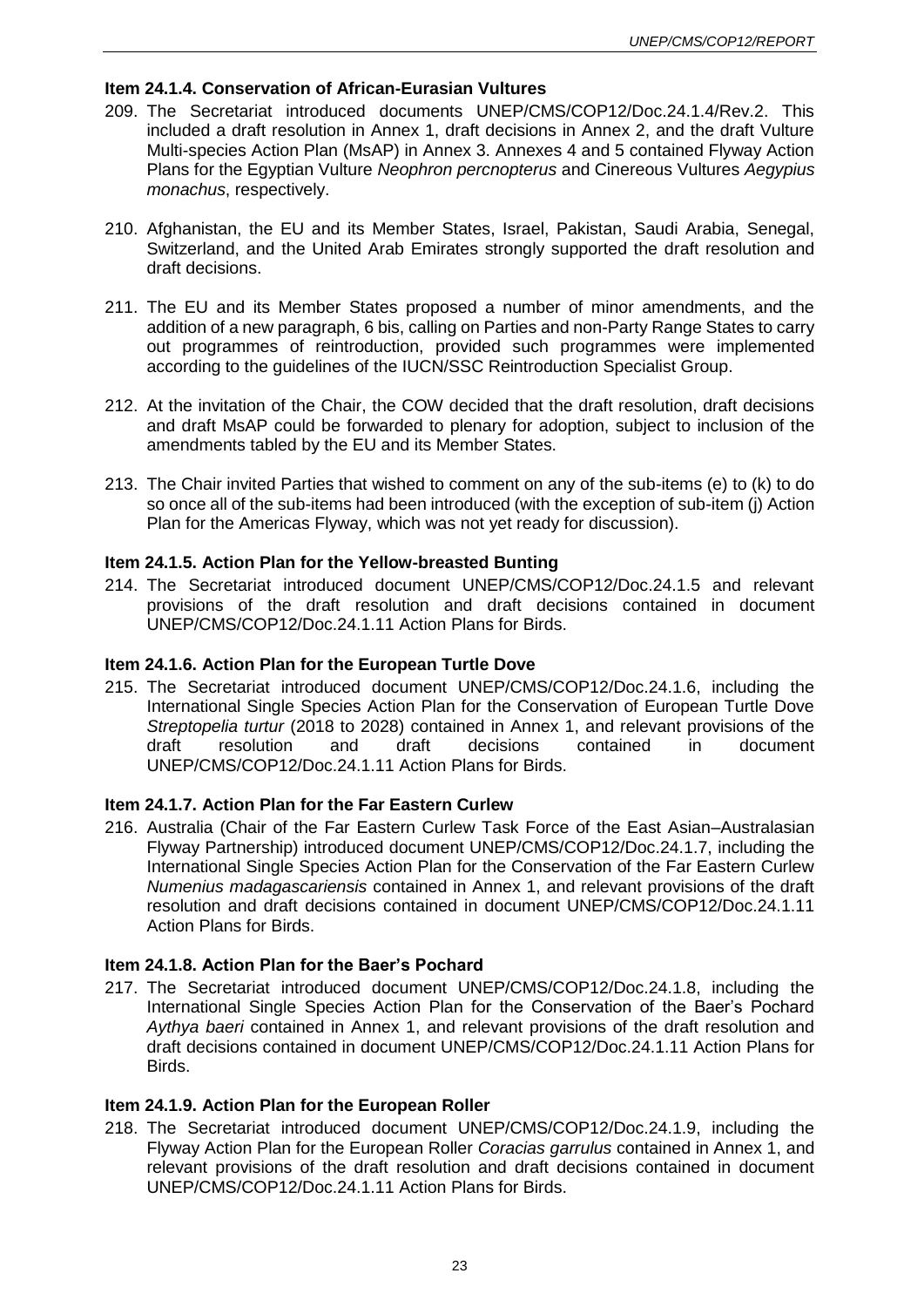## **Item 24.1.10. Action Plan for the Americas Flyways**

- 219. The Secretariat introduced document UNEP/CMS/COP12/Doc.24.1.10, the draft resolution contained in Annex 1, and the Action Plan contained in Annex 2. A Task Force composed of Range State representatives had been established to work on implementation of the Action Plan and all other aspects related to the Americas Flyways. The first meeting of the Task Force would be held in 2018, thanks to a generous invitation from Brazil.
- 220. The Chair opened the floor to comments
- 221. Ecuador called on all Parties to support the draft resolution and undertook to prepare a final version of the text, taking into account points raised during the present discussion. Ecuador looked forward to working together, within the CMS, for the Americas Flyways.
- 222. India, supported by Sri Lanka, proposed amending the draft resolution through an additional operative paragraph 8 addressing the willingness of India to revitalize the Central Asian Flyway (CAF) Action Plan process and to develop a holistic CAF Action Plan with support from WWF-India.
- 223. In response to a point raised by the Chair, the Secretariat clarified that the first part of the draft resolution was global in scope, thereby providing a suitable context for the amendment proposed by India.
- 224. There being no objections to the amendment proposed by India, the Chair invited India to transmit a specific text proposal to the Secretariat.
- 225. Brazil acknowledged the contribution of Ecuador in progressing this agenda item, and confirmed that Brazil would host the first meeting of the Americas Flyways Task Force.
- 226. In response to a question raised by Norway, Ecuador and the Secretariat confirmed that the Avian Working Group was addressing the question of how and when the Action Plan for the Americas Flyways should be formally adopted.
- 227. Further to points raised by Argentina and the United Kingdom, the Chair confirmed that Annex II to the Action Plan would be corrected to include text agreed between the two Parties.
- 228. On 28 October when this item was reviewed in the COW, the United Kingdom noted that the version of the CRP posted on the COP12 website did not reflect the agreement between Argentina and UK that had previously been drawn to the attention of the COW.
- 229. The Chair confirmed that this was simply a technical oversight, which would be corrected.
- 230. Argentina made the following statement, reproduced here in its original form:
	- *"La República Argentina, con respecto al documento UNEP/CMS/COP12/Doc.24.1.10 Plan de Acción para el Corredor Aéreo de las Américas, desea reiterar los términos de la declaración que formulara en su instrumento de adhesión a la Convención sobre la Conservación de las Especies Migratorias de Animales Silvestres (CMS) del 23 de junio de 1979, remitido al depositario de la Convención mediante nota verbal fechada 4 de octubre de 1991, en virtud de la cual la Argentina rechaza la extensión de la aplicación de dicha Convención, por parte del Reino Unido, a las Islas Malvinas, Georgias del Sur y Sándwich del Sur, y los espacios marítimos circundantes*".
- 231. The United Kingdom made the following statement, reproduced here in its original form: *"The United Kingdom has no doubt about its sovereignty over the Falkland Islands and South Georgia & South Sandwich Islands and surrounding maritime areas of both territories, nor about the principle and the right of the Falkland Islanders to self-*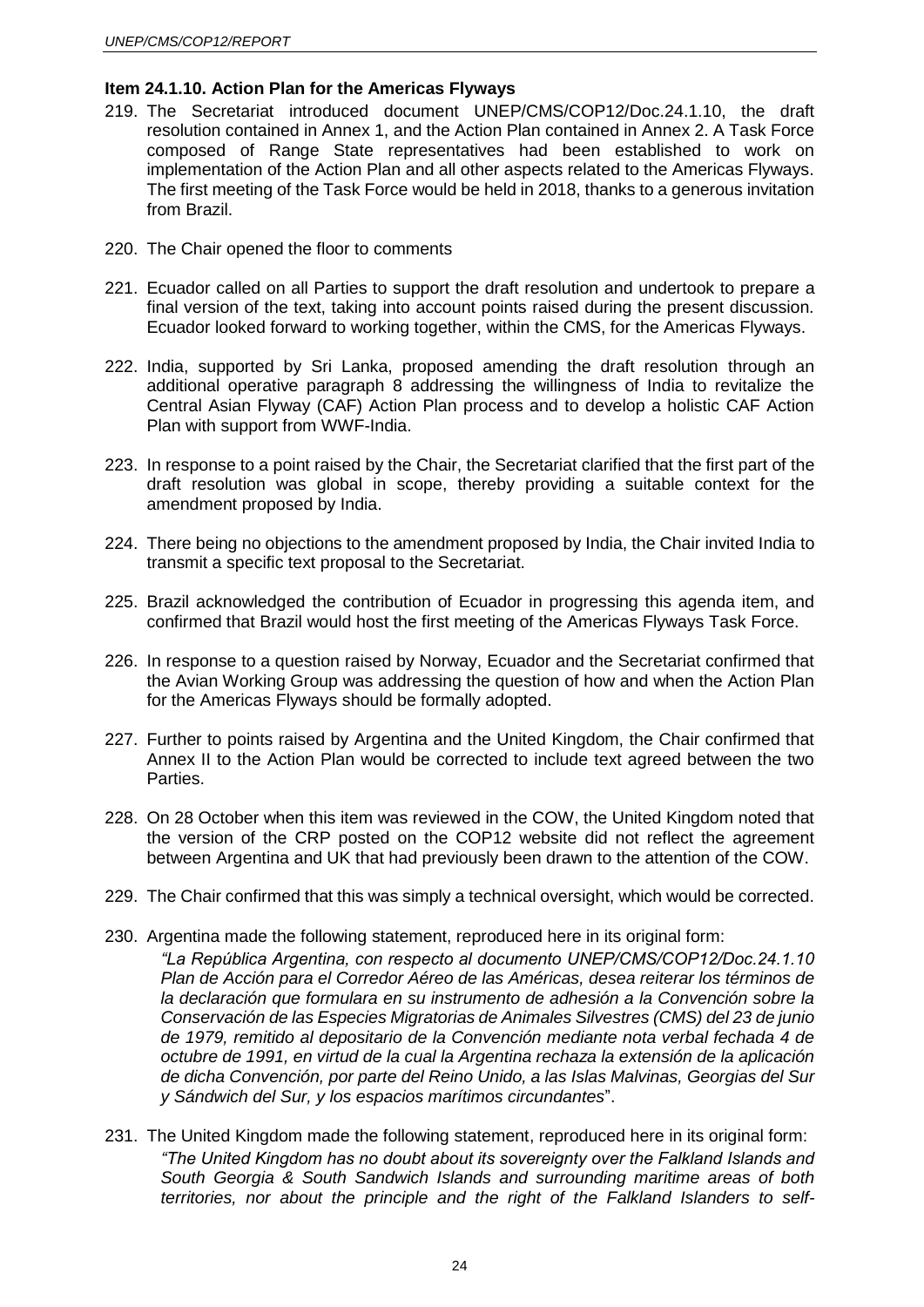*determination as enshrined in the UN Charter and in article one of the two UN Covenants on human rights, by virtue of which they freely determine their political status and freely pursue their economic, social and cultural development."*

### **Item 24.1.11. Action Plans for Birds**

- 232. The Secretariat introduced UNEP/CMS/COP12/Doc.24.1.11/Rev.1, including the draft resolution contained in Annex 1, and draft decisions in Annex 2. The draft resolution provided for adoption of the finalised Action Plans for Far Eastern Curlew, Baer's Pochard and European Roller, and mandated the Standing Committee to adopt those Action Plans being prepared intersessionally. Addendum 1 included a proposal from the Scientific Council that the AEWA Action Plans for Dalmatian Pelican *Pelecanus crispus* and Whiteheaded Duck *Oxyura leucocephala* should also be incorporated in the list of Plans that could be adopted intersessionally by the StC.
- 233. The Chair invited comments on the individual Action Plans and the draft resolution and draft decisions.
- 234. The EU and its Members States supported intersessional adoption of the Action Plan for Yellow-breasted Bunting *Emberiza aureola*, but wished to propose a small amendment to the relevant draft decision.
- 235. The EU and its Member States noted that the Action Plan for the European Turtle Dove presented to COP12 was not the final version and therefore proposed amending the draft resolution and draft decisions to authorize the StC to adopt the finalized Action Plan intersessionally.
- 236. The EU and its Member States welcomed the draft resolution overall and thanked those institutions that had led preparation of the Action Plans discussed. The EU and its Member States reiterated support for the adoption by COP12 of the Action Plans for Baer's Pochard, Far Eastern Curlew and European Roller and for intersessional adoption of the finalized Action Plans for Yellow-breasted Bunting and European Turtle Dove
- 237. In response to a question from the AEWA Secretariat, the Chair clarified that the AEWA Action Plans for Dalmatian Pelican and White-headed Duck would be included in the list of plans that the StC would be authorized to adopt intersessionally.
- 238. The Chair concluded that, subject to inclusion of the proposed amendments, the draft resolution and draft decisions had been endorsed by the COW to be forwarded to plenary for adoption.

### **ITEM 24.2. AQUATIC SPECIES**

#### **Item 24.2.1. Important Marine Mammal Areas**

- 239. The COP-Appointed Councillor for Aquatic Mammals introduced document UNEP/CMS/COP12/Doc.24.2.1, including the draft resolution contained in Annex 1, the Important Marine Mammal Area (IMMA) Selection and Review Criteria in Annex 2 and the draft decisions in Annex 3.
- 240. The Chair opened the floor for comment.
- 241. Statements of support were made by Australia, Fiji, India, the Philippines, Costa Rica (speaking on behalf of the South and Central America and the Caribbean regional group), the ACCOBAMS Permanent Secretariat and SPREP.
- 242. Argentina generally supported the draft resolution but identified some specific concerns, which it suggested should be discussed by the Aquatic Working Group.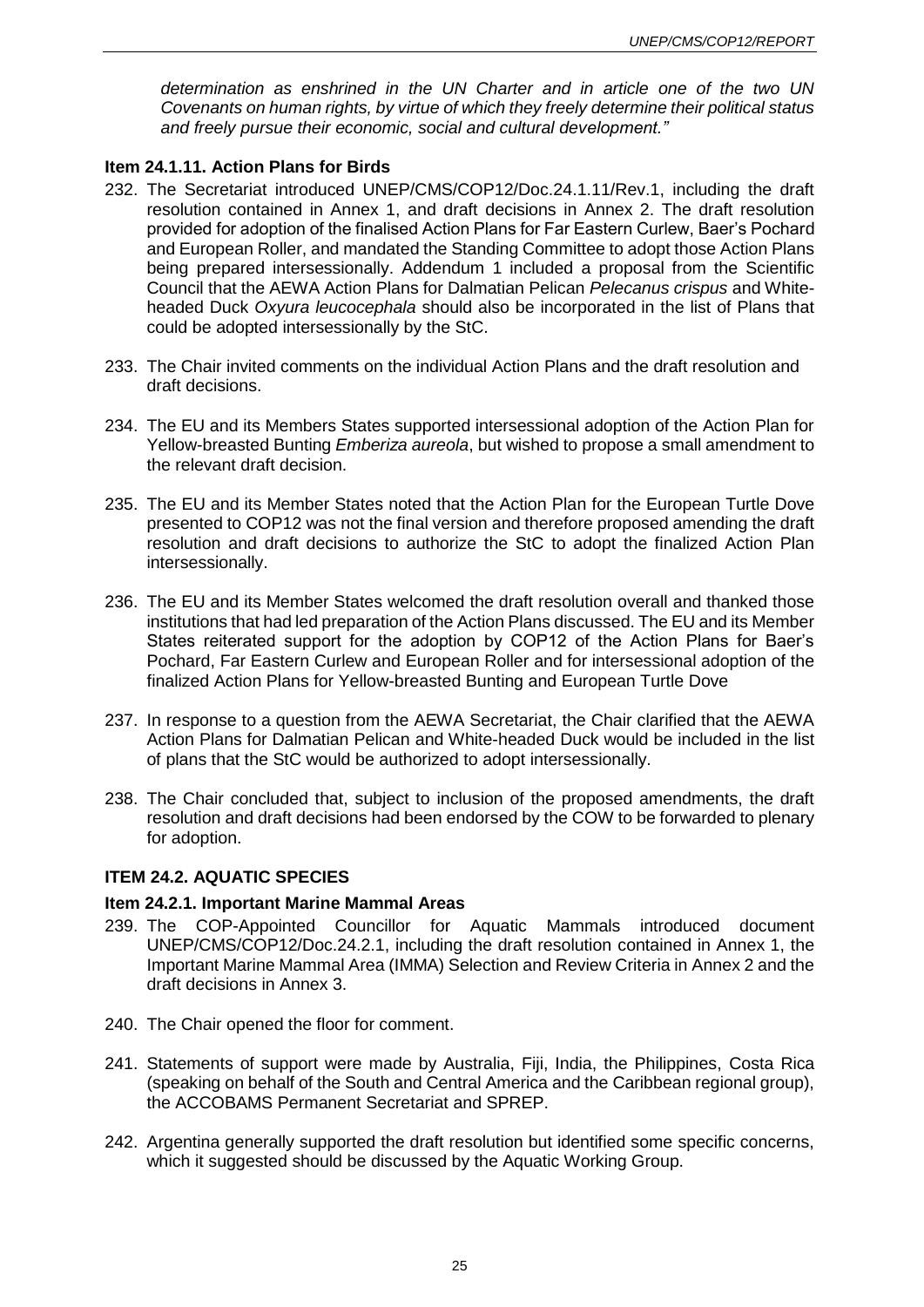- 243. The EU and its Member States also supported adoption of the draft resolution and draft decisions but wished to propose a few amendments in line with the comments of the Scientific Council in Addendum 1 to the document.
- 244. The Wildlife Conservation Society (speaking also on behalf of BirdLife International and WWF) supported the draft resolution and draft decisions but would submit some amendments for consideration by the Working Group.
- 245. The Chair concluded that this agenda item would be referred to the Aquatic Working Group for further deliberation. Delegations wishing to propose amendments should send their proposals to the Chair of the Working Group or to the Secretariat.
- 246. The Working Group produced a revised version of the document that was examined at the final session of the COW. The COW endorsed the document for forwarding to Plenary and recommended its adoption.

### **Item 24.2.2. Marine Noise**

- 247. The Secretariat introduced document UNEP/CMS/COP12/Doc.24.2.2, including the draft resolution contained in Annex 1, the draft Guidelines in Annex 2, and the draft decisions in Annex 3. Document UNEP/CMS/COP12/Inf.11 contained supporting technical information.
- 248. The Chair opened the floor to brief comments, noting that substantive discussion would take place in the Aquatic Working Group.
- 249. Norway indicated that it was generally content with the document.
- 250. Argentina supported the draft resolution subject to inclusion of two specific amendments.
- 251. The EU and its Member States also supported adoption of the draft resolution subject to inclusion of minor changes.
- 252. Statements of support were made by the ACCOBAMS Permanent Secretariat and OceanCare (speaking also on behalf of other NGOs).
- 253. The International Whaling Commission (IWC) welcomed references in the document to work on marine noise carried out by IWC, but had one textual suggestion to make.
- 254. The Chair concluded that this agenda item would be referred to the Aquatic Working Group for further deliberation. Delegations wishing to propose amendments should send their proposals to the Chair of the Working Group or to the Secretariat.
- 255. The Working Group produced a revised version of the document that was examined at the final session of the COW.
- 256. Fiji proposed deletion of one of the preambular paragraphs to the Draft Resolution (beginning *"Noting the ICES report…"*) to reflect improved knowledge since 2005.
- 257. The ACCOBAMS Secretariat recalled that three ACCOBAMS Resolutions since 2005 (namely 4.17, 5.15 and 6.17) had addressed mitigating the impact of all sources of marine noise, including military sonar.
- 258. The Chair enquired if there was any objection to the amendment proposed by Fiji. No objections were raised.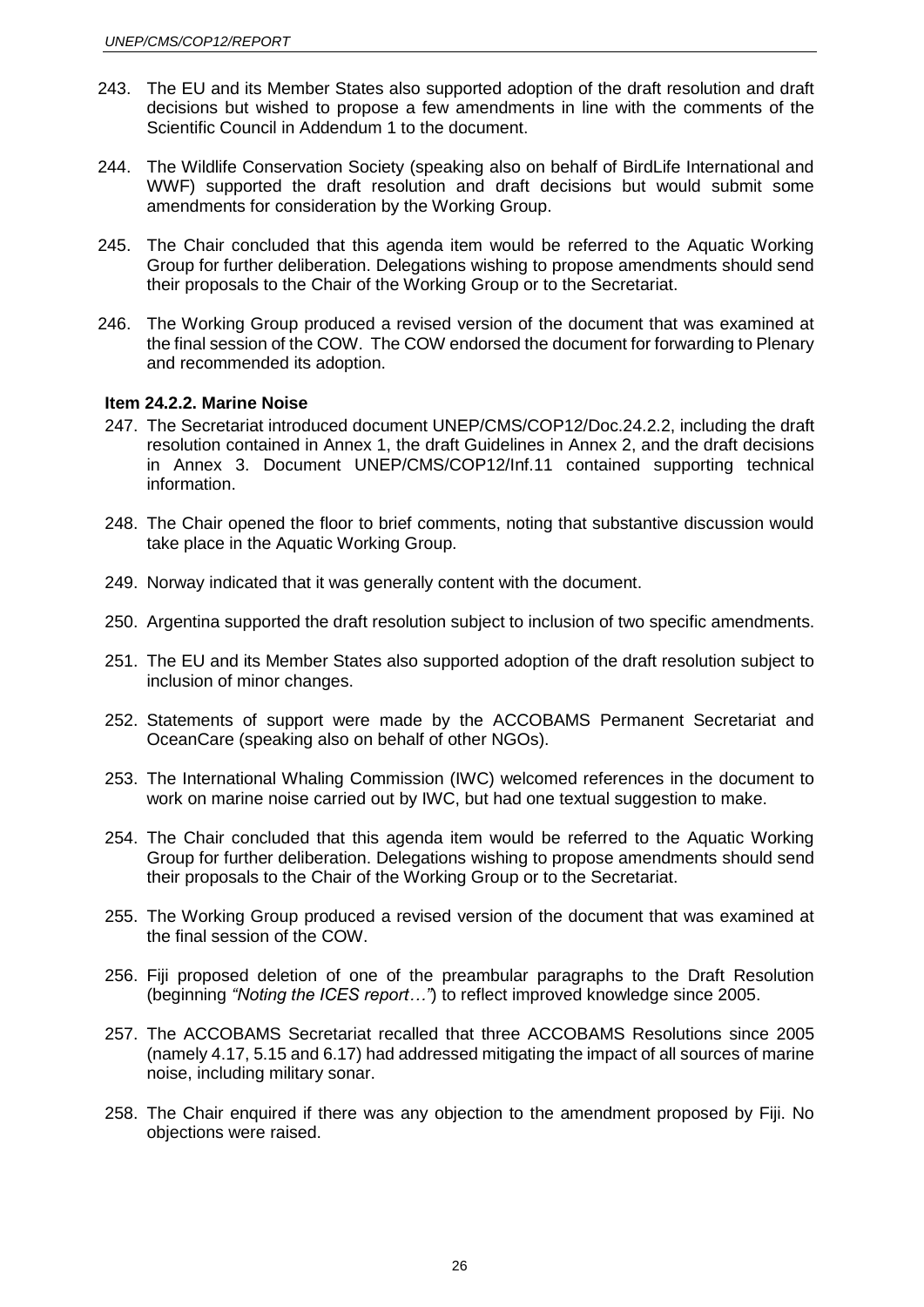- 259. In response to a question from the European Union and its Member States, the Chair confirmed that the Annex to the document, distributed as CRP9.1, would be included in the version being forwarded to plenary.
- 260. The Chair concluded that the COW had endorsed the document for forwarding to plenary and was recommending its adoption, subject to inclusion of the amendment tabled by Fiji, and incorporation of the Annex, CRP9.1.

### **Item 24.2.3. Aquatic Wild Meat**

- 261. The COP-Appointed Councillor for Aquatic Mammals introduced document UNEP/CMS/COP12/Doc.24.2.3/Rev.1, including the draft resolution contained in Annex 2 and the draft decisions in Annex 3.
- 262. The Chair opened the floor for comment.
- 263. Statements of support were made by Ecuador, India, Peru and Wild Migration.
- 264. The EU and its Member States also supported adoption of the draft resolution subject to inclusion of minor text amendments, which, with the permission of the Chair, it proceeded to table.
- 265. Brazil invited CMS and its Parties to participate in a relevant workshop being convened jointly by Brazil and IWC in March 2018.
- 266. At the invitation of the Chair, the COW decided that the draft resolution and draft decisions could be forwarded to plenary for adoption, subject to inclusion of the amendments tabled by the EU and its Member States.

### **Item 24.2.4. Live Captures of Cetaceans from the Wild for Commercial Purposes**

- 267. The Secretariat introduced document UNEP/CMS/COP12/Doc.24.2.4/Rev.2, including the Best-Practice Guidelines contained in Annex 1, the proposed amendments to Resolution 11.22 contained in Annex 2, and the draft decisions in Annex 3.
- 268. The Chair opened the floor for comment.
- 269. The EU and its Member States supported adoption of the draft resolution subject to inclusion of two specific amendments.
- 270. Statements of support were made by Argentina, India, Peru and the ACCOBAMS Permanent Secretariat.
- 271. Responding to a question from Ecuador, speaking on behalf of the South and Central America and the Caribbean region, the Secretariat clarified that the Best-Practice Guidelines were simply a tool to be used by Parties as they saw fit. The Guidelines were not binding in any way.
- 272. Norway stated its support for sustainable use and, in this context, felt there was a discrepancy between the draft resolution on one hand and the provisions relating to species listed on CITES Appendix II.
- 273. At the invitation of the Chair, the COW decided that the draft resolution and draft decisions could be forwarded to plenary for adoption, subject to inclusion of the amendments tabled by the EU and its Member States.

#### **Item 24.2.5. Recreational In-Water Interaction with Aquatic Mammals**

274. The COP-Appointed Councillor for Aquatic Mammals introduced document UNEP/CMS/COP12/Doc.24.2.5, including the draft resolution contained in Annex 2 and the draft decisions in Annex 3. The full technical report on which the document was based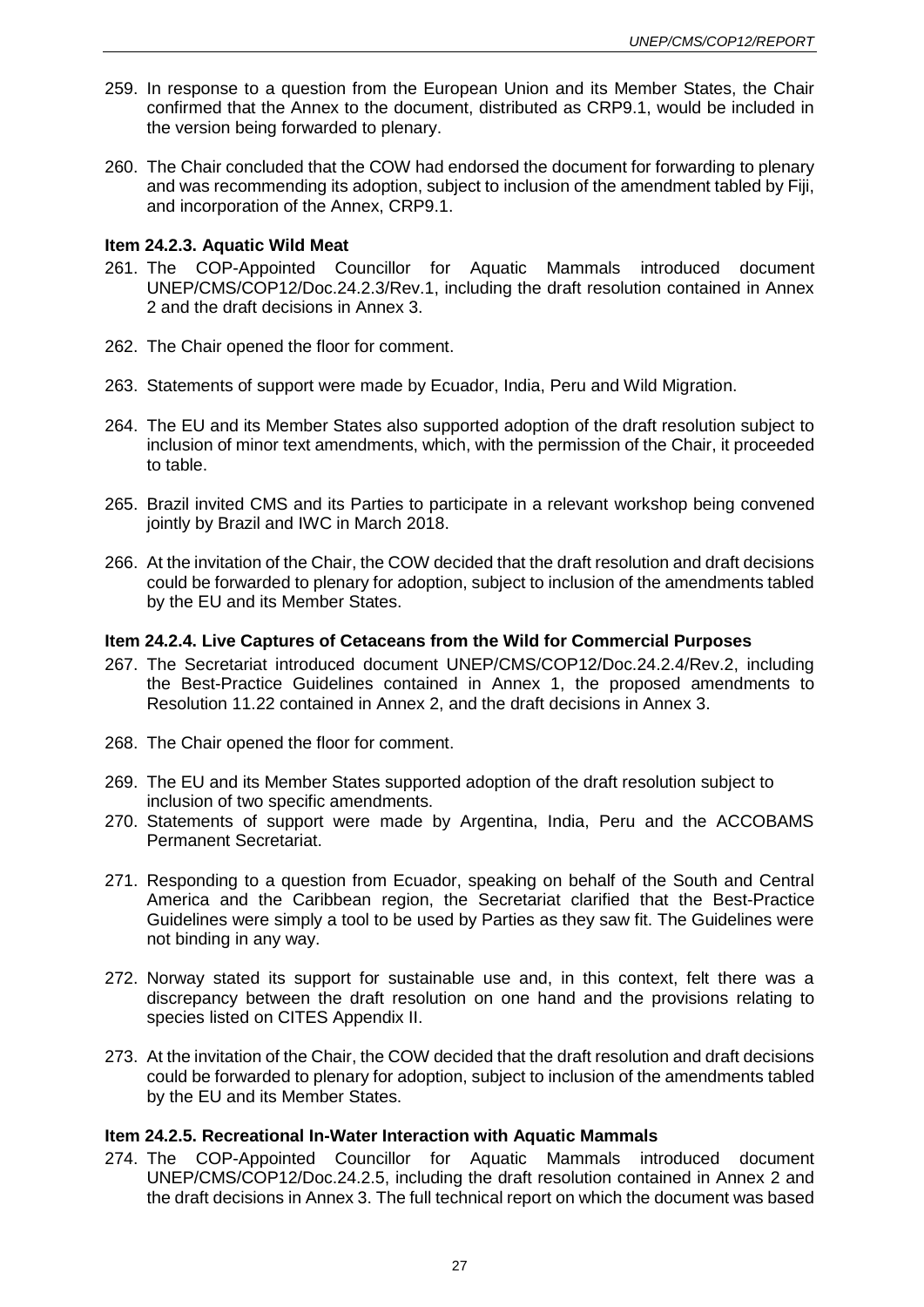could be found in UNEP/CMS/COP12/Inf.13.

- 275. The Chair opened the floor for comment.
- 276. Statements of support were made by Ecuador, Panama, Peru, Philippines, the ACCOBAMS Permanent Secretariat and the Humane Society International.
- 277. Brazil, and the EU and its Member States indicated general support for the draft resolution and draft decisions, but wished to propose a number of text amendments.
- 278. Australia had comments concerning future updating of the report itself.
- 279. The Chair concluded that this agenda item would be referred to the Aquatic Working Group for further deliberation. Delegations wishing to propose amendments should send their proposals to the Chair of the Working Group or to the Secretariat.
- 280. The Working Group produced a revised version of the document that was examined at the final session of the COW. The COW endorsed the document for forwarding to Plenary and recommended its adoption.

### **Item 24.2.6. Conservation and management of Whales and their Habitats in the South Atlantic Region**

- 281. Brazil introduced UNEP/CMS/COP12/Doc.24.2.6, including the draft resolution included in Annex 1, the draft decisions contained in Annex 2, and the Action Plan in Annex 3.
- 282. The Chair of the Aquatic Working Group reported that the group had already discussed this document and that the proposals it contained had been fully endorsed
- 283. Statements of support were made by Angola, Argentina, Australia, Costa Rica, the EU and its Member States, Peru and Uruguay.
- 284. In response to a point raised by South Africa concerning the alignment of the Action Plan with processes underway within the IWC, the Chair invited South Africa and the proponent of document UNEP/CMS/COP12/Doc.24.2.6, Brazil, to engage in bilateral discussions. Further consideration of the document would await the outcome of those bilateral discussions.
- 285. Subsequently, Brazil reported that the two Parties had agreed textual amendments.
- 286. South Africa presented the agreed amendments orally and confirmed its readiness to support the amended document.
- 287. The Chair concluded that, subject to the inclusion of the amendments tabled by South Africa, the COW endorsed the draft resolution, draft decisions and Action Plan, to be forwarded to plenary for adoption.

### **ITEM 24.3. TERRESTRIAL SPECIES**

#### **Item 24.3.1. Conservation of African Carnivores**

#### **Item 24.3.1.1. Joint CMS-CITES African Carnivores Initiative**

- 288. The Secretariat briefly introduced document UNEP/CMS/COP12/Doc.24.3.1.1, including the draft decisions contained in Annex 2.
- 289. The Chair invited brief comments from the floor.
- 290. Statements of support were made by Ethiopia, and the CITES Secretariat.
- 291. The EU and its Member States expressed general support but wished to make a number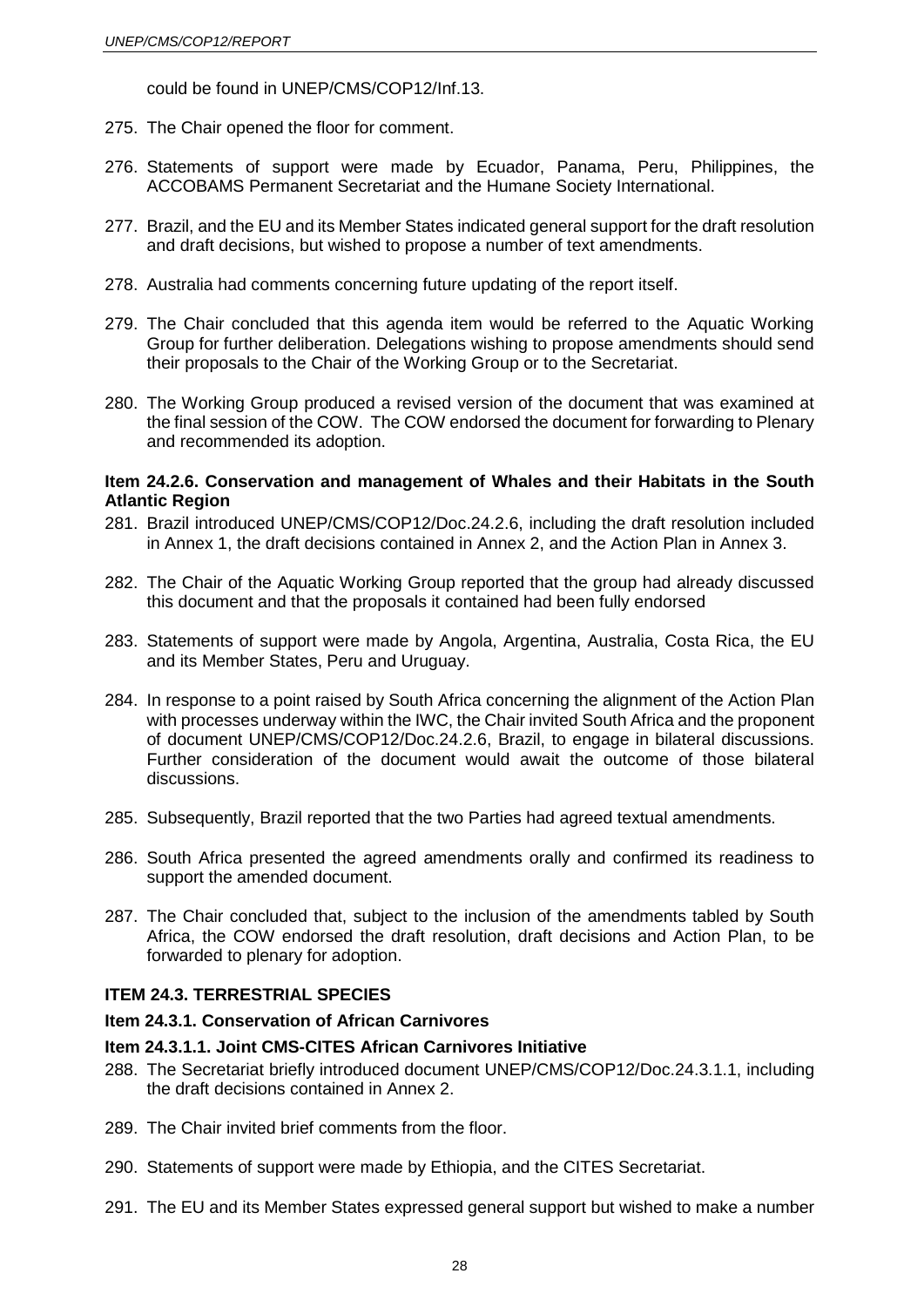of proposals for amendment.

- 292. The Chair concluded that the document should be referred to the Terrestrial Working Group for further deliberation.
- 293. The Working Group produced a revised version of the document that was examined at the final session of the COW. The COW endorsed the document for forwarding to Plenary and recommended its adoption.

### **Item 24.3.1.2. Conservation and Management of Cheetah and African Wild Dog**

- 294. Burkina Faso (speaking on behalf of the co-sponsors) introduced document UNEP/CMS/COP12/Doc.24.3.1.2, which included a number of draft decisions.
- 295. The Chair invited brief comments from the floor.
- 296. The document was supported by the EU and its Member States, subject to inclusion of a number of proposed amendments.
- 297. The Chair concluded that the document should be referred to the Terrestrial Working Group for further deliberation.
- 298. The Working Group produced a revised version of the document that was examined at the final session of the COW.
- 299. South Africa noted that part of Draft Decision paragraph 12 FF should be amended from "*paragraphs 1-6*" to "*paragraphs 1-7*".
- 300. There being no objection to this amendment and no further request for the floor, the Chair concluded that the COW had endorsed the document for forwarding to plenary and was recommending its adoption, subject to inclusion of the amendment tabled by South Africa

#### **Item 24.3.1.3. Conservation and Management of the African Lion**

- 301. The Secretariat briefly introduced Document UNEP/CMS/COP12/Doc.24.3.1.3, including the draft decisions contained in Annex 1.
- 302. Benin, the Republic of Congo, Senegal, Togo, and Uganda, all expressed strong support for the proposal.
- 303. The EU and its Member States supported the draft decisions subject to inclusion of a number of minor amendments, which, with at the invitation of the Chair, were tabled for consideration by the COW.
- 304. The COW endorsed forwarding of the draft decisions, as amended by the EU and its Member States, to plenary for adoption.

#### **Item 24.3.2. Conservation of the African Wild Ass**

- 305. The Secretariat introduced Document UNEP/CMS/COP12/Doc.24.3.2, including the draft resolution contained in Annex 1 and the draft decision in Annex 2.
- 306. Eritrea pointed out a textual error that required correction.
- 307. The EU and its Member States supported the draft decisions subject to inclusion of a number of minor amendments, which, at the invitation of the Chair, were tabled for consideration by the COW.
- 308. The COW endorsed forwarding of the draft resolution and draft decision, as amended by the EU and its Member States, and subject to correction of the error identified by Eritrea,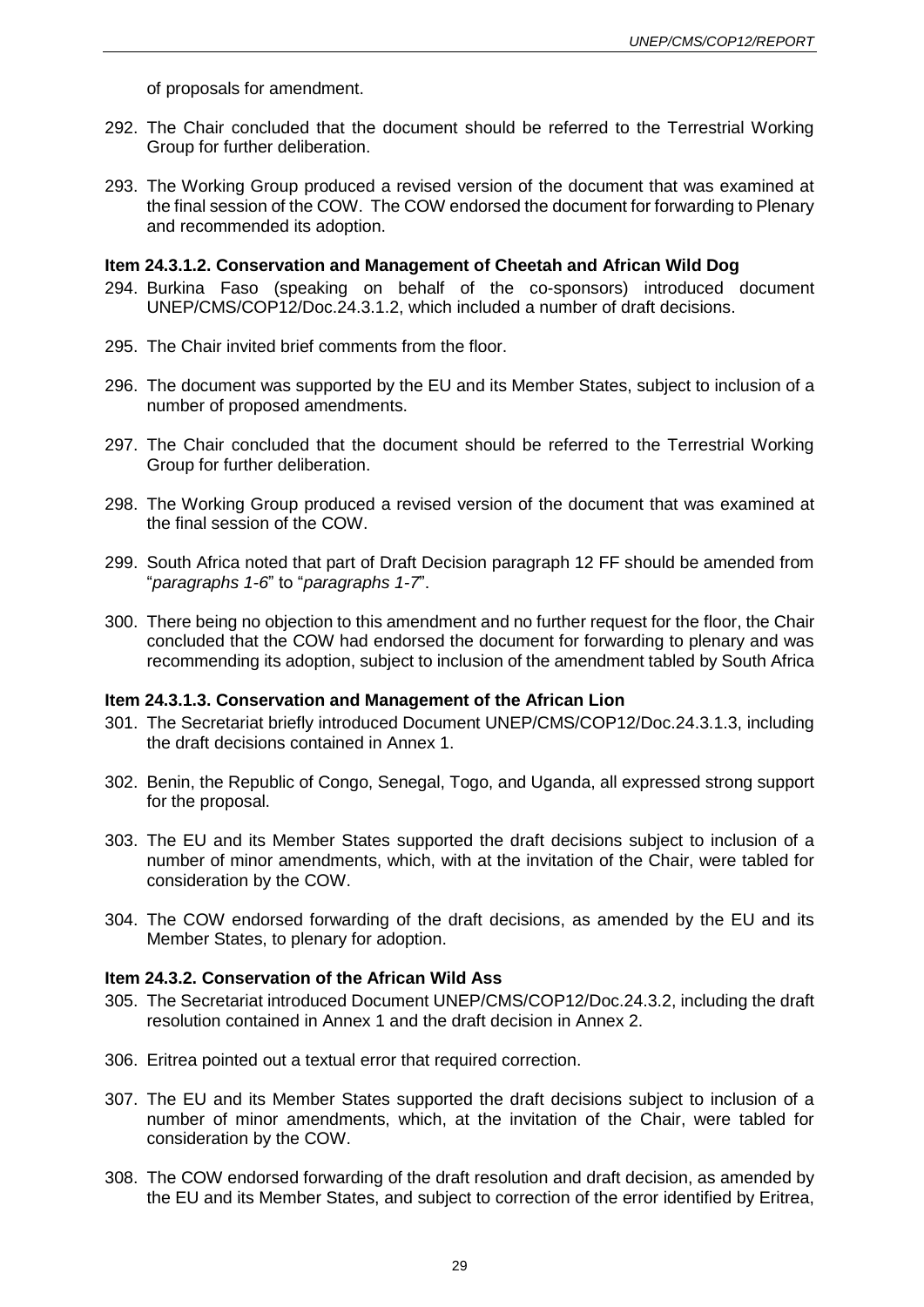to plenary for adoption.

# **Item 24.3.3. Adoption of the African Elephant Action Plan**

- 309. Kenya referred to document UNEP/CMS/COP12/Doc.24.3.3/Rev1 and noted that the document had already been discussed within the Terrestrial Working Group.
- 310. The Chair of the Terrestrial Working Group confirmed that a further discussion would be held during the evening of 24 October, when he hoped to arrive at a text acceptable to all members of the Working Group.
- 311. The Working Group produced a revised version of the document that was examined at the final session of the COW. The COW endorsed the document for forwarding to Plenary and recommended its adoption.

# **ITEM 24.4. CROSSCUTTING CONSERVATION ISSUES**

### **Item 24.4.1. Marine Debris**

- 312. The Secretariat introduced document UNEP/CMS/COP12/Doc.24.4.1, including the draft resolution contained in Annex 1, and drew attention to the linkage with document UNEP/CMS/COP/Doc.21.2.13/Rev.1 Consolidation of Resolutions: Management of Marine Debris.
- 313. The Chair noted that the Aquatic Working Group had concluded its work on this item, and adjourned discussion pending receipt of the CRP.
- 314. The Working Group produced a revised version of the document that was examined at the final session of the COW. The COW endorsed the document for forwarding to Plenary and recommended its adoption.

## **Item 24.4.2. Climate Change and Migratory Species**

- 315. The COP-Appointed Councillor for Climate Change and Chair of the Scientific Council's Working Group on Climate Change, Colin Galbraith, presented a summary of Document UNEP/CMS/COP12/Doc.24.4.2, including the draft resolution contained in Annex 1 and the associated Programme of Work.
- 316. The Chair opened the floor for discussion.
- 317. The EU and its Member States expressed support for the Programme of Work. Proposed editorial amendments to the draft resolution had been sent to the Secretariat.
- 318. Brazil noted that it also had minor proposals to amend the draft; these could be forwarded to the Secretariat or discussed in an ad hoc Working Group.
- 319. The representative of Mongolia supported the document, commenting that her country was one of those most vulnerable to climate change.
- 320. The Chair concluded that in the interests of efficiency, he would ask the EU and Brazil to work with the Chair of the Working Group on Climate Change to produce a final draft of the Document. The Chair of the Working Group would decide whether it was appropriate to prepare a CRP, or a further working draft for discussion by the COW.
- 321. The Working Group produced a revised version of the document that was examined at the final session of the COW.
- 322. The group had agreed a number of amendments to the draft Resolution and draft Decisions included in document UNEP/CMS/COP12/Doc.24.4.2, and were reflected in document UNEP/CMS/COP12/CRP40 Climate Change and Migratory Species. However, two additional amendments to operative paragraphs 1 and 3 of the draft Resolution could be agreed only when document UNEP/CMS/COP12/CRP40 had been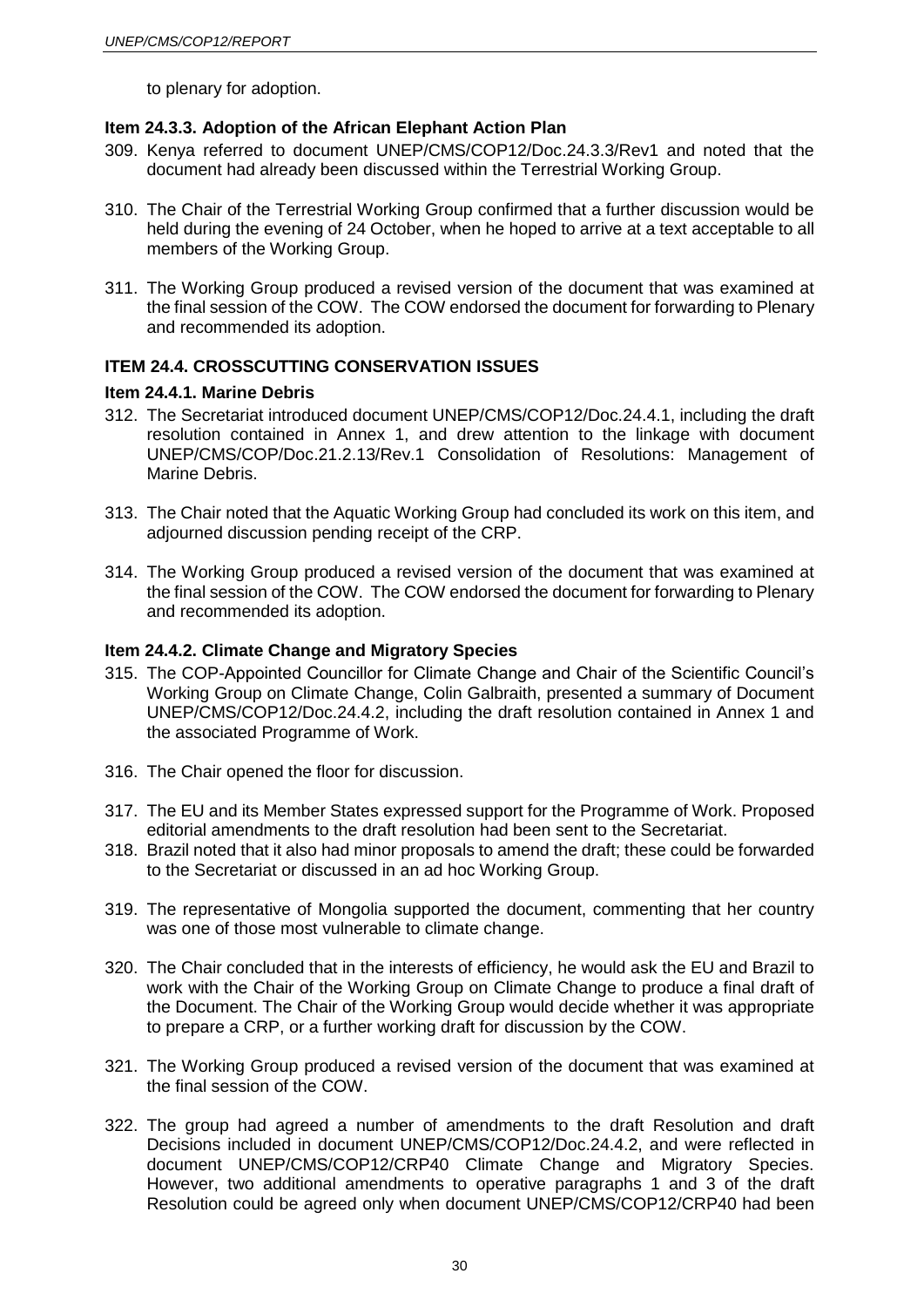finalized. At the request of the chair, Mr. Galbraith introduced orally the two amendments. As there were no comments, the chair considered that the two amendments had been agreed by the COW.

323. The COW endorsed the document for forwarding to Plenary and recommended its adoption.

### **Item 24.4.3. Conservation Implications of Animal Culture and Social Complexity**

- 324. The Chair of the Expert Working Group on Culture and Social Complexity, Dr. Giuseppe Notarbartolo di Sciara (COP-Appointed Councillor for Marine Mammals), introduced document UNEP/CMS/COP12/Doc.24.4.3, including the draft decisions contained in Annex 2.
- 325. ACCOBAMS, and Whale and Dolphin Conservation supported the document and the draft decisions.
- 326. The EU and its Member States proposed minor editorial amendments which at the invitation of the Chair were presented orally.
- 327. The Chair concluded that subject to inclusion of these amendments, the COW endorsed the document and the draft decisions to be forwarded to plenary for adoption.

#### **Item 24.4.4. Bycatch**

- 328. The COP-Appointed Councillor for Bycatch, Dr. Barry Baker, introduced Document UNEP/CMS/COP12/Doc.24.4.4, including the draft resolution contained in Annex 1, and drew attention to the linkage with document UNEP/CMS/COP/Doc.21.2.4/Rev.1 Consolidation of Resolutions: Bycatch. The Aquatic Working Group had completed its work on this item and a CRP was in preparation.
- 329. The Chair opened the floor for comments.
- 330. Argentina, supported by Ecuador and Peru, noted that the drafting of the Spanish text was unclear in two places, and read out alternative wording with a request that this be reflected in the document.
- 331. The Chair confirmed that the amended wording would be used for the Spanish text.
- 332. IWC emphasized the scale of the problem of bycatch and highlighted the need for strengthened collaboration between all stakeholders with an interest in the issue. IWC had done extensive work on this and welcomed CMS as a member of its Standing Working Group on Bycatch.
- 333. The representative of SPREP announced the initiation of a bycatch mitigation project in the Pacific Islands region during the period 2018-2022, and noted that he would be happy to collaborate with any interested parties in the planning and implementation of the programme.
- 334. The Humane Society International highlighted that there was an animal welfare issue as well as a conservation issue, and that there were very few data and information on this.
- 335. The Chair adjourned the debate, and asked the COP-Appointed Councillor for Bycatch, in his role as Chair of the Aquatic Working Group, to decide how best to take the document forward.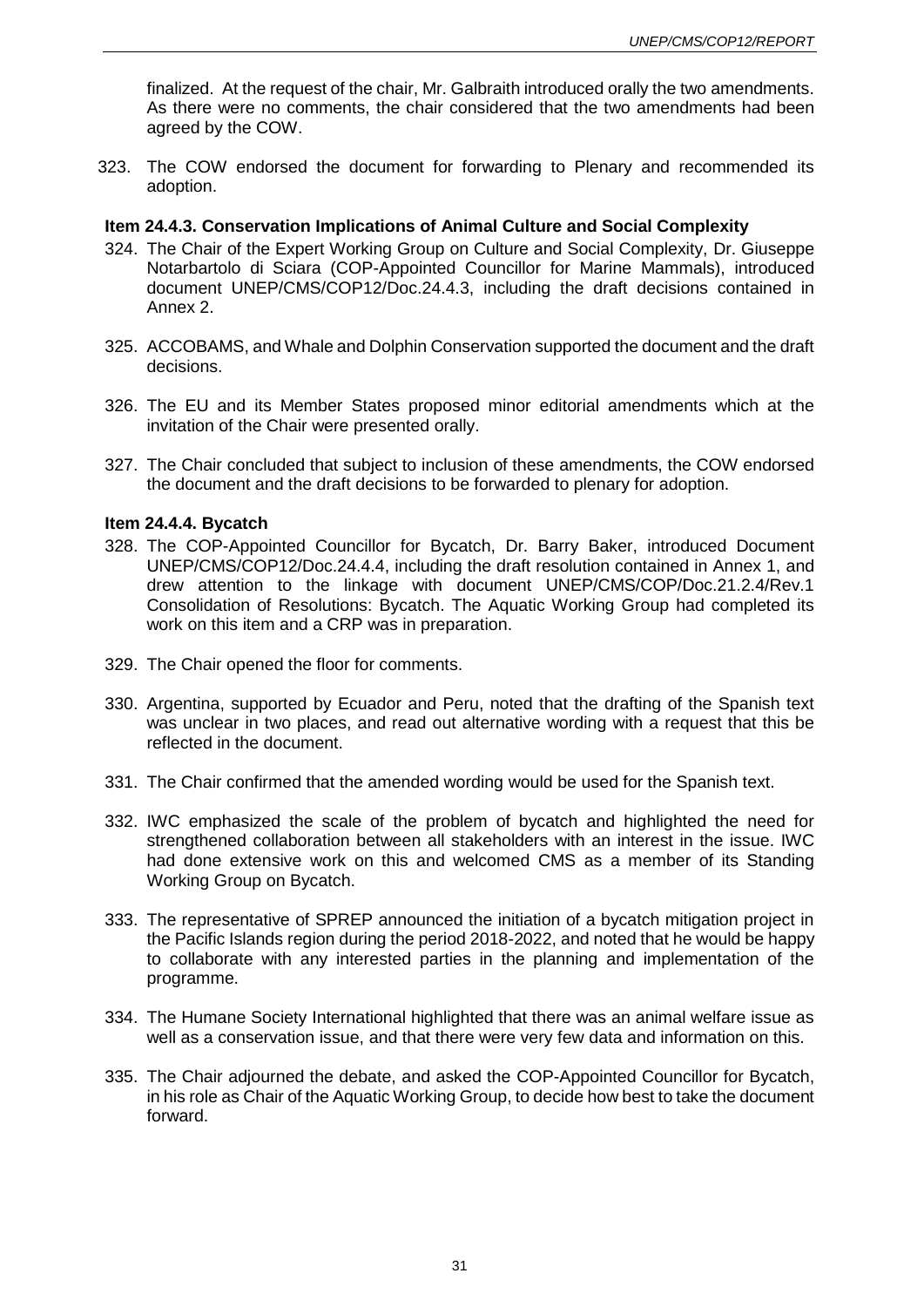- 336. The Chair of the Aquatic Working Group thanked the COW for their strong support and looked forward to finalizing the Document.
- 337. Once the CRP was made available, the COW endorsed the document for forwarding to Plenary and recommended its adoption.

### **Item 24.4.5. Sustainable Boat-Based Wildlife Watching Tourism**

- 338. The Secretariat introduced document UNEP/CMS/COP12/Doc.24.4.5, including draft amendments to Resolution 11.29 contained in Annex 1, Species-specific guidelines for boat-based wildlife watching contained in Annex 2, and draft decisions in Annex 3. The Aquatic Working Group had considered this issue, included some minor amendments and concluded its work.
- 339. The Chair looked forward to the submission of a CRP by the Working Group and opened the floor for brief comments
- 340. IWC supported the document and referred to collaborative work being undertaken with CMS, including preparation of an online handbook on whale watching.
- 341. ACCOBAMS noted that it also had a working group on whale watching, and was developing guidelines for a monitoring programme to assess the effects of whale watching on populations.
- 342. Once the CRP was made available, the COW endorsed the document for forwarding to Plenary and recommended its adoption.

#### **Item 24.4.6. Energy and Migratory Species**

- 343. The Secretariat introduced document UNEP/CMS/COP12/Doc.24.4.6, including the draft decision contained in Annex 1. Thanks were due to Germany for supporting the work of the Scientific Council's Energy Task Force through the Migratory Species Champion Programme, and to BirdLife International for serving as Task Force coordinator. Attention was drawn to an additional draft decision contained in comments by the Scientific Council.
- 344. The EU and its Member States welcomed the work done by the Energy Task Force, and supported the draft decisions, including the additional decision recommended by the Scientific Council.
- 345. The Chair concluded that the COW had endorsed the draft decisions, including the Scientific Council recommendation, to be forwarded to the plenary for adoption.

### **Item 24.4.7. Addressing Unsustainable Use of Terrestrial and Avian Wild Meat**

- 346. The Secretariat introduced document UNEP/CMS/COP12/Doc.24.4.7, including the draft decisions contained in Annex 1. The Terrestrial Working Group had discussed this item, but its deliberations were not yet finalized.
- 347. ACAP drew attention to an emerging threat to seabirds in the South Atlantic, where recent observations had indicated that many seabirds, especially albatrosses, were deliberately captured and killed, especially on squid jigger vessels.
- 348. The Chair adjourned further discussion, pending the availability of a CRP.
- 349. Once the CRP was made available, the COW endorsed the document for forwarding to Plenary and recommended its adoption.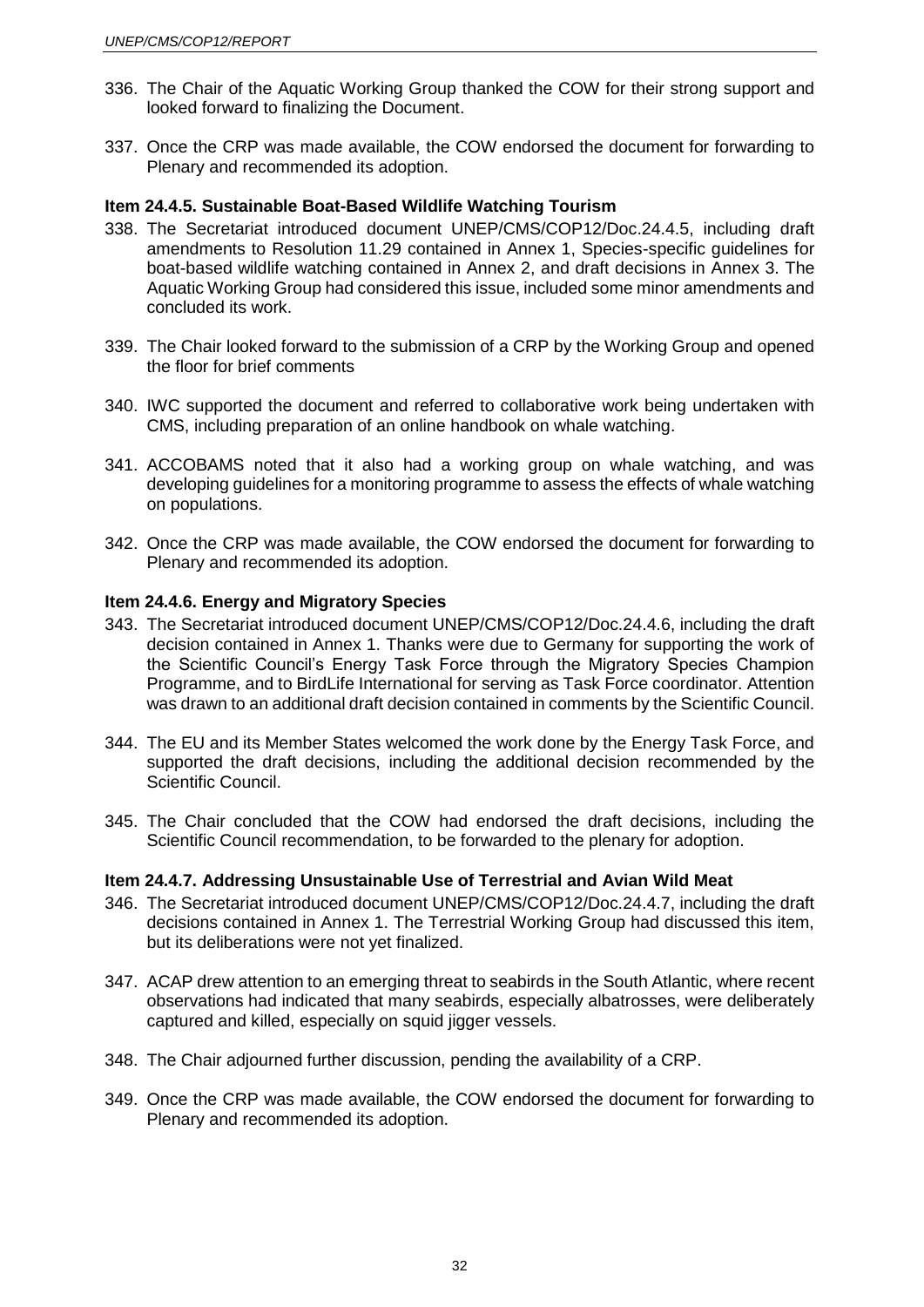### **Item 24.4.8 Sustainable Tourism and Migratory Species**

- 350. The Philippines introduced document UNEP/CMS/COP12/Doc.24.4.8, which included a draft resolution.
- 351. The EU and its Member States recognized the importance of this issue and supported the document, but considered that it would be strengthened by redrafting in places.
- 352. Ecuador and Norway also expressed support, and wished to see amendments to the text.
- 353. The Chair suggested the establishment of a Contact Group coordinated by the Philippines, with participation of Ecuador and Norway, and facilitated by the Secretariat, to prepare a revised text.
- 354. The Parties concerned agreed to this way forward.
- 355. Once the CRP was made available, the COW endorsed the document for forwarding to Plenary and recommended its adoption

### **Item 24.4.9. Promoting Marine Protected Area Networks in the ASEAN Region**

- 356. The Philippines introduced document UNEP/CMS/COP12/Doc.24.4.9, which included a draft resolution.
- 357. The Chair noted that the document had been tabled in the Aquatic Working Group, but that there had been no requests for discussion and no amendments proposed. He opened the floor for comments.
- 358. There being no requests for the floor, the Chair concluded that the COW had endorsed the document to be forwarded to the plenary for adoption.

### **Item 24.4.10. Promoting Conservation of Critical Intertidal and other Coastal Habitats for Migratory Species**

- 359. The Philippines introduced document UNEP/CMS/COP12/Doc.24.4.10, which included a draft resolution.
- 360. The EU and its Member States recognized the critical importance of coastal habitats and supported the document and draft resolution. The draft required amendment to clarify the separate roles of CMS and the Ramsar Convention on Wetlands, and to make the role of CMS explicit.
- 361. BirdLife International welcomed the draft resolution. There was an urgent need to protect the remaining, highly threatened, intertidal habitats in the East Asian-Australasian Flyway. Australia had made great efforts in the conservation of the Globally Threatened Far Eastern Curlew, but proposed development at the Morton Bay Ramsar Site, an important site for the species, gave cause for concern. BirdLife International urged the Australian Government to reject this proposed development.
- 362. Australia recognized that the loss of intertidal habitats had severely impacted shorebird populations along the East Asian-Australasian Flyway, and strongly supported the draft resolution. Australia was fully aware of its obligations under the Ramsar Convention. A proposal for development at Morton Bay had been received, and Australia's commitments under MEAs would be fully taken into account. No decision had been taken as to whether or not the development would go ahead, but a rigorous Environmental Impact Assessment would be conducted to support that decision.
- 363. Norway supported the draft resolution and stressed the importance of connectivity between sites.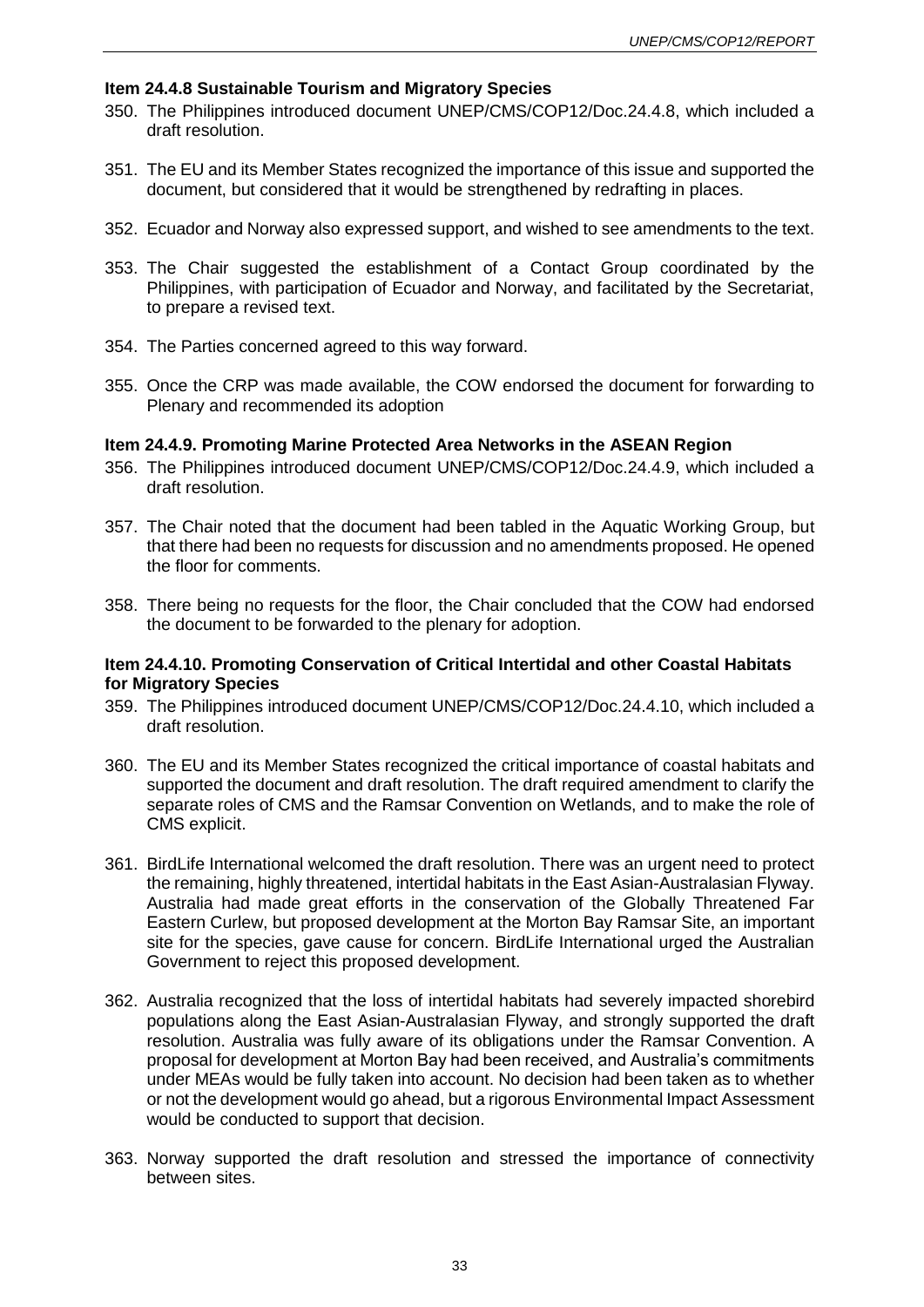- 364. At the request of the Chair the EU and its Member States presented their proposed amendments orally.
- 365. The Philippines considered these amendments to be acceptable.
- 366. The Chair concluded that the COW endorsed the document to be forwarded to plenary for adoption.

### **Item 24.4.11. Improving Ways of Addressing Connectivity in the Conservation of Migratory Species**

- 367. The Chair of the Scientific Council presented document UNEP/CMS/COP12/Doc.24.4.11, including the draft Resolution in Annex 1, and the draft decision in Annex 2.
- 368. The Chair opened the floor for comment.
- 369. India supported the draft resolution and draft decision and reported that its own approach to biodiversity conservation was moving away from a protected area focus towards landscape and seascape approaches, including bilateral cooperation with neighbours.
- 370. Norway also supported the resolution and urged the Convention to realize its potential for making a huge difference by shifting from a focus on working species by species to a much greater emphasis on habitats and the dependence of species and humans on them.
- 371. The EU and its Member States supported the draft resolution and draft decision, but wished to propose a number of editorial amendments.
- 372. At the invitation of the Chair, the EU and its Member States presented the proposed amendments orally.
- 373. The Chair of the Scientific Council confirmed that these points did not raise any substantive issues.
- 374. Uganda fully supported, underlining the importance of habitat restoration and rehabilitation.
- 375. Kenya supported the draft resolution but tabled an amendment to include a reference to Serial World Heritage Sites.
- 376. Angola supported the draft resolution and proposed making reference to the migratory corridors used by giraffes moving between Angola and Botswana.
- 377. Costa Rica supported the draft resolution on behalf of Latin America and the Caribbean.
- 378. BirdLife International fully supported the draft resolution and proposed a minor amendment making reference to the world database on Key Biodiversity Areas (KBAs).
- 379. The Chair requested all those who had proposed amendments to provide text to the Secretariat. None of the proposals appeared controversial. Therefore, subject to incorporation of the amendments, the COW could endorse the document for forwarding to plenary for adoption.

#### **Item 24.4.12. Transfrontier Conservation Areas for Migratory Species**

- 380. The Secretariat introduced document UNEP/CMS/COP12/Doc.24.4.12, including the draft decisions contained in Annex 1, and noted the link with UNEP/CMS/COP12/Doc.21.2.11.
- 381. This item had been discussed in the Terrestrial Working Group and consensus had been reached.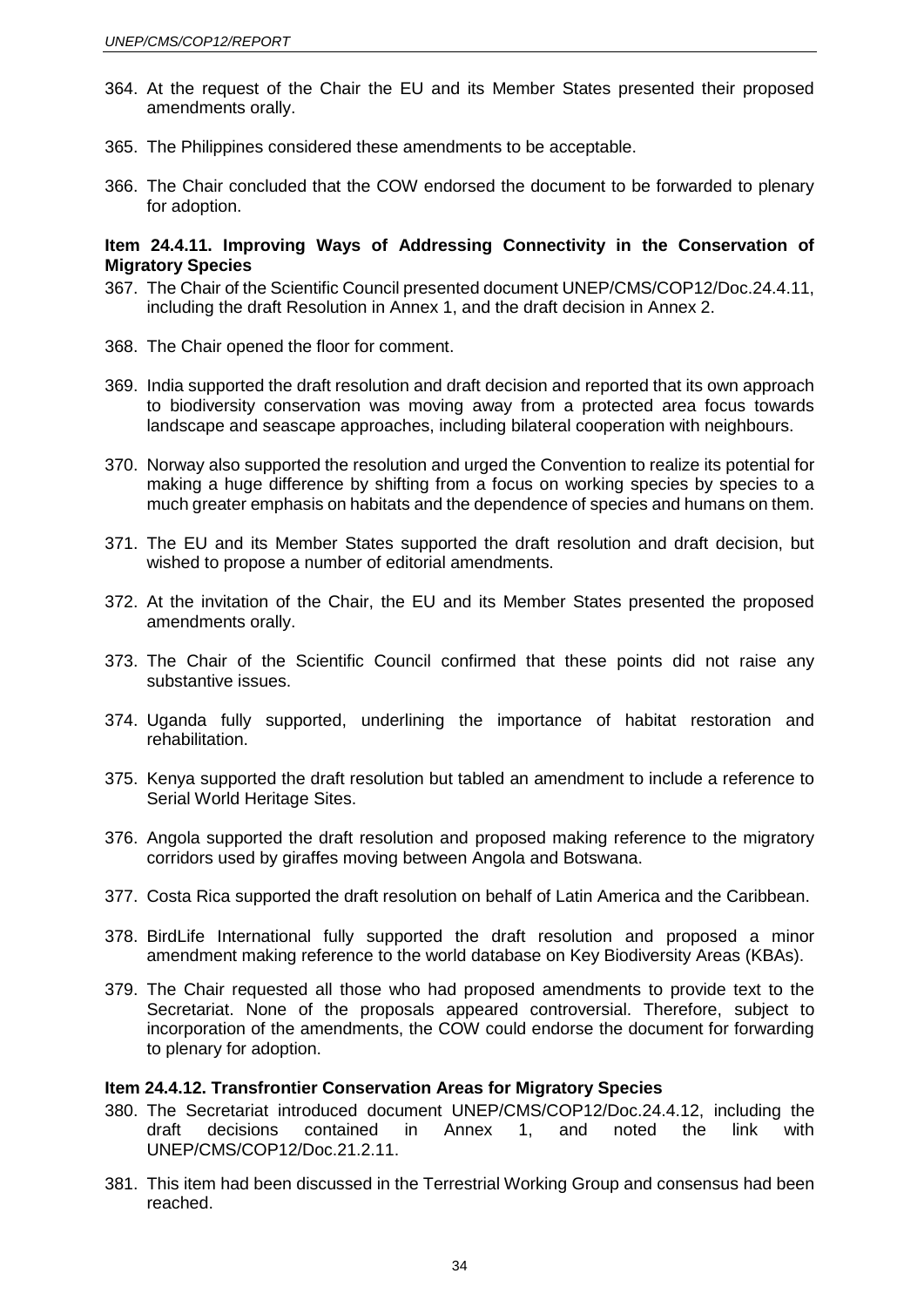- 382. The Chair adjourned further discussion of this item, pending receipt of a CRP taking into account the consensus reached in the Terrestrial Working Group.
- 383. Once the CRP was made available, the COW endorsed the document for forwarding to Plenary and recommended its adoption.

### **Item 24.4.13. Community Participation and Livelihoods**

- 384. The Secretariat introduced document UNEP/CMS/COP12/Doc.24.4.13, including the draft decisions contained in Annex 1.
- 385. The Chair asked whether this item had been addressed by the Terrestrial Working Group.
- 386. The Secretariat confirmed that this was the case and that consensus had been reached on wording.
- 387. Australia had been unable to attend the Working Group and wished to propose a small amendment to terminology used throughout the document in relation to indigenous peoples, to make these references more consistent and bringing them into line with the terminology used in the UN Declaration on the Rights of Indigenous Peoples.
- 388. India supported the draft decisions.
- 389. The Chair adjourned further discussion of this item, pending receipt of a CRP taking into account the agreement reached in the Terrestrial Working Group and incorporating the adjustments to terminology proposed by Australia.
- 390. Once the CRP was made available, the COW endorsed the document for forwarding to Plenary and recommended its adoption.

### **ITEM 25. AMENDMENT OF CMS APPENDICES**

### **Item 25.1. Proposals for Amendment of Appendices I and II of the Convention**

- 391. The Chair confirmed that he would give the floor to the proponent(s) of each listing proposal to make a brief introduction. He would allow for statements of support, but urged that, in the interests of efficiency, these be brief and limited in number. It would be especially important to hear about concerns or objections that Parties might have in relation to any of the proposals. In the case of two or more listing proposals for the same species, each proponent would be invited to make a brief introduction and comments on all related proposals would then be taken together.
- 392. The representative of the EU and its Member States indicated that while he would intervene further in relation to some species or groups of species, the EU supported all of the listing proposals and thanked all those involved in preparing them.
- 393. With the permission of the Chair, the International Council for Game and Wildlife Conservation (CIC) delivered a general statement in relation to listing proposals under this agenda item (Annex).

### **Item 25.1.1. Proposal for the inclusion of the Chimpanzee (***Pan troglodytes***) on Appendix I and II of the Convention**

394. The Republic of Congo briefly introduced the listing proposal contained in document UNEP/CMS/COP12/Doc.25.1.1, submitted jointly by Republic of Congo and United Republic of Tanzania.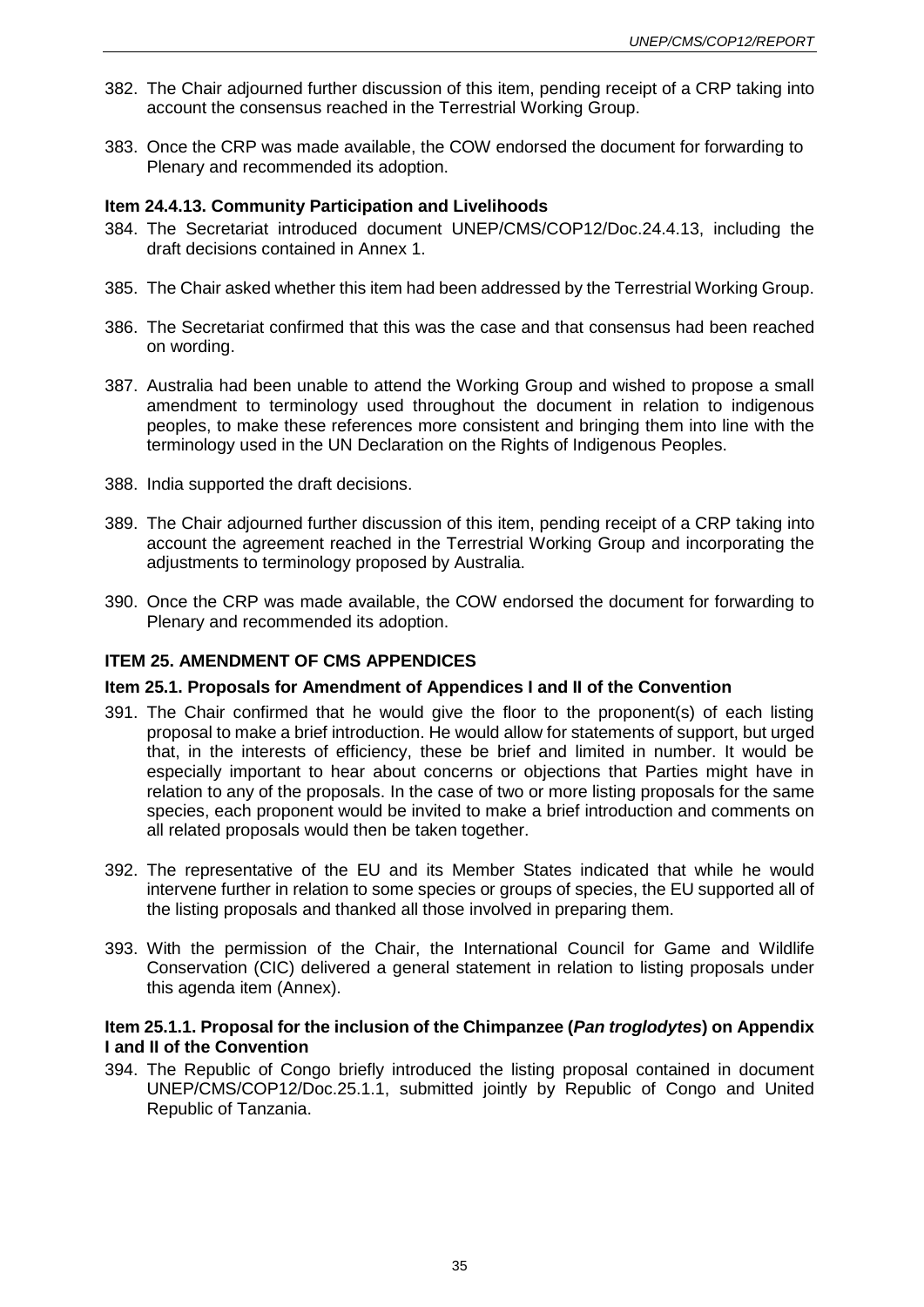- 395. The Chair opened the floor for comments, requesting that delegates should make their interventions as brief as possible.
- 396. Côte d'Ivoire supported the proposal.
- 397. Senegal, also supporting the proposal, underlining that listing of Chimpanzee on the CMS Appendices was warranted by the adverse conservation status of populations throughout Africa, and continuing habitat loss.
- 398. Uganda presented the following statement:

*"Uganda would like to thank all nations and organizations that support conservation of Chimpanzees. Indeed, Uganda as an ardent champion and host of high proportions of global populations of great apes, fully agrees that we must double our efforts to improve the conservation situation of Chimpanzees and indeed all great apes.*

*Uganda has carefully examined the proposal, the Scientific Council opinion and the CMS text and attendant Resolutions. Uganda is convinced beyond reasonable doubt that chimpanzees are not migratory species within the meaning of Article I 1 a) of the Convention. We respectfully remind the proponents of this proposal that migration within CMS does not mean cross-border movement alone.*

*Uganda has an established long-term monitoring program for Chimpanzees and Mountain Gorillas in the Bwindi Impenetrable National Park. We have a ranger-based routine monitoring program but also a scientific research-based monitoring program managed by the Institute of Tropical Forest Conservation, which is actually based in the very landscape.*

*From our long-term monitoring program dating back to 1965, we confirm with scientific certainty that the chimpanzee population of Uganda is not migratory within the meaning of Article I 1 a) of the Convention. We are indeed deeply concerned that a proposal is being made to list a species which is clearly not a migratory species.*

*It is our considered view, that cross-border movement alone is not sufficient to qualify a species as migratory within the meaning of Article I 1 a) of the Convention text. For any cross-border movement to qualify as migratory, it must be cyclical, predictable and must involve a significant proportion of the global population of the species.*

*We call upon all CMS loving nations and stakeholders to protect and guard the sanctity of the agreement by not setting a wrong precedent of flagrant breach of Article I 1. a) of the agreement by listing species which are not migratory.*

*Uganda therefore on legal and scientific grounds strongly objects to the listing of the species and respectfully requests the proponents to consider withdrawing this proposal in the spirit of protecting the integrity of CMS Convention.*

*Uganda remains steadfast and fully committed to global and regional efforts for the conservation of the species. Our firm commitment to conservation of wildlife is not derived from listing of species but rather the conviction of the need to pursue sustainable development.* 

*In the event that the withdrawal is not tenable, Uganda will, in the interest of not blocking consensus, enter a reservation to exclude her population from the listing."*

- 399. Peru supported the listing proposal, recalling that Chimpanzees were categorized as Endangered on the IUCN Red List of Threatened Species. As Chimpanzees regularly and predictably crossed boundaries, the species qualified as migratory under the CMS criteria
- 400. The EU and its Member States supported the listing proposal for the reasons given by Peru and other Parties speaking in favour of listing.
- 401. Gambia supported the listing proposal.
- 402. Burundi was fully aware of the importance of protecting wildlife, but without repeating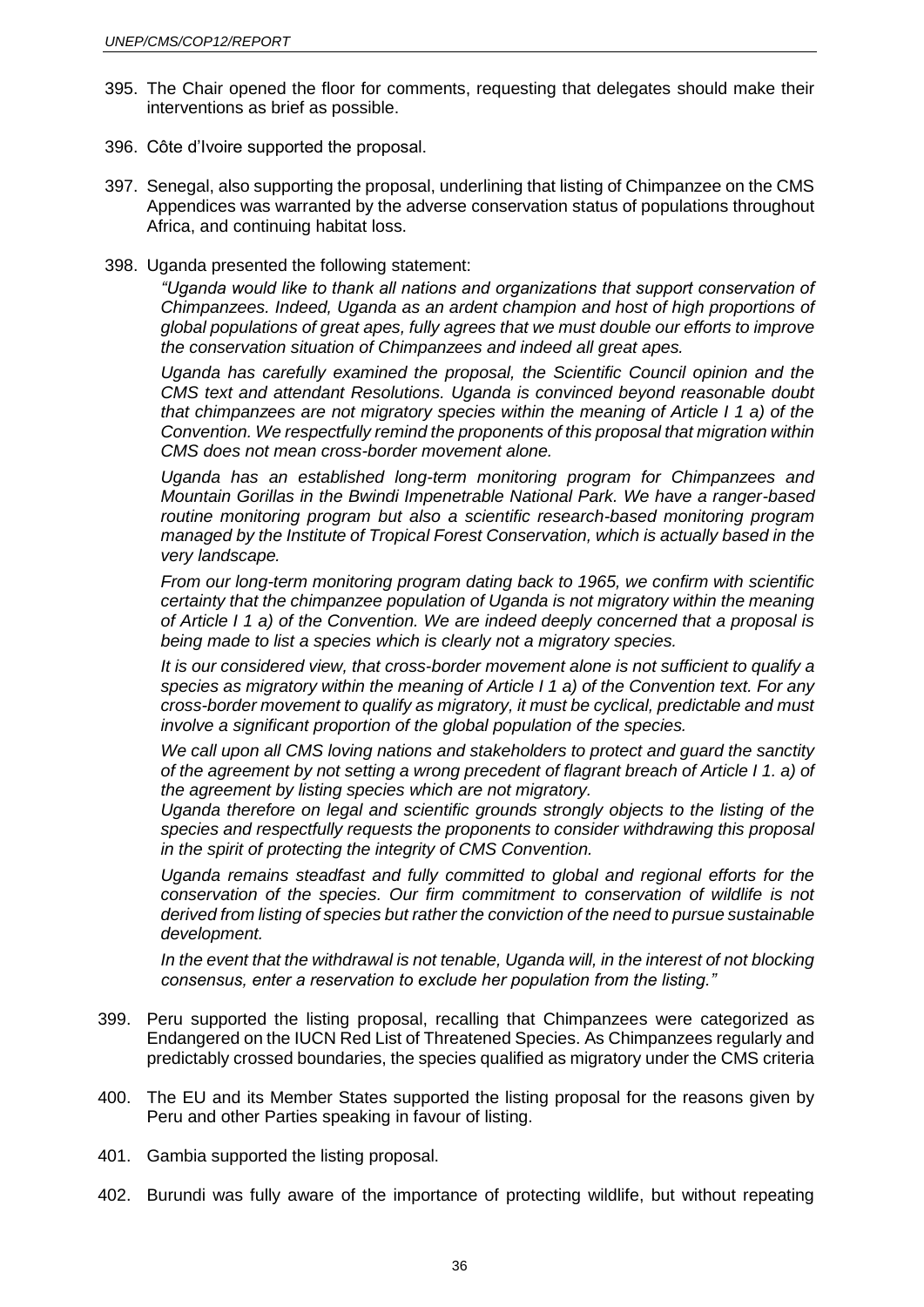points already made, did not support the proposal.

- 403. The Chair asked those Parties objecting to the proposed listing to indicate whether they were prepared to block consensus.
- 404. Uganda did not want to block consensus and therefore requested that its population be excluded from the listing. A reservation would be entered accordingly.
- 405. The Chair invited the Republic of Congo as a proponent of the listing proposal to respond to Uganda's position.
- 406. The Republic of Congo could live with making an amendment to accommodate Uganda's wishes if that was what was required under the Rules of Procedure, but sought advice from the Secretariat
- 407. The EU and its Member States understood that Uganda had indicated its intention to enter a reservation, not to amend the proposal. Clarification was therefore needed.
- 408. The Chair invited Uganda to respond.
- 409. Uganda stated that it would opt for an amended proposal, as offered by the Republic of Congo, to go forward by consensus.
- 410. Senegal urged that the original proposal should go forward unamended. The Ugandan population of Chimpanzee had no biologically distinguishing features that supported its exclusion. For this objective reason, Senegal was against amending the proposal to exclude the population of Uganda.
- 411. The Chair sought the view of the United Republic of Tanzania as co-proponent of the proposal, given that any amendment would have to be made by the proponents themselves.
- 412. The United Republic of Tanzania indicated its acceptance of Uganda's intention to enter a reservation.
- 413. The Chair stated that there were two possibilities for accommodating the wishes of Parties objecting to the proposal. Either the listing proposal could be amended, or the objecting Parties could enter reservations.
- 414. The Secretariat further clarified that proponents of a proposal could amend their proposal at any time. If the present proposal was amended to exclude the Ugandan population, the listing of Chimpanzee on CMS Appendices would not cover the population in Uganda. The second option would be to go forward with the original, unamended proposal. Uganda could then enter a reservation and would not be considered a Party for the purposes of the Appendix I and II listings of Chimpanzee.
- 415. The Chair requested the United Republic of Tanzania to indicate its preferred option for accommodating Uganda's position.
- 416. The United Republic of Tanzania responded that it would join the Republic of Congo in allowing the amendment proposed by Uganda.
- 417. The Chair confirmed that the COW was now considering an amended proposal, excluding the Chimpanzee population of Uganda.
- 418. Burundi stated that its position was the same as that of Uganda.
- 419. The Chair enquired whether the Republic of Congo and the United Republic of Tanzania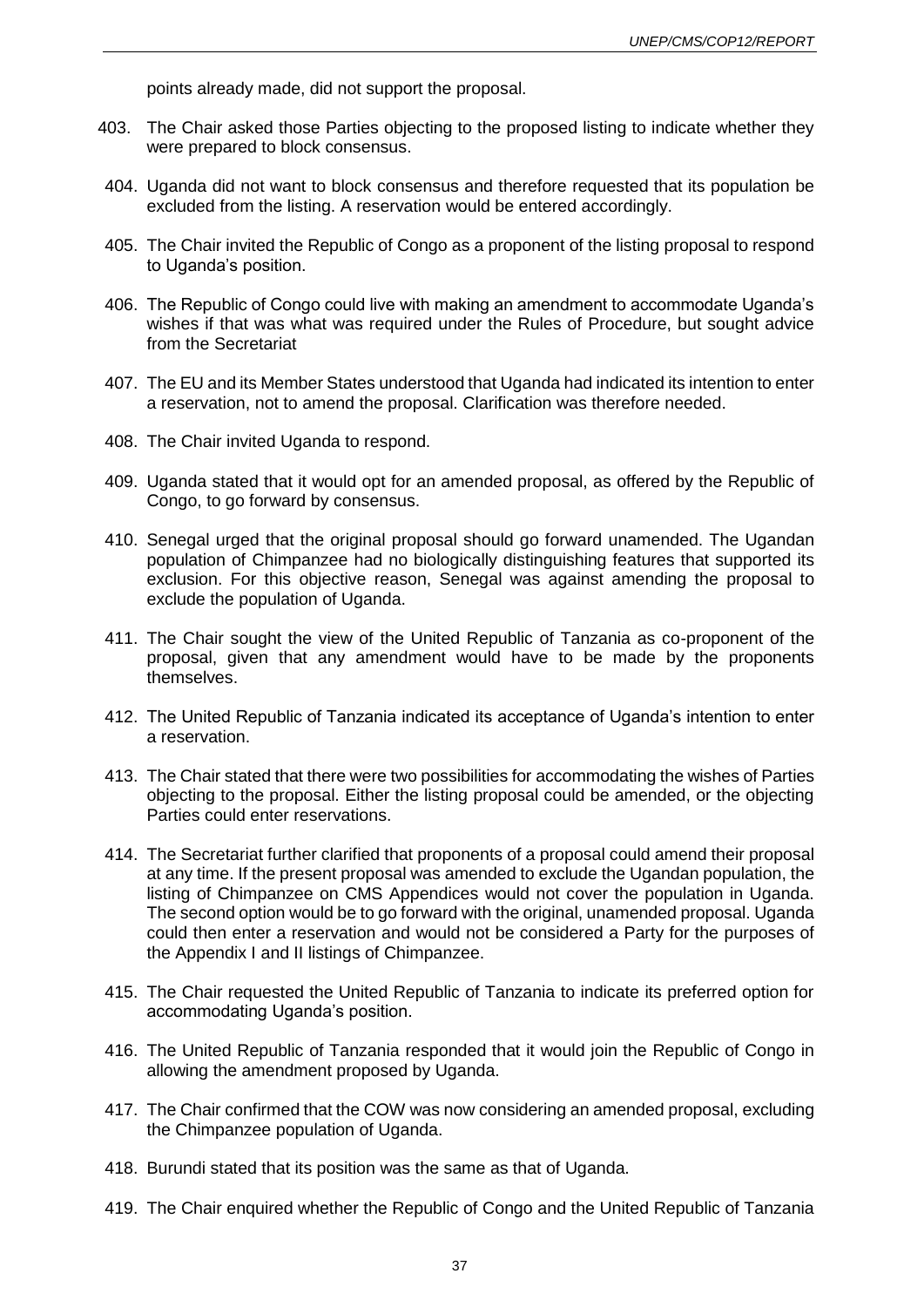were willing to further amend the proposal to exclude the Chimpanzee population of Burundi.

- 420. The Republic of Congo stated that it could accept the amendment if this was required under the Rules of Procedure.
- 421. The Chair clarified that acceptance of any amendment was up to the proponents of the proposal; there was no requirement to do so.
- 422. The United Republic of Tanzania felt that it had no option but to accept the wishes of Burundi and to engage in bilateral discussion ahead of the next COP.
- 423. The Chair concluded that it was clear the proposal had been amended and he was putting the amended proposal to the COW for consideration.
- 424. Kenya recalled that during earlier discussion of the listing proposal for African Lion, concerns had been raised about creating a precedent by excluding populations from an Appendix listing when there was no biologically valid reason for doing so. Excluding the populations of Uganda and Burundi from the current listing proposal would create a bad precedent for the Convention. Kenya had furthermore understood that the Republic of Congo had requested guidance from the Secretariat.
- 425. Senegal concurred with Kenya; what had not been accepted previously for African Lion, should not be accepted now for Chimpanzee. Since populations overlapped and moved freely across borders, how could the species be protected if some populations were included and others excluded? Even if accepting the proposed amendments did not break the Rules of Procedure, it would not be good scientifically or for Chimpanzees.
- 426. The EU and its Member States supported Kenya and Senegal, and wished to retain the unamended text of the listing proposal. The EU and its Member States could not accept a precedent through which populations that were not biologically distinct were excluded from a listing. It would be easier to reach consensus if those countries objecting to the original listing proposal would enter reservations.
- 427. Uganda recalled that under Rule 21 of the Rules of Procedure, once a proposed amendment had been accepted by the proponents, the amendment stood and could not be debated again.
- 428. The Chair concurred and indicated that this was the procedure he was following. However, he wished to confirm that the Republic of Congo, as a proponent, was content to amend the proposal, which would therefore exclude the populations of Uganda and Burundi.
- 429. The Republic of Congo observed that Uganda was a sovereign country and that Uganda's premise that Chimpanzees did not migrate had been discussed in the Terrestrial Working Group. As a last resort, maybe it would be necessary to withdraw the proposal.
- 430. The Chair sought further clarification of whether Republic of Congo accepted the amendments to exclude the two populations.
- 431. The Republic of Congo felt it had to go along with Burundi's proposed amendment, but noted that the population of Burundi had not been discussed by the Terrestrial Working Group.
- 432. The Chair reiterated that there was no requirement for proponents to accept amendments. He asked once more for the Republic of Congo to state whether it accepted the amendment proposed by Burundi.
- 433. The Republic of Congo indicated its acceptance of the amendment.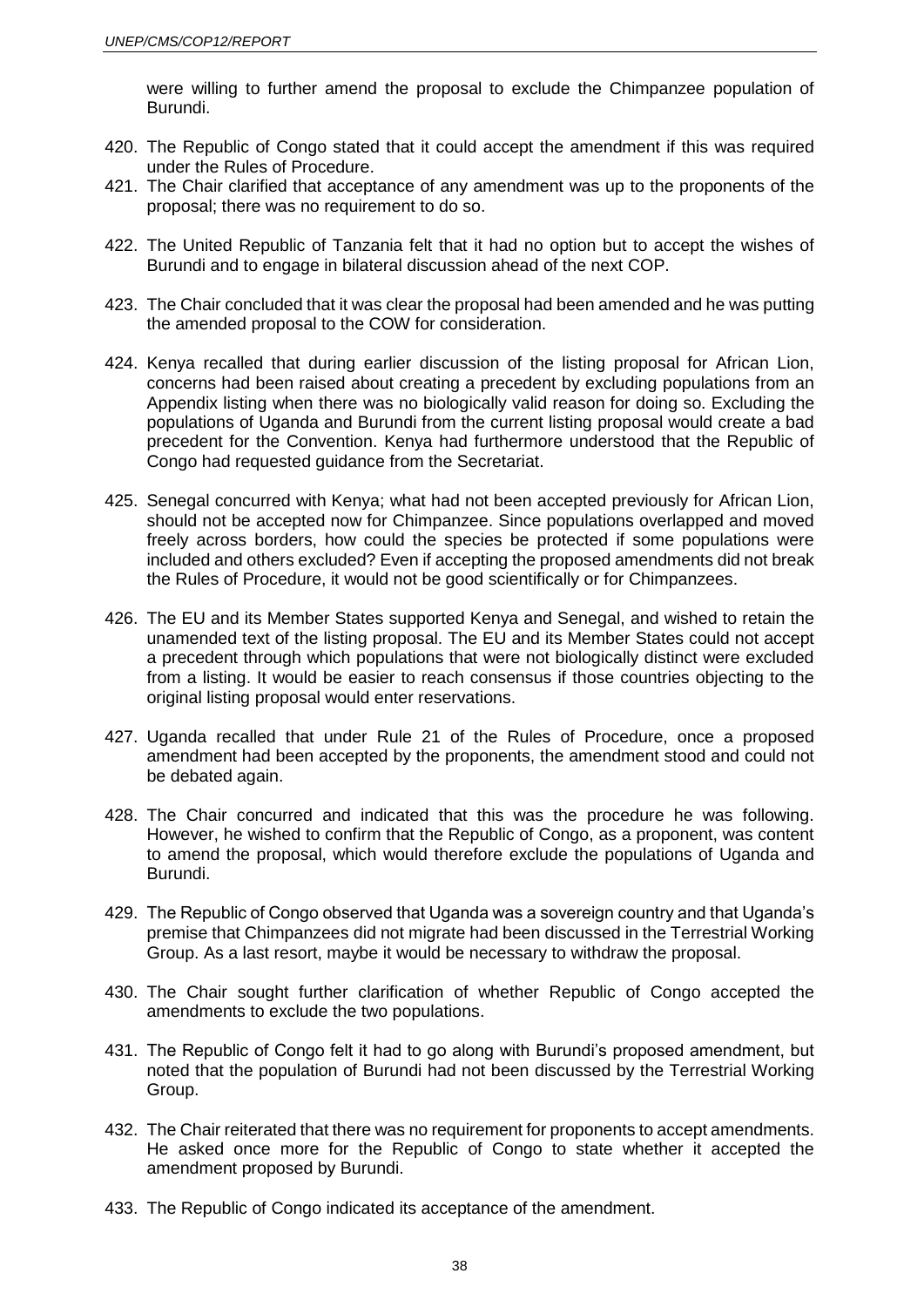- 434. The Chair enquired whether there was consensus on the listing proposal as amended to exclude the populations of Burundi and Uganda.
- 435. The United Republic of Tanzania felt trapped between a rock and a hard place. Since the United Republic of Tanzania considered Chimpanzees to be migratory, it was doubtful whether the proposal should go forward if the populations of Burundi and Uganda were excluded. Looking at the biology of the species, these populations were interlinked with others.
- 436. The Chair asked one final time if both the Republic of Congo and the United Republic of Tanzania agreed to amending their proposal to exclude the populations in Burundi and Uganda.
- 437. The Republic of Congo observed that the discussion had been fast-moving and rather confusing. The Republic of Congo had presented the listing proposal at the very beginning of the agenda item and wished to proceed with the original text. If it were to be amended, the meeting would never arrive at a decision.
- 438. The Chair noted that since any amendment had to be accepted by both proponents of the listing proposal, the proposed amendments to exclude the populations in Uganda and Burundi did not stand. The original text of the listing proposal was now under consideration.
- 439. Uganda stated for the record its view that the manner in which business had been conducted under this item was neither acceptable nor in the good interests of the Convention. Uganda considered that the original proposal had been amended and that the amendment should stand unless further amended.
- 440. The Chair stated his ruling that, following clarification from the Republic of Congo, the original proposal had not been amended. The COW would proceed to consider the original proposal. He asked if the meeting could accept the original text by consensus.
- 441. Uganda stated that it would not challenge the ruling of the Chair, though respectfully disagreed with it. Uganda objected to the original proposal.
- 442. The Chair proceeded to call for a vote by a show of hands.
- 443. At the request of Uganda, the Chair initiated a roll-call vote. All Parties in favour of the original listing proposal should vote 'Yes'; those against the listing proposal should vote 'No'.
- 444. The Chair announced the result of the roll-call vote as recorded by the Secretariat. Of those Parties accredited to vote and present, 71 Parties had voted 'Yes', 3 Parties had voted 'No' and 4 Parties had abstained. The proposal to list Chimpanzee on Appendices I and II of the Convention had therefore been endorsed by the COW to be forwarded to plenary for adoption.
- 445. The Chair reminded those Parties that had voted against the proposal of the possibility to enter a reservation.
- 446. Uganda confirmed its intention to enter a reservation within 90 days of the COP concerning the Ugandan populations of Chimpanzee and African Lion.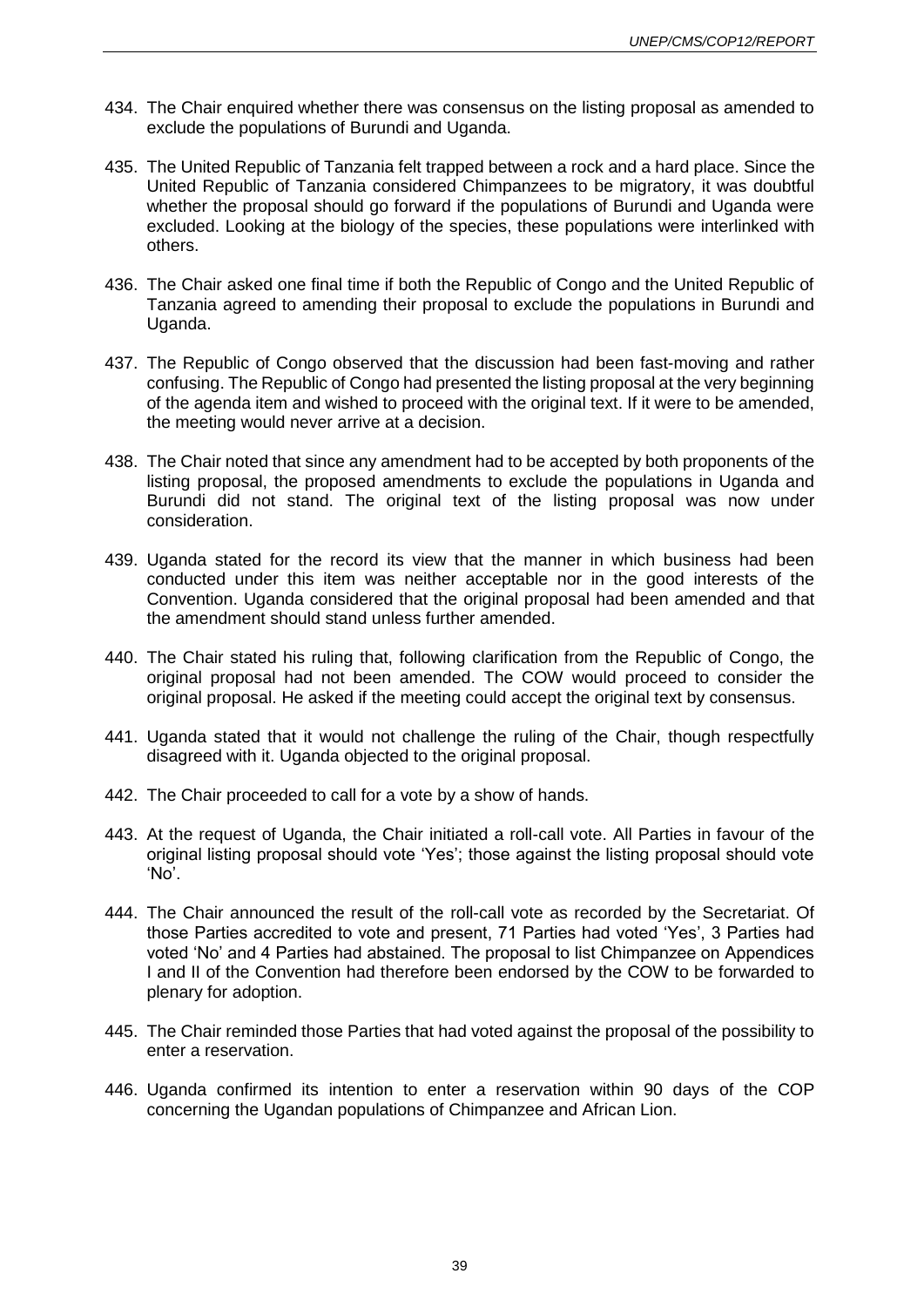**Item 25.1.2. Proposal for the inclusion of the Hoary Bat (***Lasiurus cinereus***), Eastern Red Bat (***Lasiurus borealis***), Southern Red Bat (***Lasiurus blossevillii***), and Southern Yellow Bat (***Lasiurus ega***), on Appendix II of the Convention**

- 447. Peru briefly introduced the listing proposal contained in document UNEP/CMS/COP12/Doc.25.1.2, noting that the four species were widely distributed in the Americas, highly migratory, and highly susceptible to mortality through collision with wind turbines.
- 448. Norway enquired whether there was an Action Plan for these species.
- 449. Rodrigo Medellin (COP-Appointed Scientific Councillor for Neo-Tropical Fauna) replied that an Action Plan was being drafted, but that it remained unfinished.
- 450. Ecuador supported the proposed listing on behalf of the Central and South America and Caribbean region, noting the seed dispersal and other ecological services provided by bats.
- 451. The Philippines also expressed support for the proposal.
- 452. The AEWA Secretariat, speaking on behalf of EUROBATS, also welcomed the proposal.
- 453. The Chair concluded that the meeting had endorsed the proposal and that it would be forwarded to plenary for adoption.

### **Item 25.1.3. Proposal for the inclusion of the Lion (***Panthera leo***) on Appendix II of the Convention**

- 454. Togo briefly introduced the listing proposal contained in document UNEP/CMS/COP12/Doc.25.1.3 submitted jointly by Chad, Niger and Togo.
- 455. South Africa presented the following statement:

"*South Africa would like to thank Chad, Niger and Togo for the presentation of the proposal.* 

*Chair, the 2016 regional IUCN Red list assessment (South Africa, Lesotho and Swaziland) list the African lion as Least Concern. South Africa has implemented various actions to secure the conservation of the species, including a Biodiversity Management Plan for the African lion to complement the regional strategy adopted in 2006. South Africa supports initiatives aimed at maintaining or where required, improving the conservation status of the African lion and appreciates the support received to date from CMS and CITES in this regard.*

*South Africa does, however, not support the proposed listing of the African lion in Appendix II.* 

*The reasons why this proposed listing is not supported are as follows:*

- *First and foremost, the African lion is not a migratory species as defined in the Articles of the Convention. A significant proportion of the South African population of African lion does not cyclically and predictably cross one or more national jurisdictional boundaries.*
- *South Africa is of the view that sound scientific information must inform decisionmaking. Unfortunately, the proposal fails to support the assertion that the African Lion is a migratory species. Information relating to home range utilization of Lion, dispersal and responses to drought is used to justify the perceived migratory nature of the species. None of these arguments validates the assertion that the lion is a migratory species.*
- *In the proposal, reference is made to transboundary African lion populations that occur in Trans Frontier Conservation Areas (TFCAs). These areas were established by the respective countries to create a large ecological region that straddles the boundaries of two or more countries, encompassing one or more protected areas,*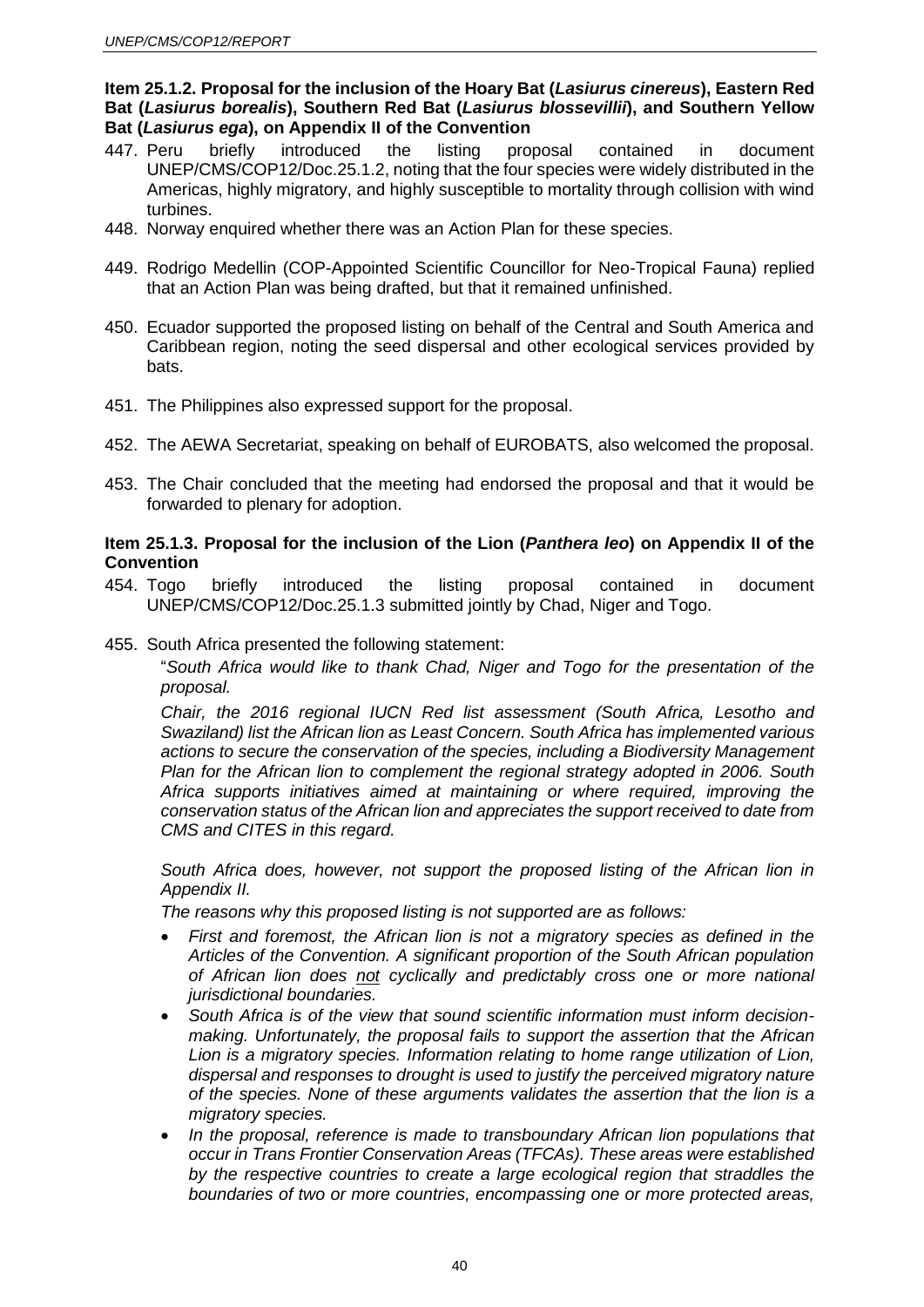*as well as multiple resource use areas. The proponents consider the African Lion in these populations migratory, but South Africa is of the view that these populations are not migratory.*

- *Chair, it is clear that there are divergent views and interpretations of the term migratory species, especially in terms of transboundary populations and South Africa would like to use the opportunity to highlight this interpretation challenge.*
- *The second key concern about the proposed listing relates to the key threats to the African Lion. African Lion Range States re-confirmed the main threats to lion at the Range States meeting in Entebbe, Uganda. These include (1) Unfavourable policies, practices and political factors (in some countries); (2) Ineffective lion population management; (3) Habitat degradation and reduction of prey base; (4) Human-lion conflict; (5) Adverse socio-economic factors; and institutional weaknesses. The question is how a CMS listing would assist in addressing these threats that require first and foremost national interventions.*
- *Last, but not least Chair, as mentioned before the African lion population of South Africa does not have an unfavourable population status and is currently listed as Least Concern.*

*Chair, South Africa therefore does not support the listing of its population of African Lion in the Appendix II of CMS."*

### 456. The United Republic of Tanzania presented the following statement:

*"The United Republic of Tanzania strongly objects to the listing of the Lion, Leopard and Giraffe on the CMS Appendices as:*

- *The proposed species for listing are not migratory species;*
- *Most of the species are transboundary;*
- *In this proposal, cyclical and predictable movements are "suspected" in a number of Lion populations;*
- *For the Leopard, dispersal is without exception assumed as being migration, as well as their "highly variable home ranges", so is the case for the Giraffe;*
- *For the Leopard and Lion, the populations that might be subject to transboundary movement are listed, but do not give a proportion of the population that is migratory;*
- *Countries proposing (Chad, Togo and Niger) the listing of Lion are not Range States for the species, though they are historic Range States except Chad;*
- *The proposal for Leopard and Lion listing is made out of intuition, with least data;*
- *The species fail to meet the test of the migratory criteria of CMS:*

*"Migratory species" means the entire population or any geographically separate part of the population of any species or lower taxon of wild animals, a significant proportion of whose members cyclically and predictably cross one or more national jurisdictional boundaries.*

*The United Republic of Tanzania identifies areas of concentration of CMS for nonmigratory species (Lions, Leopards and Giraffes) that are however threatened and of transboundary nature, and require:*

- *Technical advice through the Scientific Council on the probable measures to improve the conservation of the species;*
- *Forging implementation of MOAs-MOUs between Range States;*
- *Collaboration in landscape management, policy reviews and national framework development and enforcement, and prioritization of the funding to the non-migratory species which are threatened and needing international concerted efforts;*
- *Supporting range state to improve their landscape management capacity;*
- *Reviewing the concept of synergies between the conventions and develop a simplified guidance on how synergies can be effected between with CITES and other MEAs;*
- *Review and align definitions of migratory species to avoid listing any species contrary to the articles of the convention; and*
- *Confirming that cross-border cooperation between Range States does not necessarily need CMS-listing of a species."*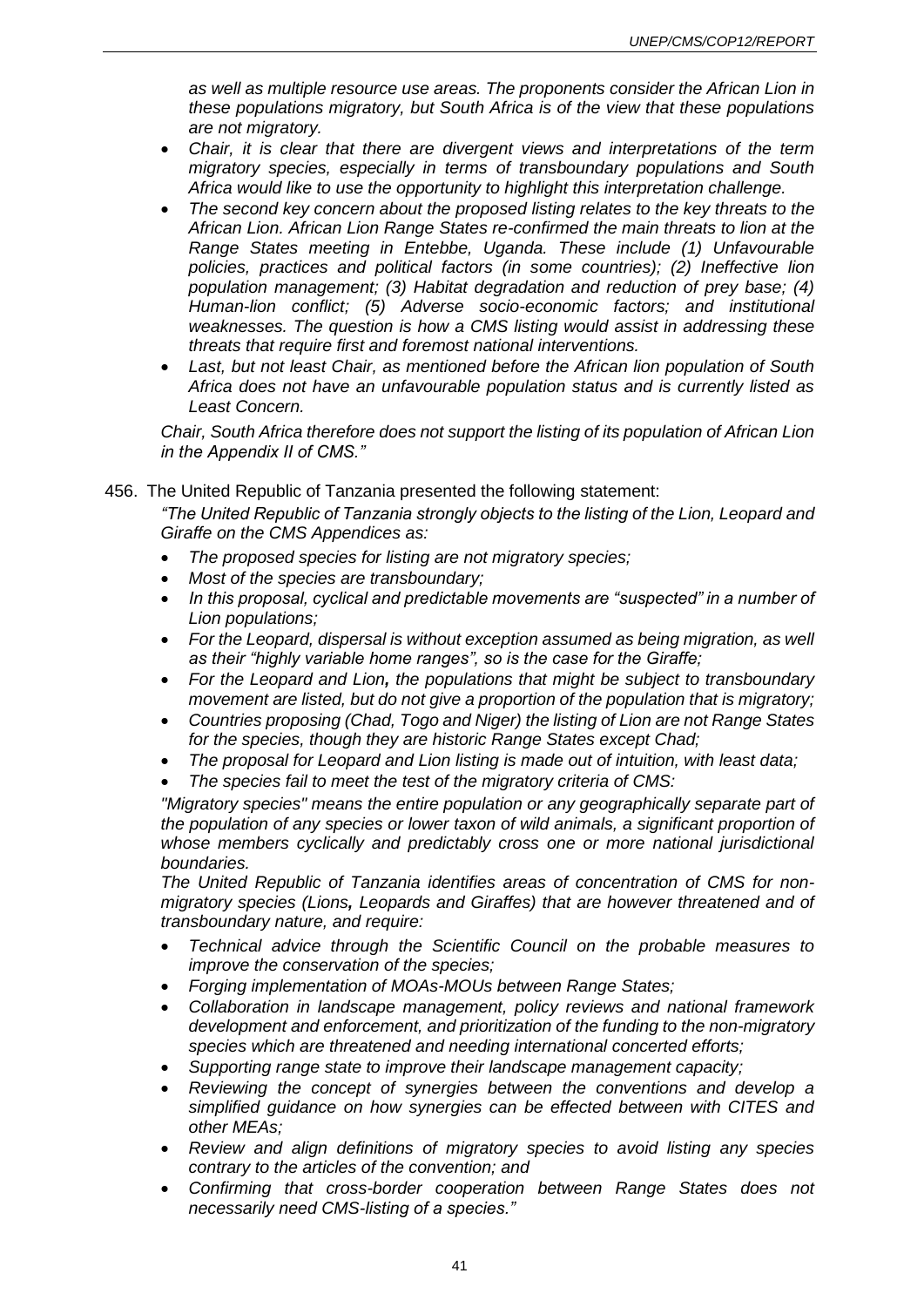- 457. Zimbabwe emphasized its support for wildlife conservation at national, regional and global scales. The statements by South Africa, and the United Republic of Tanzania in relation to African Lion and the earlier CIC statement in relation to mammal listing proposals, echoed those of Zimbabwe, which therefore strongly opposed listing on the same grounds.
- 458. Uganda presented the following statement:

*"Uganda would like to thank the proponents of African Lion listing proposal for highlighting the conservation plight of the African Lion. Indeed, Uganda agrees that there is need to support conservation efforts to improve the conservation status of Lion species.*

*Uganda has carefully examined the proposal, the Scientific council opinion and the CMS Agreement text and attendant Resolutions. Uganda is convinced beyond reasonable doubt that the African Lion is not a migratory species within the meaning of Article I paragraph 1 a) of the Agreement. We respectfully remind the proponents of this proposal that migration within CMS does not mean cross-border movement alone.*

*We wish to bring to the attention of this meeting that, Article I paragraph 1 a) requires that for a species to be regarded as migratory, a significant proportion of it must move across boarders cyclically and predictably. In the instant case, Uganda as a Range State with one of the most health Lion populations that is on the positive growth trajectory is convinced that this proposal is not in the best interest of the species and indeed not in the best interest of CMS Convention.* 

*Uganda wishes to call upon the proponents to consider withdrawing this proposal to avoid the COP breaching the provisions of the CMS text that establishes legitimacy of the process of listing.*

*We have given our legal and scientific reasons for our strong objections, and we remain optimistic that the proponents will consider withdrawing this proposal in the interest of the spirit of the convention and in the best interest of the species.* 

*We wish to reiterate that CMS is a Convention on migratory species and not a Convention on all endangered species. We respectfully request that proponents take into account this fundamental principle to ensure that we do not lose focus on the purpose for which this convention was established.*

*As observed by the International Council for Game and Wildlife Conservation, We are deeply concerned that politically motivated determination of species for listing without due regard to science and biology of species will significantly dent the image and integrity of CMS as a science-based Convention.*

*We once again call upon the Range States to stick to the Lion Range States consensus arrived at in Entebbe, Uganda."*

459. Kenya presented the following statement:

*"Kenya would like to thank the proponent for this proposal to enhance the conservation of one of Africa´s iconic species.*

*In our view, the African Lion meets the criteria of migratory species as outlined in Article IV.* 

*The available data clearly show that the species is currently facing unfavourable conservation status in most of its current range. Its range has been shrinking and overall population has declined significantly.*

*(1) population dynamics data indicate that the migratory species is not maintaining itself on a long-term basis as a viable component of its ecosystems;*

*(2) the range of the migratory species is currently being reduced, and is likely to be reduced, on a long-term basis;*

*(3) there is, and will be in the foreseeable future, no sufficient habitat to maintain the population of the migratory species on a long-term basis;*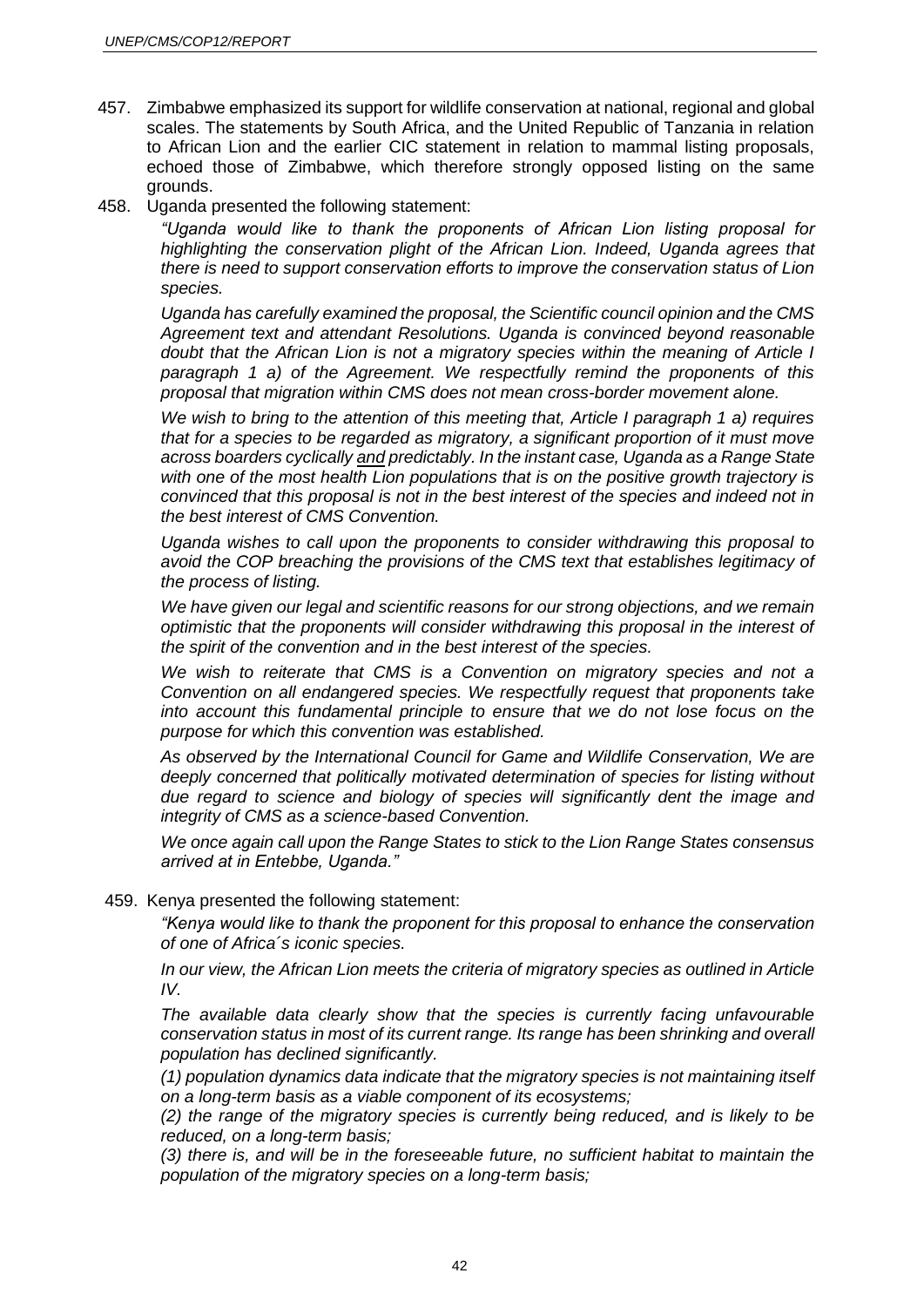*(4) Potentially suitable ecosystems do not exist and to the extent consistent with wise wildlife management;*

*There is therefore an urgent need for an international agreement for the species conservation and management, and many of the sub-populations will significantly benefit from the international co-operation."*

- 460. Senegal concurred with Kenya. The status of Lions in Africa was highly alarming. Current data showed that the population was about 400 Lions for the whole region of West Africa, and in Central Africa, fewer than 500. At continental level the situation required immediate listing on CMS Appendix II. The CMS Scientific Council, which included a number of carnivore specialists, had determined that the species indeed met the relevant CMS criteria for listing. Senegal requested all Parties to consider supporting the proposal.
- 461. The EU and its Member States presented the following statement:
	- *"The EU and its Member States welcome this proposal submitted jointly by Chad, Niger and Togo. The Lion is classified by IUCN globally as Vulnerable due to its population decline of 43 per cent. Yet, across the majority of its range the IUCN suggests that lion qualifies for an Endangered listing by virtue of an inferred decline in numbers exceeding 50 per cent. Threats to lions identified include habitat loss and conversion, prey base depletion, human-lion conflict, unfavourable policies, practices and political factors, ineffective lion population management, poorly managed trophy hunting operations for some populations, and the use of lion bones and other body parts in legal and illegal trade. CMS Resolution 11.32 on the Conservation and Management of Panthera leo notes that* Panthera leo*, as defined by Wilson & Reeder (2005), and all its evolutionarily significant constituents, including* Panthera leo persica*, satisfy the Convention's definition of 'migratory species'. Furthermore, the Resolution 'Invites the Range State Parties to work towards an Appendix II listing proposal to be presented to the 12th Meeting of the Conference of the Parties'. Participants at the CITES/CMS African Lion Range State Meeting which took place in Entebbe, Uganda, in May 2016 and was supported by Germany, the Netherlands and the United Kingdom, recognized the need for transboundary cooperation and management systems in light of the high number of transboundary Lion populations. With its unfavourable conservation status and 23 transboundary populations requiring international cooperation for their conservation, the species qualifies for an Appendix II listing. Like the CMS Scientific Council, we strongly support acceptance of this proposal."*
- 462. Angola supported the proposal, giving examples of regular and predictable transboundary movements of Lions between Angola and Botswana in response to seasonal rains. If this was not considered migration, then everything being discussed was in vain.
- 463. Peru presented the following statement:

*"The Republic of Peru, together with Honduras, Ecuador, Costa Rica, Paraguay, Panama, Argentina, Bolivia and Uruguay is grateful for the proposal to include* Panthera leo *"African Lion" presented by the Governments of Togo, Nigeria and Chad, which we support as fulfilling the migration criteria foreseen in the CMS, considering the threats that this species currently faces, such as habitat loss, illicit hunting, and disease that threaten its populations."*

### 464. Ethiopia presented the following statement:

*"Like the case of other Range States, the present range of African Lion in Ethiopia is limited to certain wild areas though recent studies conducted in collaboration with Born Free Foundation and the IUCN SSG show that its distribution extends further to the western and north-west Ethiopia as well as eastern Sudan. In general, Ethiopia believes the lion is no longer playing its pivotal role in the prey-predator relationship in most ecosystems of East Africa. The fact that the incidence of human-lion conflict is increasing at an alarming rate reveals the existing imbalance in the region's wild habitats.*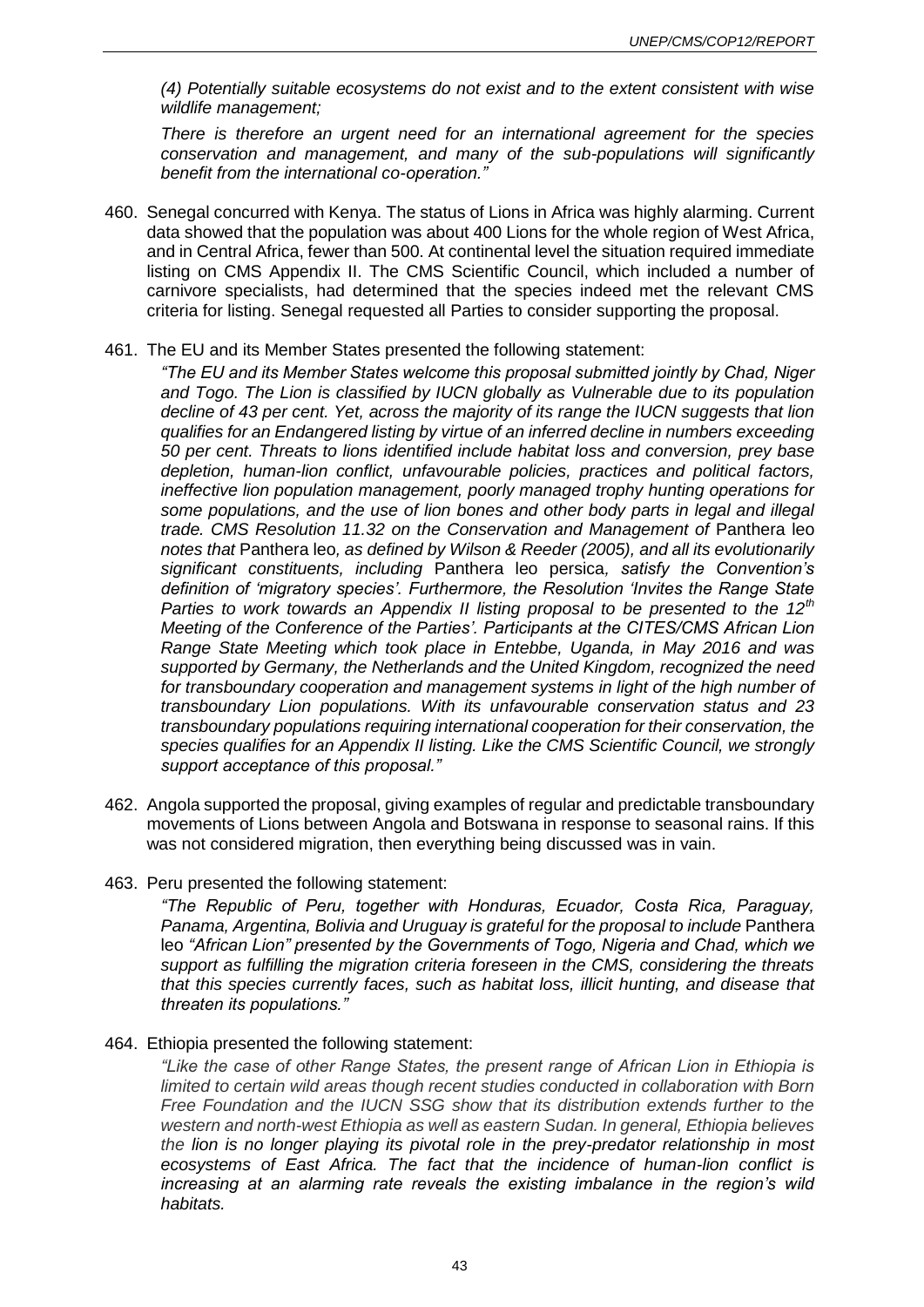*Despite this fact, some countries in different regions argue that their population of African Lion is increasing. We applaud the effort of the Parties whose Lion population shows significant increase. We however commend that their reports need to base on scientific study and reliable data and thus should be free of individuals or groups interest.* 

*Besides, what so ever the general truth is, we need also to take into consideration, as a party, the synergies between CITES and CMS as well as other MEAs. In this regard, we recall the Resolution 11.32 of CMS which i) invited Range State Parties, subject to the findings of consultations among Range States and relevant stakeholders, to work towards an Appendix II listing proposal to be presented to the 12th Meeting of the CMS COP; and also ii) called an examination of the regional conservation strategies in the light of the latest IUCN assessment.*

*Chair, our position in this regard more or less steaks to the consensus reached during the Joint CITES-CMS Lion Range State Meeting, that was held in May, 2016, Entebbe, Uganda as it discussed the contentious issues and recognized the main threats to and the status of African lion. The joint meeting acknowledged that there is a need to improve the collection of scientific information and data. It called upon CITES, CMS and IUCN to actively support the conservation endeavours in this regards and inclusion of African Lion in Appendix II is in line with this and Ethiopia is in support of the proposal."*

#### 465. Wildlife Conservation Society (WCS) delivered the following statement:

*"WCS appreciates the submission of this proposal by the Governments of Niger, Chad and Togo. WCS works in the wild and with our government partners on the conservation of lions and their habitats in seven African countries—Cameroon, the DRC, Nigeria, Mozambique, Uganda, the United Republic of Tanzania and South Sudan. We appreciate the productive discussions in the Terrestrial Working Group, we regret the lack of consensus, and congratulate those countries with excellent lion conservation programs.* 

*WCS is concerned about the threats to African Lions, including habitat loss and degradation, reduction of wild prey, human-wildlife conflict, illegal killing, unsustainable or unregulated hunting, and disease. More effort is needed to support a broader land use and management framework that addresses threats within and outside protected areas. More research is also needed to inform the conservation of lions across their range, along with further transboundary cooperation and prioritization. All of the aforementioned, vital to Lion conservation, could benefit from an Appendix II listing. Although we respect the concerns of those Parties that oppose the proposal, and agree that in future more consultation on proposals is desirable, we recommend that Parties adopt the proposal today. We also encourage participation by Range States in the African Carnivores Initiative, and we encourage governments and donor agencies to provide sufficient resources for implementation of CMS Decisions related to African Lions."*

466. The Born Free Foundation, speaking also on behalf of Animal Defenders International, Animal Welfare Institute, Born Free USA, Center for Biological Diversity, Humane Society International, International Fund for Animal Welfare, Natural Resources Defense Council, Pro Wildlife, and World Animal Protection, presented the following statement:

*"We would like to thank the proponents for this important proposal.*

*The European Union has already highlighted that CMS Resolution 11.32, adopted by consensus at COP11, noted that the species satisfies the Convention's definition of 'migratory species', and invited Parties to work towards an Appendix II listing at COP12, which led to the development of the proposal currently under consideration.* 

*The proposal lays out in detail the alarming situation facing this species across much of its remaining range.* 

*In its assessment of this proposal, which is available as Doc.25.1.3/Addendum 1, the Scientific Council agreed that the lion "satisfies the listing criteria of the Convention",*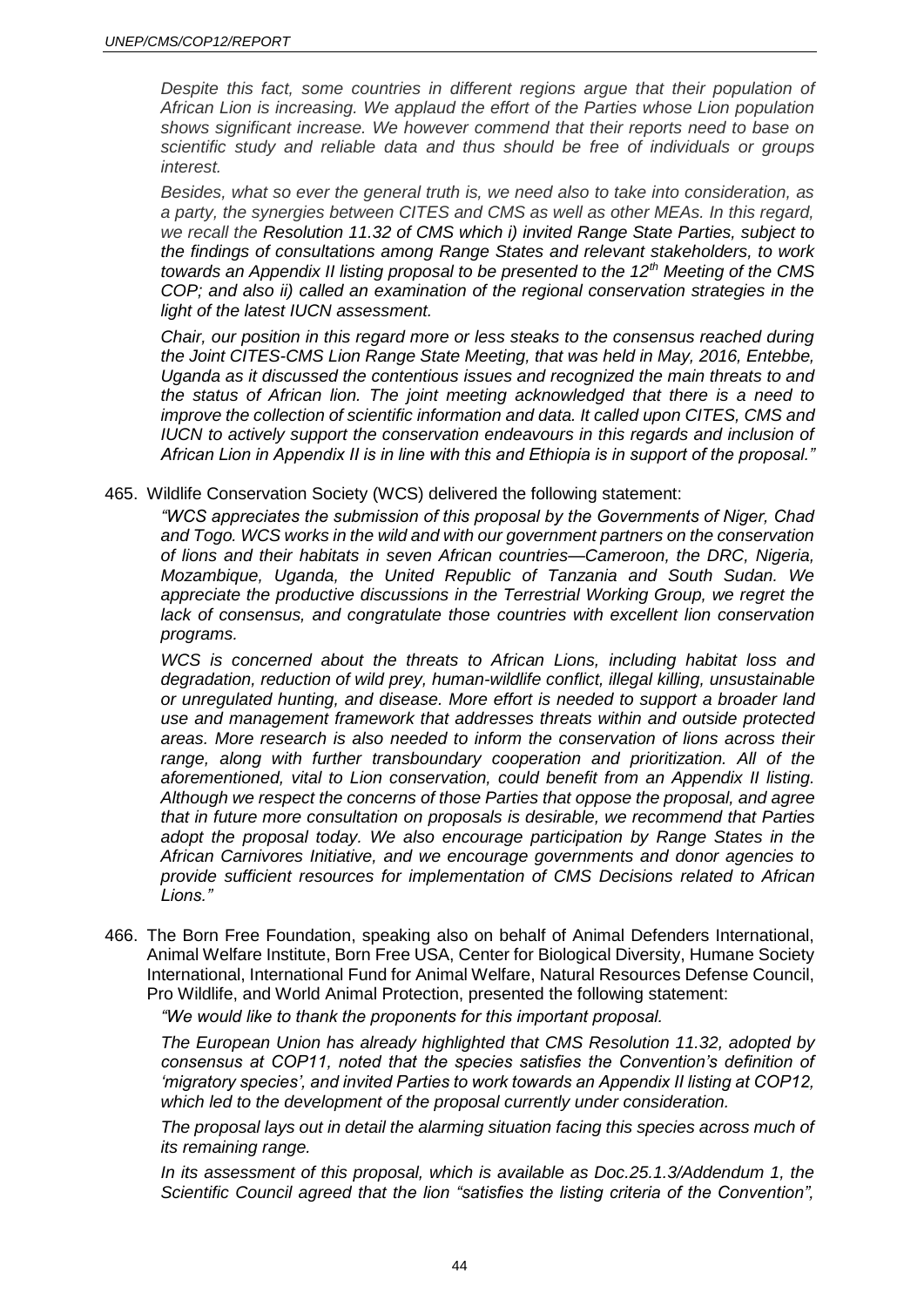*and noted that – and I quote - "International cooperation is required to implement the 2006 IUCN regional conservation strategies for African lions, which are still valid today. CMS is well placed to support and monitor this".*

*Furthermore, in a recently published peer-reviewed scientific paper on International Law and Lions, which is available as Inf Doc 31, researchers concluded – and again I quote - "The CMS holds particular potential [in regard to lion conservation] and our analysis provides strong support for listing the lion in its Appendices"*

*Mr Chair, CMS is clearly well placed to deliver improvements to the implementation of lion conservation efforts by encouraging and facilitating collaboration among range States and wider partners.* 

*The listing of lions on Appendix II will also provide CMS with the mandate to devote resources to the fulfilment of the proposed Decisions on the Conservation and Management of the African Lion in document 24.3.1.3. This could potentially be achieved via the proposed joint CMS/CITES African Carnivores Initiative so as to bring the complementary strengths of the two conventions to bear for the sake of the future of this iconic, and beleaguered, species.* 

*We strongly endorse this proposal and urge Parties to support its adoption.*

- 467. The Chair noted that some Parties were in favour of the listing proposal, and some against. He asked Parties, especially those against the proposal, if they would object to the meeting endorsing the proposal by consensus and, if so, how the meeting should proceed.
- 468. Uganda suggested that, for the purposes of moving forward and not blocking consensus, the Ugandan population of African Lion be excluded from the listing proposal.
- 469. South Africa, the United Republic of Tanzania and Zimbabwe took similar positions for their respective Lion populations.
- 470. The Chair invited Togo, as a proponent of the listing proposal, if amending the proposal as suggested by South Africa, Uganda, the United Republic of Tanzania, and Zimbabwe was acceptable.
- 471. Togo stated that it would remain firm with its original proposal.
- 472. The Chair confirmed that the original proposal stood. He invited the Parties objecting to the original proposal to indicate whether they would block consensus.
- 473. Uganda confirmed that it was prepared to block consensus if its offer for consensus building was not accepted.
- 474. Zimbabwe took the same position.
- 475. The Chair stated his intention to move to a vote.
- 476. Referring to the interim report of the Credentials Committee earlier that afternoon, which had mentioned the Committee's approval of the credentials of the Netherlands, Israel enquired how many votes the EU would have. It was important to know overall how many Parties were accredited as present and eligible to vote.
- 477. The EU and its Member States explained why they had concerns about excluding Lion populations of some countries and why they understood that the proponents had not changed the original proposal. The populations in the countries concerned were not biologically distinct, in contrast to populations of other species excluded in the past.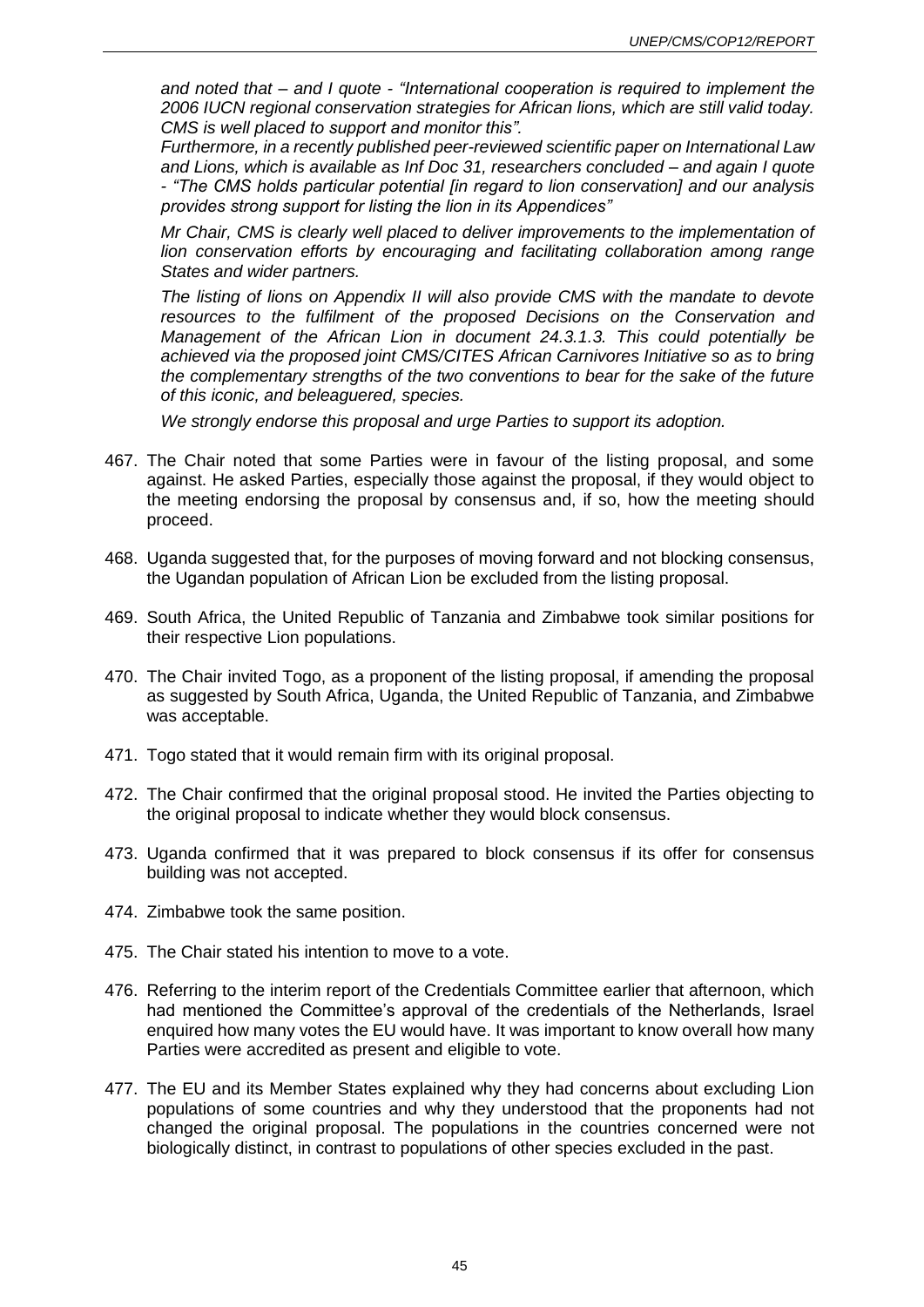- 478. Uganda, responding to the point raised by Israel, considered that the Rules of Procedure were not explicit with regard to how the EU exercised the rights of its Member States. It was Uganda's understanding that the EU should exercise votes according to the number of Member States present with verified credentials.
- 479. The Secretariat referred to the second sentence of Rule 13 of the Rules of Procedure. This provided for the EU, as a regional economic integration organization, to exercise its right to vote with 28 votes, equal to the number of its Member States that were Parties. It did not say equal to the number of its Member States that were Parties *"present and voting"*. The Conference of Parties had adopted this Rule as a proper exercise of its authority as the decision-making body for the Convention under Article VII, paragraph 1, of the Convention.
- 480. The Chair confirmed his ruling that the EU was entitled to vote on behalf of the 28 Member States that were Parties.
- 481. Uganda challenged the Chair's ruling, as provided for within the Rules of Procedure (Rule 10.1).
- 482. The Chair noted that under Rule 10.1, one Party would be permitted to speak in support of Uganda's challenge and two other Parties could speak against the challenge.
- 483. Zimbabwe supported Uganda's challenge to the Chair's ruling.
- 484. The EU and its Member States, and Cameroon spoke against the challenge, and in support of the ruling made by the Chair.
- 485. The Chair moved to a vote on his ruling, noting that in accordance with Rule 10.1 a majority of two-thirds of the Parties present and voting would be required to overturn the ruling. He advised Parties that they should vote either 'Yes' to overturn his ruling, or 'No' to agree to his decision.
- 486. A Point of Order was raised requesting clarification about the decision that Parties were being asked to vote on.
- 487. The Chair stated that his decision was that the EU, as a regional economic integration organization, had the right to exercise its vote on behalf of all 28 EU Member States. He called for a show of hands.
- 488. Uganda raised a Point of Order, noting that it was not clear who was entitled to vote.
- 489. The Secretariat read the list of Parties whose credentials the Credentials Committee had found to be in order.
- 490. The Chair reiterated that a 'Yes' vote would be in support of the challenge, and that the EU was not entitled to vote for all of its 28 Member States; a 'No' vote meant the challenge was not valid.
- 491. Uganda requested a roll-call vote under Rule 13.3 of the Rules of Procedure.
- 492. The Secretariat explained that the Chair would read out the name of each Party alphabetically and ask each Party to vote 'Yes', 'No', or Abstain.
- 493. Israel recommended that since it was not yet clear how many votes the EU was entitled to exercise, the EU's vote should be held until all other votes had been tallied, so it would be clear whether the number of votes cast by the EU would have made a material difference to the overall outcome of the vote.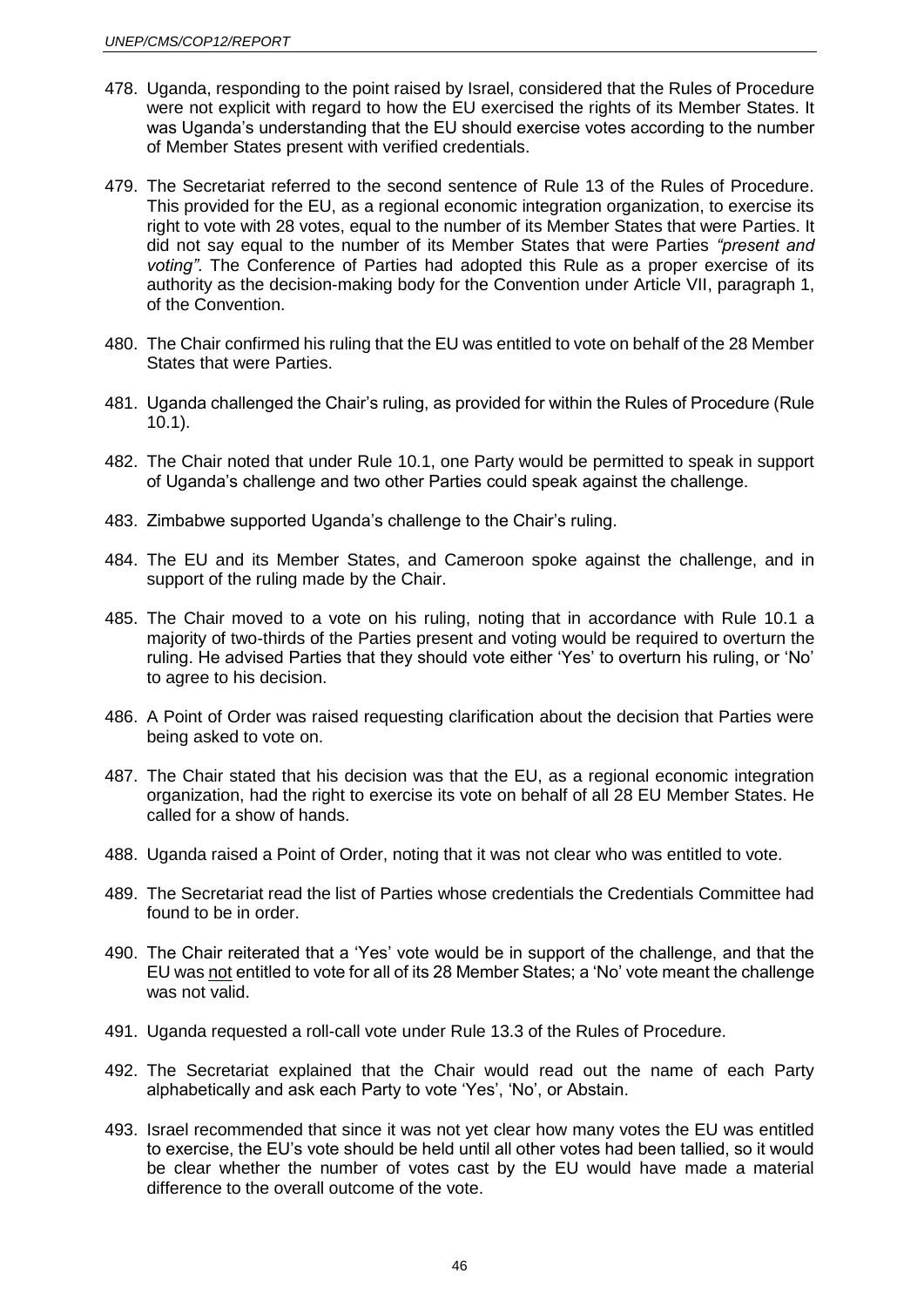- 494. The Chair proceeded with the roll-call vote, following the procedure explained by the Secretariat. He reiterated that a 'Yes' vote meant the EU could not vote for its 28 Member States; a 'No' vote meant that the EU could vote for its 28 Member States.
- 495. The Secretariat announced that the totals of votes cast were 17 'Yes', 25 'No' (not counting any votes from the EU) and 8 'Abstain'. The ruling of the Chair therefore stood, since even without the EU votes, the required two-thirds majority to overturn the Chair's ruling had not been reached.
- 496. The Chair reconfirmed his earlier ruling that the EU was entitled to vote on behalf of all 28 of its Member States.
- 497. Brazil enquired whether proceeding with a vote on the listing proposal now, would avoid the need to vote again in plenary.
- 498. The Secretariat advised that a vote by the COW would not preclude a further vote in plenary.
- 499. Brazil suggested that in order to avoid duplication of voting, the discussion should be adjourned and taken up in plenary.
- 500. The Chair confirmed that Rules of Procedure permitted a request for adjournment to be made, but that this would then require inviting one Party to support the proposal, inviting two Parties to oppose, and then voting on the proposal.
- 501. Brazil stated that its intention had been to save procedural burden, rather than add to it. If a further vote in plenary could be avoided, that would be appreciated by everyone. Brazil withdrew its suggestion to adjourn the debate.
- 502. The Chair confirmed his intention to move to a vote on the listing proposal. A 'Yes' vote would be in favour of the inclusion of African Lion on Appendix II of the Convention; a 'No' vote would oppose the inclusion of African Lion on Appendix II of the Convention.
- 503. Uganda requested a roll-call vote under Rule 13.3 of the Rules of Procedure.
- 504. The Chair moved to a roll-call vote, following the same procedure as during the earlier roll-call vote. He reiterated that a 'Yes' vote was in favour of listing African Lion on Appendix II, while a 'No' vote was against inclusion of African Lion on Appendix II.
- 505. The Secretariat announced that the totals of votes cast were 72 'Yes', 4 'No' and 3 'Abstain'.
- 506. The Chair concluded that the COW had endorsed the proposal for inclusion of African Lion on Appendix II of the Convention, to be forwarded to plenary for adoption.
- 507. Brazil suggested that the Standing Committee and Secretariat should consider clarifying interpretation of Rule 13.1, since, in Brazil's view, only accredited Parties should be included in the block vote of regional economic integration organizations.
- 508. The EU and its Member States considered that Article 13.1 was already very clear, and it was therefore unnecessary to spend further time on this matter.

### **Item 25.1.4. Proposal for the inclusion of the Leopard (***Panthera pardus***) on Appendix II of the Convention**

- 509. The Islamic Republic of Iran introduced the listing proposal contained in document UNEP/CMS/COP12/Doc.25.1.4. Ghana, Kenya and Saudi Arabia were co-proponents.
- 510. The Chair enquired whether there were any objections to the proposal.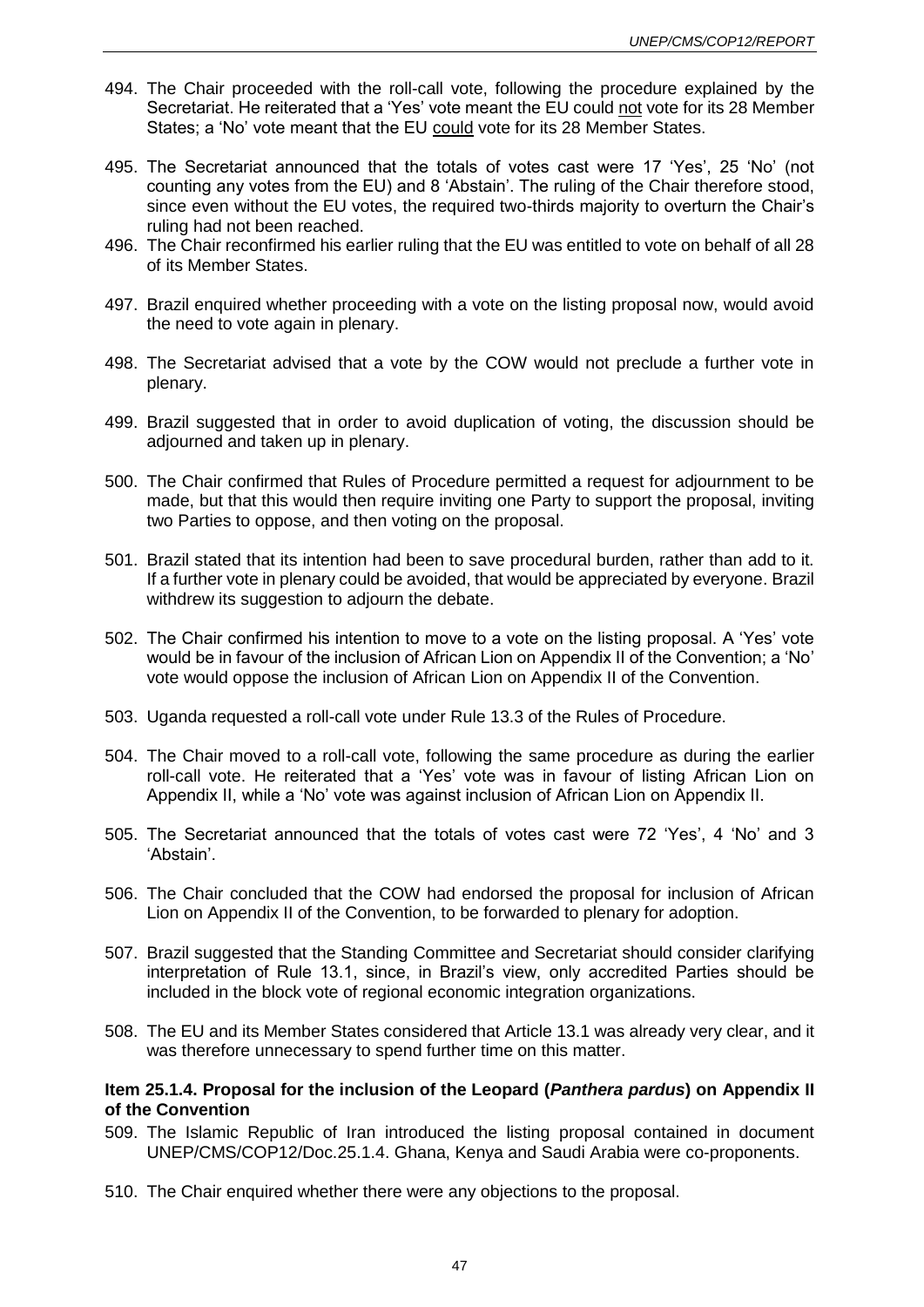- 511. South Africa raised an objection. It did not consider the Leopard to be a migratory species, and the proposal did not provide sufficient scientific evidence for this.
- 512. The Chair enquired whether South Africa was willing to block consensus.
- 513. South Africa responded affirmatively.
- 514. Zimbabwe and Uganda also opposed the proposed listing, noting that they did not believe the Leopard met the necessary criteria to be considered a migratory species.
- 515. Note by the Secretariat: Although it did not take the floor under this agenda item, the written statement tabled by the United Republic of Tanzania following its intervention under agenda item 25.1.4 (the listing proposal for Lion), also contained an objection to the listing proposal for Leopard.
- 516. The representative of Senegal responded to the objections, giving examples of the migratory character of the Leopard, and pointing out that experts in the Scientific Council had approved the proposal. He considered that a vote would be preferable to excluding the populations of the objecting countries from the listing.
- 517. South Africa presented the following statement explaining its objection to the listing:

"*The reasons why this proposed listing is not supported are as follows:*

- *The Leopard is not a migratory species as defined in the Articles of the Convention. A significant proportion of the South African population of Leopard does not cyclically and predictably cross one or more national jurisdictional boundaries.*
- *South Africa would like to re-emphasize the need to base decision-making on sound scientific information. Unfortunately, scientific information relating to the purported migration of Leopard does not exist. The proponents themselves state in the proposal that the scientific evidence for transboundary movements and long-range dispersal of Leopards is only of anecdotal character.*
- *In terms of the interpretation of sub-adult dispersal, as the so-called "migratory stage", South Africa would like to point out that various assumptions are made in an attempt to substantiate this statement. This includes an assumption that a significant proportion of the sub-adults will disperse across an international border. There is no scientific information to substantiate these assumptions. South Africa would like to express concerns about decision-making based on unsubstantiated assumptions and anecdotal information and the lack of scientific rigour."*
- 518. The Humane Society International delivered the following statement, also on behalf of the Born Free Foundation, Center for Biological Diversity, International Fund for Animal Welfare, Natural Resources Defense Council, Pro Wildlife, World Animal Protection, Wildlife Conservation Society, and Wild Migration:

*"The 2016 IUCN Red List assessment of the Leopard demonstrates the precipitous deterioration of the status of the species over the past 15 years: in 2002, the species was considered Least Concern; in 2008, Near Threatened; and in 2016, Vulnerable. 78 per cent of the leopard range is transboundary and there are 26 transboundary populations in Africa and at least 14 in Asia. Leopards cyclically and predictably cross national boundaries as part of their territorial movements and dispersal. Due to significant habitat fragmentation, continued transboundary movement in key habitat along country boundaries is essential. The Scientific Council regards the leopard as fulfilling the listing criteria of the Convention and recommended the proposal for adoption.*

*An Appendix II listing will facilitate in the development of Leopard conservation strategies and their implementation; will offer greater access for financial and institutional support; encourage increased sharing of data and best practices, among other benefits. Therefore, our organizations strongly encourage the Parties to adopt this proposal."*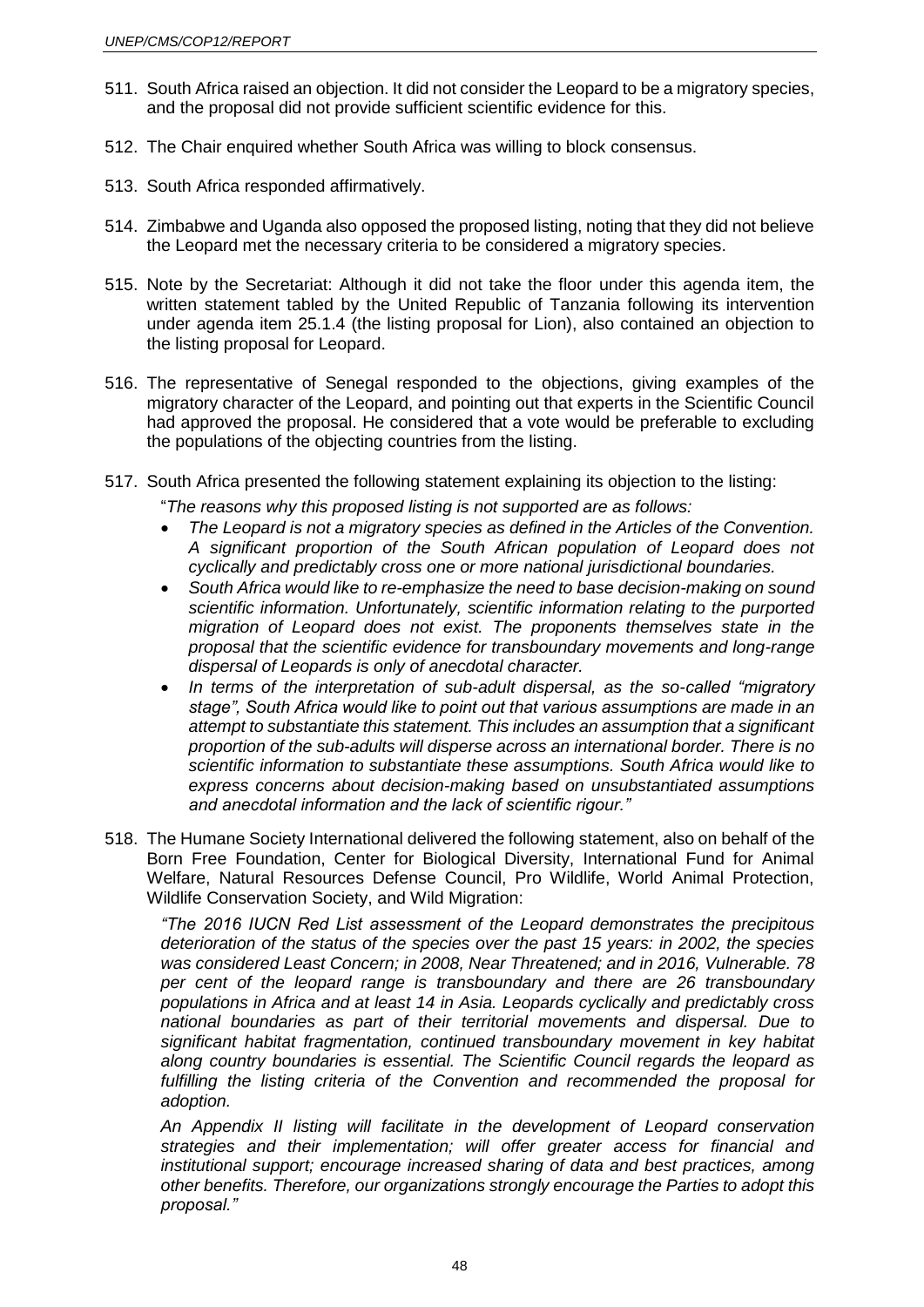- 519. The Chair proceeded to call for a vote by a show of hands. All Parties in favour of the original listing proposal should vote 'Yes'; those against the listing proposal should vote 'No*'*
- 520. The Chair announced the result of the vote as recorded by the Secretariat. Of those Parties accredited to vote and present, 68 Parties had voted 'Yes', 8 Parties had voted 'No' and 4 Parties had abstained. The proposal to list Leopard on Appendix II of the Convention had therefore been endorsed by the COW to be forwarded to plenary for adoption.
- 521. Referring to Rule 22.5 of the Rules of Procedure, the Chair advised the COW that the draft resolution mentioned in document UNEP/CMS/COP12/Doc.25.1.4 was not admissible since it had been circulated as an information document only and therefore had not been translated. Consideration of the draft resolution was therefore liable to unduly hinder the proceedings of the COP.
- 522. Uganda and Zimbabwe confirmed their intention to enter reservations within 90 days.

#### **Item 25.1.5. Proposal for the inclusion of the Gobi Bear (***Ursus arctos isabellinus***) on Appendix I of the Convention**

- 523. Mongolia briefly introduced the listing proposal contained in document UNEP/CMS/COP12/Doc.25.1.5, noting that this was a distinctive species of which fewer than 50 individuals remained in Mongolia, and which undertook a 200-kilometre migration to China.
- 524. There being no requests for the floor, the Chair concluded that the meeting had endorsed the proposal and that it would be forwarded to plenary for adoption.

### **Item 25.1.6. Proposal for the inclusion of the Caspian Seal (***Pusa caspica***) on Appendix I and II of the Convention**

- 525. The Islamic Republic of Iran briefly introduced the listing proposal contained in document UNEP/CMS/COP12/Doc.25.1.6, noting that this was an endangered species that migrated to the north Caspian Sea to breed each year.
- 526. Peru supported the proposal, and recommended inclusion of the species under CITES if it was subject to international trade.
- 527. The Chair concluded that the meeting had endorsed the proposal and that it would be forwarded to plenary for adoption.

### **Item 25.1.7(a) and Item 25.1.7(b). Proposals for the inclusion of the African Wild Ass (***Equus africanus***) on Appendix I and II of the Convention**

- 528. Eritrea and Ethiopia briefly introduced their respective proposals contained in documents UNEP/CMS/COP12/Doc.25.1.7(a) and UNEP/CMS/COP12/Doc.25.1.7 (b), noting that this was the most threatened equid in the world, with a population estimated at 150 individuals being confined to Ethiopia and Eritrea.
- 529. Eritrea informed the meeting that it was withdrawing its proposal to list the species on Appendix II.
- 530. Senegal supported the proposals.
- 531. The Chair concluded that the meeting had endorsed the proposals for inclusion in Appendix I and that the proposals would be forwarded to plenary for adoption.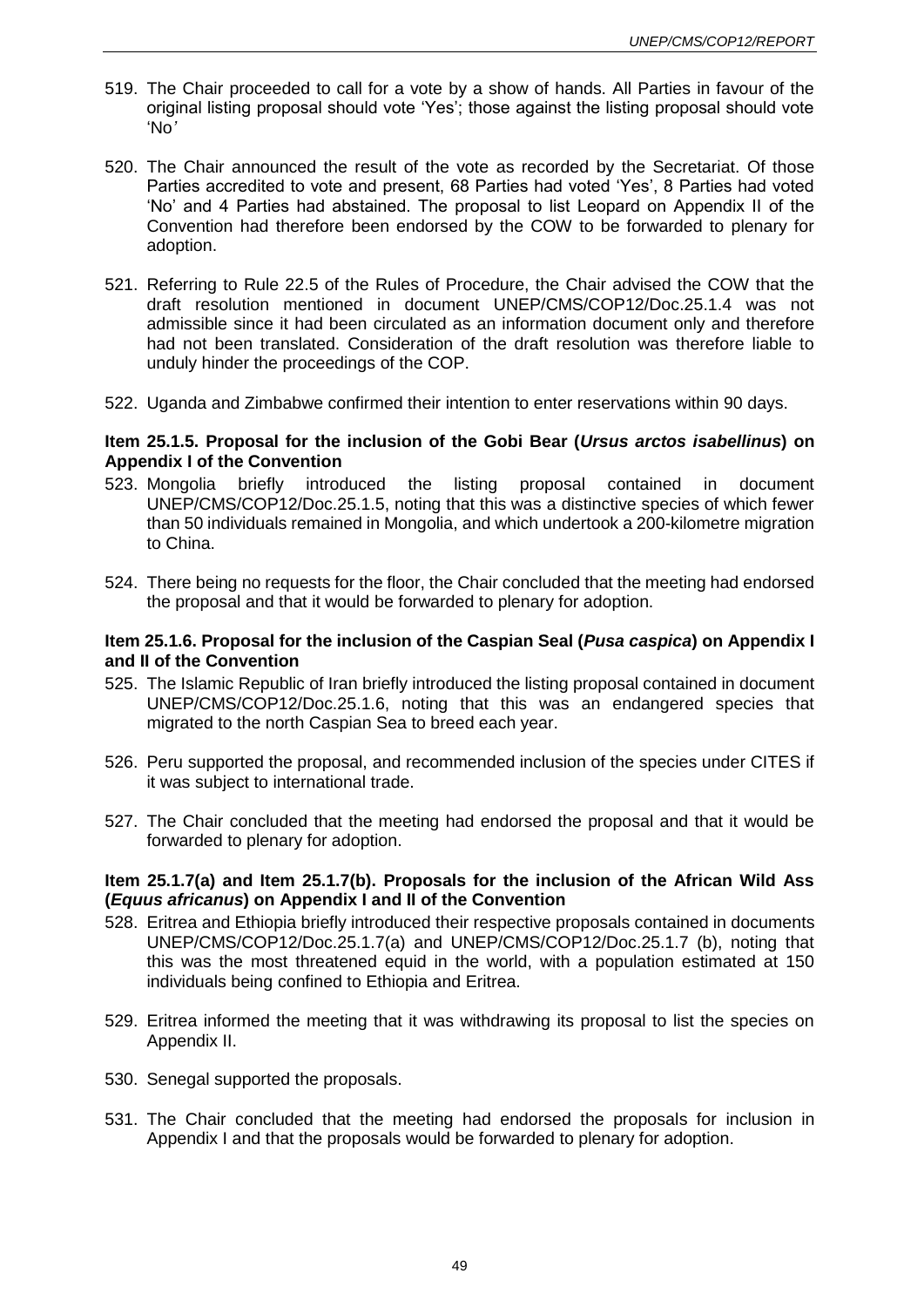### **Item 25.1.8. Proposal for the inclusion of the Przewalski's Horse (***Equus przewalskii***) on Appendix I of the Convention**

- 532. Mongolia briefly introduced the listing proposal contained in document UNEP/CMS/COP12/Doc.25.1.8.
- 533. Switzerland supported the proposal.
- 534. There being no further requests for the floor, the Chair concluded that the COW had endorsed the proposal and that it would be forwarded to plenary for adoption.

### **Item 25.1.9. Proposal for the inclusion of the Chinkara (***Gazella bennettii***) on Appendix II of the Convention**

535. The Islamic Republic of Iran confirmed that it was withdrawing the proposal contained in document UNEP/CMS/COP12/Doc.25.1.9, pursuant to the advice of the Scientific Council contained in Addendum 1.

### **Item 25.1.10. Proposal for the inclusion of the Giraffe (***Giraffa camelopardalis***) on Appendix II of the Convention**

- 536. Angola briefly introduced the listing proposal contained in document UNEP/CMS/COP12/Doc.25.1.10.
- 537. The Chair opened the floor for discussion.
- 538. Zimbabwe opposed the listing, stating that it was not clear that the Giraffe met the necessary criteria to be considered a migratory species.
- 539. South Africa also noted that it did not support the listing, and presented the following statement:

"*The South African population of Giraffe does not have an unfavourable conservation status. In fact, the 2016 regional Red List status is Least Concern and the species is widespread throughout southern Africa. In fact, we observed a population increase of 54 per cent over three generations in 13 protected areas.* 

*The giraffe is not a migratory species as defined in the Articles of the Convention. A significant proportion of South Africa's Giraffe population does not cyclically and predictably cross one or more national jurisdictional boundaries.*

The proponent states in the proposal that the predictability and/or cyclical nature of *giraffe migrations and transboundary movements has never truly been quantified across their range and as such greater research is required to better understand this. This research should be undertaken before a proposal to list the species can be considered.*

*The proponent also does not provide information relating to the proportion of the population that migrate, because the species does not migrate*".

540. Uganda supported Zimbabwe and South Africa, and presented the following statement:

*"Uganda would like thank the proponents of Giraffe listing proposal for highlighting the conservation plight of the giraffe. Indeed, Uganda agrees that there is need to support conservation efforts to improve the conservation status of giraffe species.*

*Uganda has carefully examined the proposal, the Scientific council opinion and the CMS Agreement text and attendant Resolutions. Uganda is convinced beyond reasonable doubt that giraffes are not migratory species within the meaning of Article I paragraph 1 a) of the Agreement. We respectfully remind the proponents of this proposal that migration within CMS does not mean cross border movement alone.*

*We wish to bring to the attention of this meeting that, Article I paragraph 1 a) requires that for a species to be regarded as migratory, a significant proportion of it must move across boarders cyclically and predictably. In the instant case, Uganda as a range state with one of the most healthy Giraffe populations that is on the positive growth trajectory*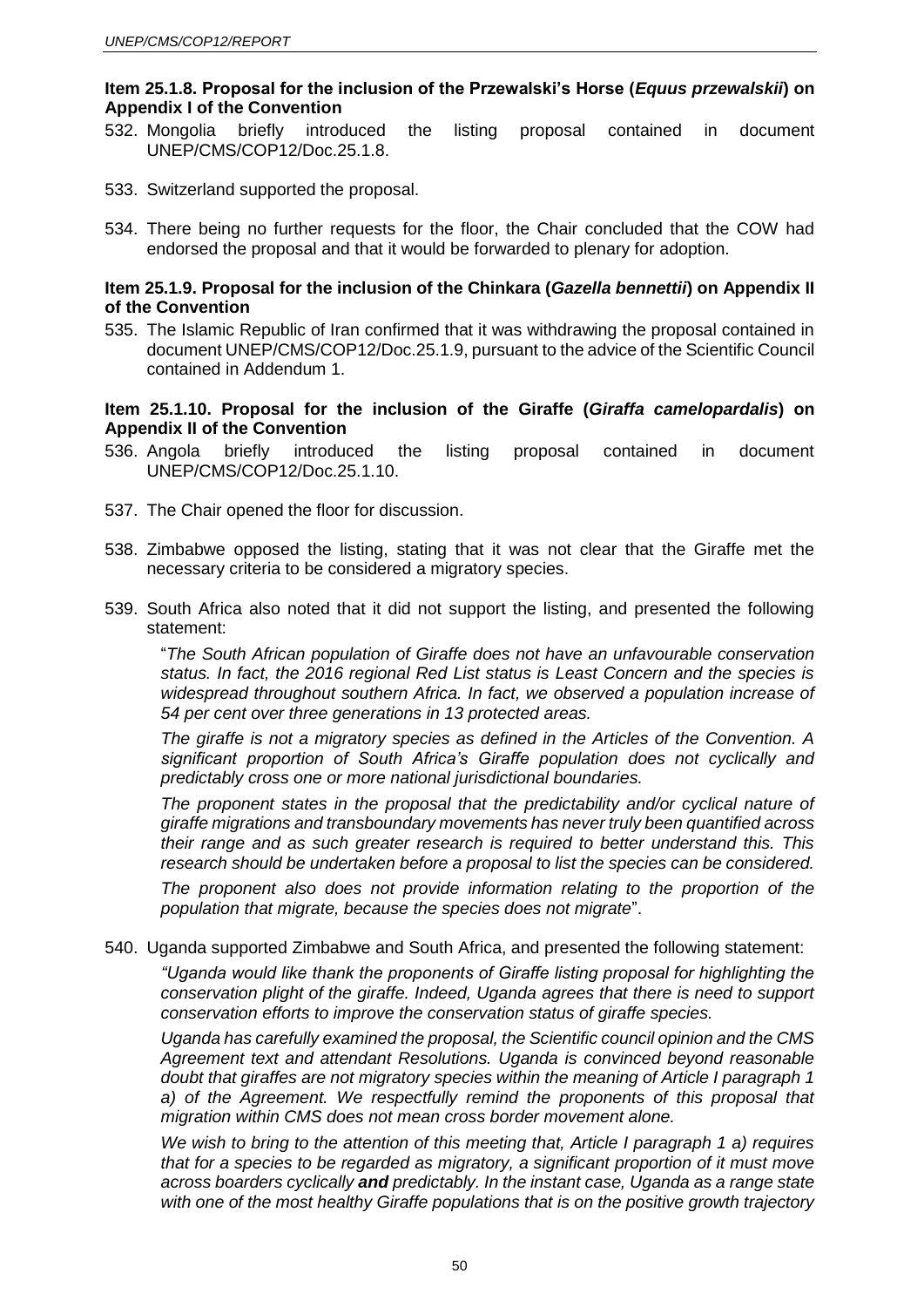*is convinced that this proposal is not in the best interest of the species and indeed not in the best interest of CMS.* 

*Uganda wishes to call upon the proponents to consider withdrawing this proposal to avoid the COP breaching the provisions of the CMS Agreement text that establishes legitimacy of the process of listing.*

*We have given our legal and scientific reasons for our strong objections, and we remain optimistic that the proponents will consider withdrawing this proposal in the interest of the spirit of the convention and in the best interest of the species.* 

*We wish to reiterate that CMS is a Convention on migratory species and not a Convention on all endangered species. We respectfully request that proponents take into account this fundamental principle to ensure that we do not lose focus on the purpose for which this convention was established".* 

- 541. Senegal responded to Zimbabwe, South Africa and Uganda, pointing out that most Giraffe populations in West Africa were now extinct, but that historically, there had been seasonal migrations to Chad, and that the extant population of *peralta* in Niger also migrated seasonally, and now numbered fewer than 200 individuals.
- 542. The United Republic of Tanzania also objected to the listing, and provided a written statement (summarizing its position on the listing proposals for African Lion and Leopard as well as that for Giraffe). The parts of the statement applicable to the Giraffe read as follows:

*"on the listing of the … Giraffe, the United Republic of Tanzania strongly objects the listing of the species on the CMS appendices as;*

- *The proposed species for listing are not Migratory Species;*
- *Most of the species are trans boundary;"*
- 543. Kenya strongly supported the listing, and presented the following statement:

*"Giraffe species have been recently uplisted to Vulnerable on the IUCN Red List assessment, having declined by an estimated 40 per cent in the last 30 years, increasing the need to protect them. Giraffe occur in 21 sub-Saharan African countries, where they travel transboundary in a number of countries. Giraffe migrations are largely driven by habitat availability, forage resources, search for mates and/or in minimizing conflict/predation, has been observed in many parts of its range.*

*Importantly, many of the giraffe populations found in Africa cross international boundaries within the definition provided by the Bonn Convention in Article I, paragraph 1 (a) and CMS Resolution 11.33 on Guidelines for Assessing Listing Proposals to Appendices I and II of the Convention.*

*Giraffe currently face a number of direct and indirect threats throughout their range but different countries have varying levels of protection for Giraffe in their policies. It is envisaged that listing giraffe on the CMS appendix II will raise awareness for giraffe conservation, promote collaboration between Giraffe Range States for better conservation and management practices and increase fundraising opportunities to support giraffe conservation across Africa. Kenya therefore supports the Angolan proposal to list the Giraffes on Appendix II of CMS."*

- 544. The EU and its Member States expressed strong support for the proposed listing, for the reasons given in the statement of Kenya.
- 545. Burkina Faso, Cabo Verde, Gambia, Liberia and Togo also expressed strong support for the proposed listing.
- 546. Pro Wildlife, speaking also on behalf of Born Free, the Humane Society International, Center for Biological Diversity, International Fund for Animal Welfare, Natural Resources Defence Council, and World Animal Protection, delivered the following statement: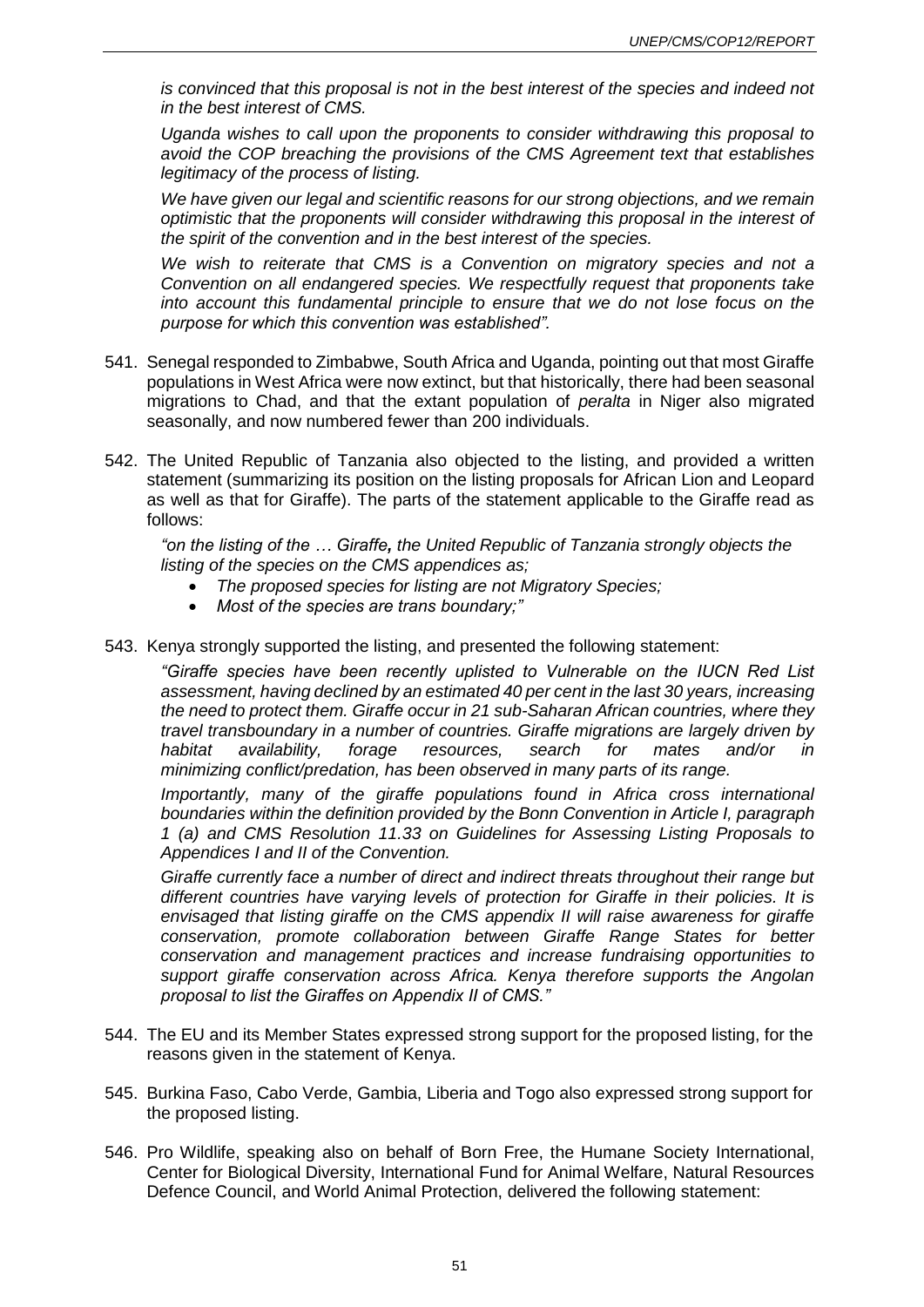*"We would like to highlight one particular aspect of this debate: Over the last several years, giraffes have been experiencing what many experts are calling a "silent extinction".* 

*While various conventions have focused on other important species, giraffe populations have declined an estimated 40 per cent in the last 30 years, a situation that the international community has yet to address. Currently, Giraffes are not protected under any international treaty and, in some cases, lack sufficient protections at national level.* 

*The Parties here today have the unprecedented opportunity to be the first to fill this gap and begin the process of recovery for the species. The CMS Scientific Council agreed, and recommended adoption of the proposal to list Giraffes on Appendix II, having determined that they meet the definition of a migratory species under the Convention. Therefore, we urge the parties to support the proposal to list the Giraffe on Appendix II of CMS."*

- 547. The Chair enquired whether those Parties that had opposed the listing were prepared to block consensus.
- 548. Zimbabwe requested an amendment to exclude Southern African Giraffes from the listing. If the proponent did not wish to amend its proposal, Zimbabwe would block consensus.
- 549. The Chair enquired whether Angola was willing to make the requested amendment.
- 550. Angola did not accept the proposed amendment to the proposal.
- 551. The Chair proceeded to call for a vote by a show of hands. All Parties in favour of the original listing proposal should vote 'Yes'; those against the listing proposal should vote 'No*.*'
- 552. The Chair announced the result of the vote by a show of hands as recorded by the Secretariat. Of those Parties accredited to vote and present, 68 Parties had voted 'Yes', 4 Parties had voted 'No' and 6 Parties had abstained. The proposal to list Leopard on Appendix II of the Convention had therefore been endorsed by the COW to be forwarded to plenary for adoption.

### **Item 25.1.11. Proposal for the inclusion of the Christmas Island Frigatebird (***Fregata andrewsi***) on Appendix I of the Convention**

- 553. The Philippines briefly introduced the draft listing proposal contained in UNEP/CMS/COP12/Doc.25.1.11.
- 554. Australia fully supported the proposal.
- 555. There being no further requests for the floor, the Chair concluded that the COW had endorsed the proposal and that it would be forwarded to plenary for adoption.

#### **Item 25.1.12. Proposal for the inclusion of the Black Noddy (***Anous minutu***s) on Appendix II of the Convention**

- 556. The Philippines briefly introduced the listing proposal contained in document UNEP/CMS/COP12/Doc.25.1.12.
- 557. There being no requests for the floor, the Chair concluded that the COW had endorsed the proposal, and that it would be forwarded to plenary for adoption.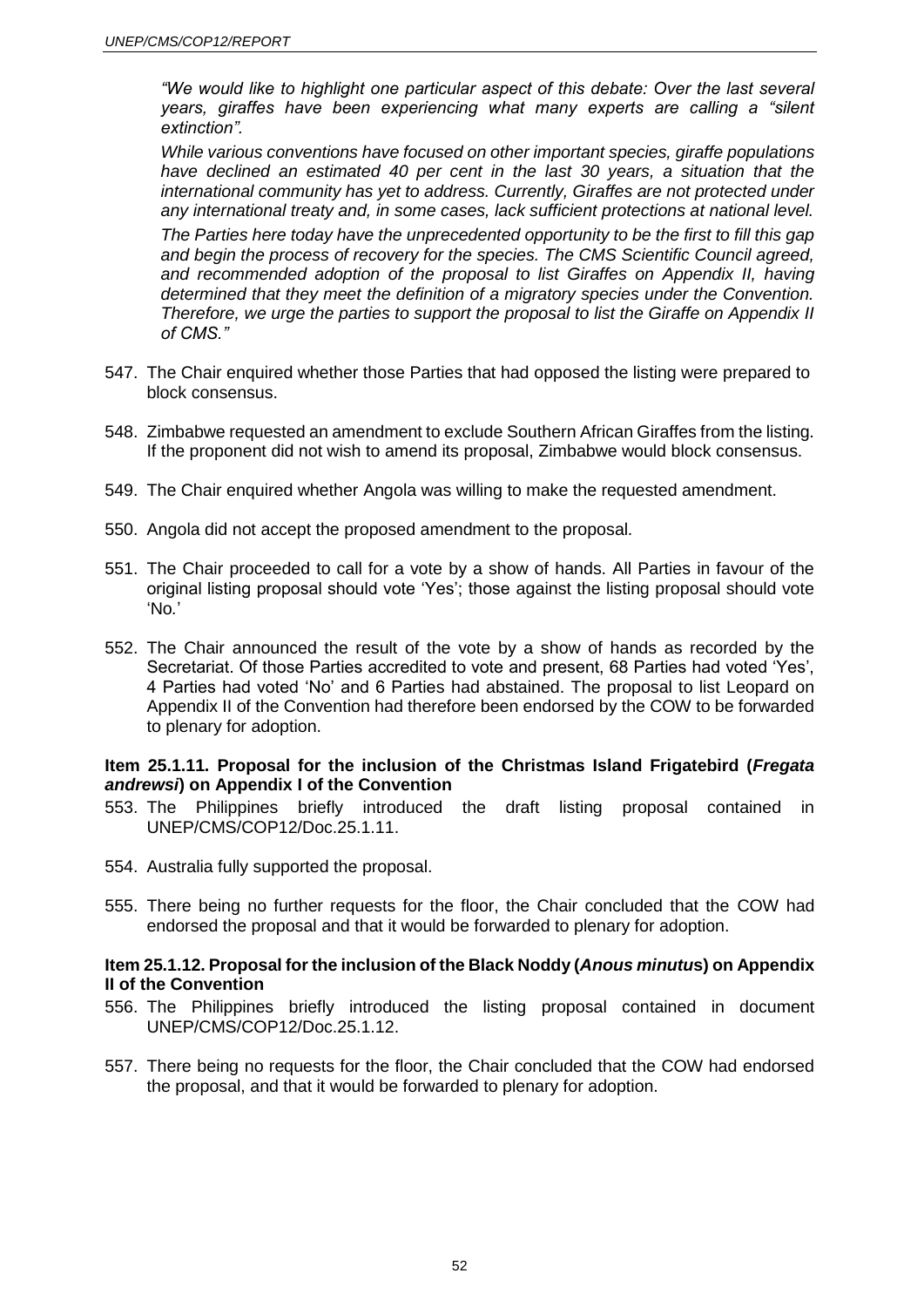### **Item 25.1.13(a) and Item 25.1.13(b). Proposal for the inclusion of the Steppe Eagle (***Aquila nipalensis***) on Appendix I of the Convention**

- 558. Mongolia briefly introduced the proposal contained in document UNEP/CMS/COP12/Doc.25.1.13(a).
- 559. Saudi Arabia briefly introduced the proposal contained in document UNEP/CMS/COP12/Doc.25.1.13(b).
- 560. There were no requests for the floor.
- 561. There being no requests for the floor, the Chair concluded that the COW had endorsed the proposal, and that it would be forwarded to plenary for adoption.

### **Item 25.1.14. Proposal for the inclusion of four vulture species occurring in Asia on Appendix I of the Convention**

- 562. Pakistan briefly introduced the listing proposal contained in document UNEP/CMS/COP12/Doc.25.1.14.
- 563. Statements of support were made by the EU and its Member States (in support of all of the listing proposals for vulture species), and Peru.
- 564. There being no further requests for the floor, the Chair concluded that the COW had endorsed the proposal and that it would be forwarded to plenary for adoption.

### **Item 25.1.15. Proposal for the inclusion of five vulture species occurring in Sub-Saharan Africa on Appendix I of the Convention**

- 565. Kenya briefly introduced the listing proposal contained in document UNEP/CMS/COP12/Doc.25.1.15.
- 566. Statements of support were made by Ecuador and Peru.
- 567. The statement of support made by the EU and its Member States under item 25.1.14 also applied to this proposal.
- 568. In response to a question from the Secretariat of the Raptors MOU, Kenya confirmed that it had accepted the minor amendments recommended by the Scientific Council, as listed in Addendum 1.
- 569. The Chair concluded that the COW had endorsed the proposal, subject to inclusion of the minor amendments recommended by the Scientific Council, and that it would be forwarded to plenary for adoption.

### **Item 25.1.16(a) and 25.1.16(b). Proposal for the inclusion of the Lappet-faced Vulture (***Torgos tracheliotos***) on Appendix I of the Convention**

- 570. Israel briefly introduced the proposal contained in document UNEP/CMS/COP12/Doc.25.1.16(a) and urged vigilance to ensure that the exceptions allowed for under Article III 5 (c) of the Convention text did not undermine listing on Appendix I.
- 571. Saudi Arabia briefly introduced the proposal contained in document UNEP/CMS/COP12/Doc.25.1.16(b). Saudi Arabia appreciated the comments of the Scientific Council contained in Addendum 1, but requested that the proposal be endorsed as submitted.
- 572. There were no requests for the floor.
- 573. The statement of support made by the EU and its Member States under item 25.1.14 also applied to this proposal, as did the statement of support made by Peru under item 25.1.15.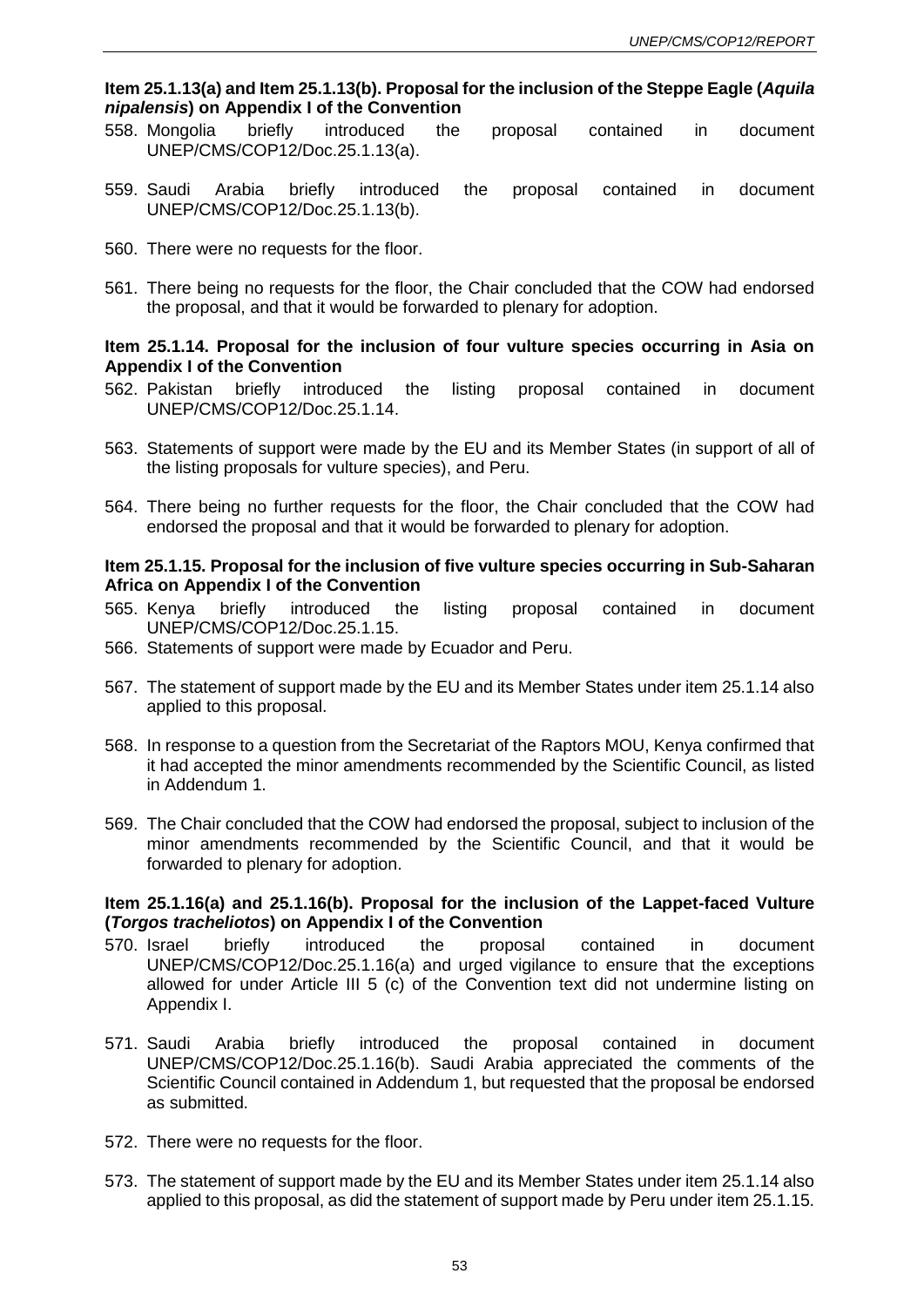574. The Chair concluded that the COW had endorsed the proposal, and that it would be forwarded to plenary for adoption.

### **Item 25.1.17. Proposal for the inclusion of the Yellow Bunting (***Emberiza sulphurata***) on Appendix II of the Convention**

- 575. The Philippines briefly introduced the listing proposal contained in document UNEP/CMS/COP12/Doc.25.1.17.
- 576. There being no requests for the floor, the Chair concluded that the COW had endorsed the proposal, and that it would be forwarded to plenary for adoption.

#### **Item 25.1.18. Proposal for the inclusion of the Great Grey Shrike (***Lanius excubitor***) on Appendix II of the Convention**

- 577. The EU and its Member States briefly introduced the listing proposal contained in document UNEP/CMS/COP12/Doc.25.1.18.
- 578. There being no requests for the floor, the Chair concluded that the COW had endorsed the proposal and that it would be forwarded to plenary for adoption.

#### **Item 25.1.19. Proposal for the inclusion of the Lesser Grey Shrike (***Lanius minor***) on Appendix II of the Convention**

- 579. The EU and its Member States briefly introduced the listing proposal contained in document UNEP/CMS/COP12/Doc.25.1.19.
- 580. There being no requests for the floor, the Chair concluded that the COW had endorsed the proposal and that it would be forwarded to plenary for adoption.

#### **Item 25.1.20. Proposal for the inclusion of the Whale Shark (***Rhincodon typus***) on Appendix I of the Convention**

- 581. The co-proponents Philippines, Israel and Sri Lanka, briefly introduced the listing proposal contained in document UNEP/CMS/COP12/Doc.25.1.20
- 582. Peru stated its support for all of the listing proposals for aquatic species.
- 583. Additional statements of support were made by Ecuador, the EU and its Member States, India and Senegal.
- 584. The following statement was made by Greenpeace, speaking also on behalf of Blue Resources Trust, Defenders of Wildlife, Humane Society International, the International Fund for Animal Welfare, the Pew Charitable Trusts, Pro Wildlife, Project AWARE and the Wildlife Conservation Society, Save Philippine Seas, Marine Wildlife Watch of the Philippines, and Large Marine Vertebrates Research Institute Philippines:

*"We are delighted to see that action is continuing here at COP12 to further establish CMS as an international convention fundamental to the comprehensive global effort needed to better manage and conserve the world's sharks and rays. It is hugely encouraging to see that this vulnerable and largely unmanaged group of species has again become a priority here in Manila. We applaud the leadership shown by our hosts the Philippines, along with Honduras, Israel, Mauritania, Monaco, Samoa, Senegal, Sri Lanka and Togo to propose listings of shark and ray species on the convention's appendices. Also of note is the momentum behind the CMS Shark MOU, back in the city where the agreement was finalized. We commend Benin, Brazil, Ecuador and Sri Lanka for their further commitment as new Signatories to the MOU, to ensure these species survive and thrive, and continue to fulfil their key roles in the ocean ecosystems of the world. As the Scientific Council clearly noted, all of these species meet the CMS listing criteria and are recommended for adoption. We call upon all Parties present to adhere to the scientific advice and adopt these important proposals."*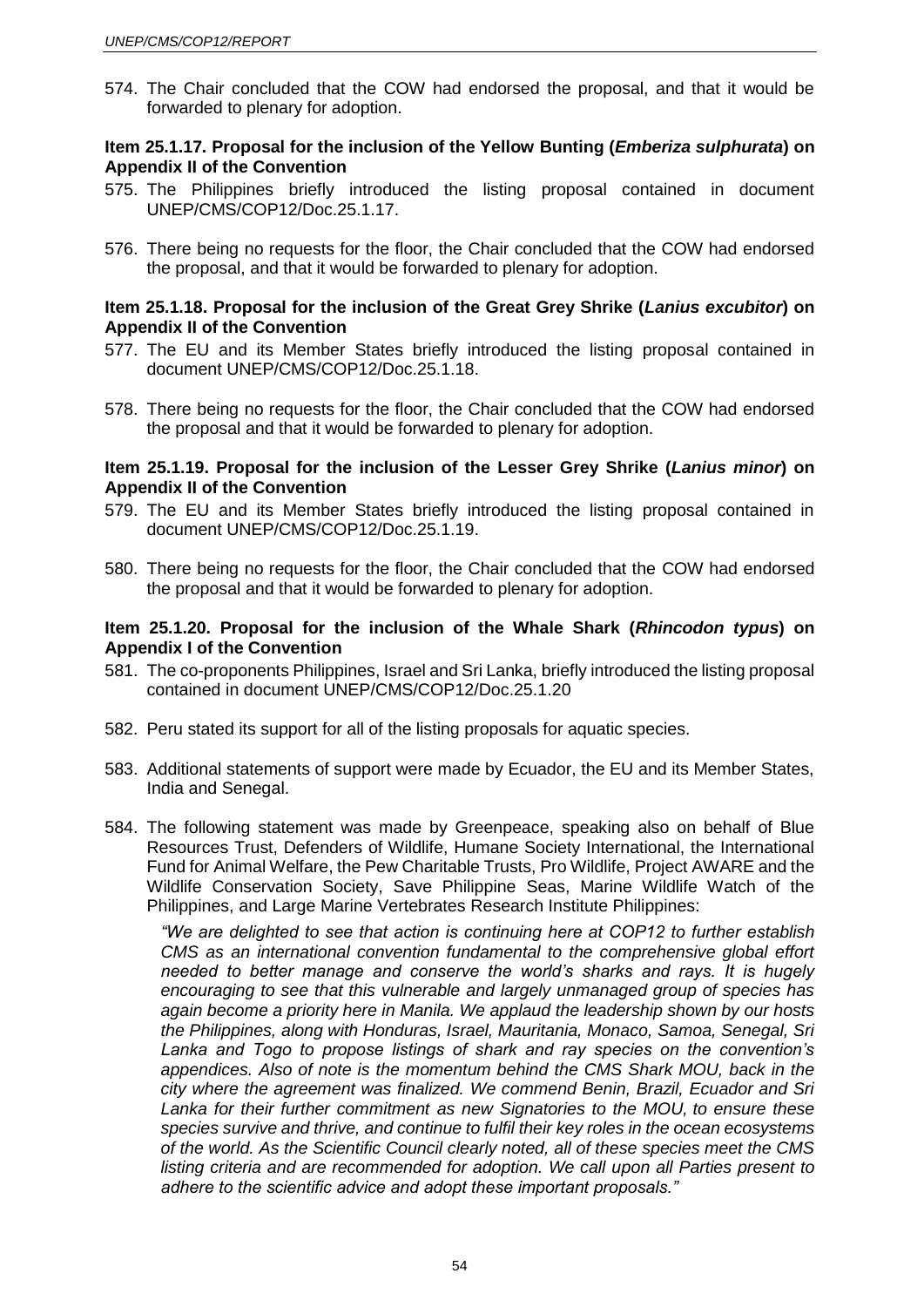585. There being no further requests for the floor, the Chair concluded that the COW had endorsed the proposal and that it would be forwarded to plenary for adoption.

### **Item 25.1.21. Proposal for the inclusion of the Dusky Shark (***Carcharhinus obscurus***) on Appendix II of the Convention**

- 586. Honduras briefly introduced the listing proposal contained in document UNEP/CMS/COP12/Doc.25.1.21.
- 587. Statements of support were made by Argentina, Ecuador and Israel. Israel drew attention to the risk of confusion between this species and Sandbar Shark *C. plumbeus*.
- 588. There being no further requests for the floor, the Chair concluded that the COW had endorsed the proposal and that it would be forwarded to plenary for adoption.

### **Item 25.1.22. Proposal for the inclusion of the Blue Shark (***Prionace glauca***) on Appendix II of the Convention**

- 589. Samoa, and co-proponent Sri Lanka, briefly introduced the listing proposal contained in document UNEP/CMS/COP12/Doc.25.1.22.
- 590. Statements of support were made by Brazil, the Cook Islands, Ecuador, Fiji, and India.
- 591. New Zealand made the following statement:

*"New Zealand has concerns relating to the proposal to list Blue Shark on Appendix II of CMS.*

*New Zealand is an advocate for effective, science-based species conservation and management. In the case of Blue Shark, we recognize the potential value of this listing for some regions such as the Mediterranean. However, it is unclear how a CMS Appendix II listing will significantly benefit the conservation status of global Blue Shark populations.* 

*Regional Fisheries Management Organisations have conducted stock assessments in the Pacific and Atlantic Oceans that indicate that those Blue Shark stocks are healthy. While there are currently no catch limits for shark species in these RFMOs, measures are in place, including those to ensure data collection to support stock assessments. We therefore have some concerns regarding the rationale for the global listing proposal. It is important to carefully and objectively consider the case for each listing proposal in order to maintain the credibility of CMS. Not to do so risks undermining CMS appendix listings, potentially diverting attention from more deserving or 'at risk' species, especially those for which there are no existing management mechanisms. We are concerned also that the listing of Blue Sharks may create a disincentive for large fishing nations to join either CMS or the MOU on Sharks. Inclusion of such states was an aim discussed at the MOU Sharks Meeting of Signatories in Costa Rica last year. While we do not intend to block consensus on agreement to this proposal, we would like our concerns to be noted."*

- 592. Norway associated itself with the remarks of New Zealand. It was important that CMS followed its own science-based criteria for listing. Some proponents seemed to have turned this upside down. As was recognized by the proponents for this proposal, there was often a lack of data. As mentioned by New Zealand, a number of other species would also qualify, and that could undermine Parties' relationships with Regional Fisheries Management Organizations. Norway believed that this listing proposal was premature, especially in relation to the text submitted by the proponents, which was simply lacking data. While Norway would not block any consensus, it wished to see its statement included in the record of the meeting.
- 593. There being no further requests from the floor, the Chair concluded that the COW had endorsed the proposal, and that it would be forwarded to plenary for adoption. The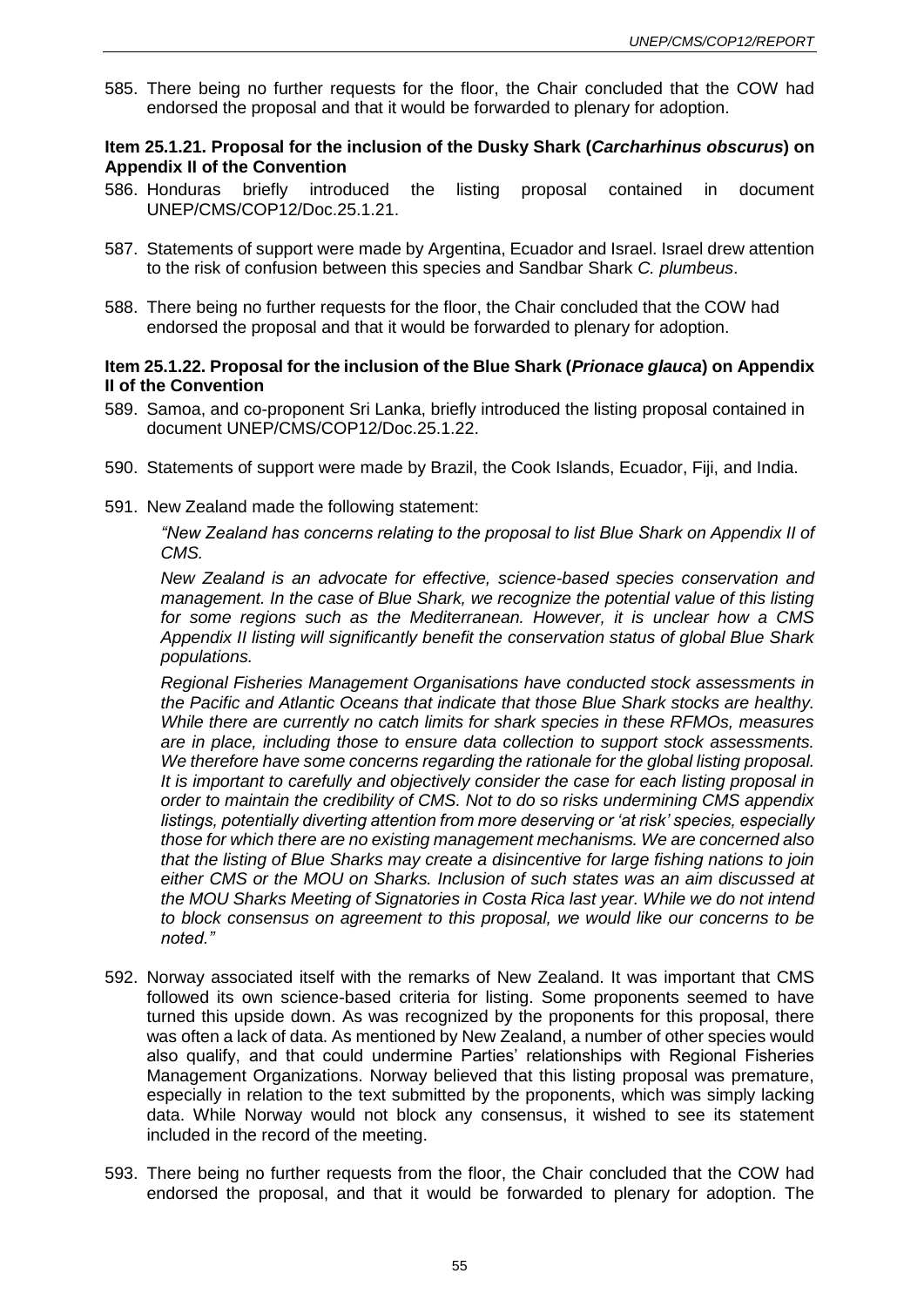reservations contained in the statements made by New Zealand and Norway were noted.

### **Item 25.1.23. Proposal for the inclusion of the Angelshark (***Squatina squatina***) on Appendix II of the Convention**

- 594. The Principality of Monaco briefly introduced the listing proposal contained in document UNEP/CMS/COP12/Doc.25.1.23.
- 595. Statements of support were made by Morocco and Senegal.
- 596. There being no further requests from the floor, the Chair concluded that the COW had endorsed the proposal, and that it would be forwarded to plenary for adoption.

## **Item 25.1.24(a). Proposal for the inclusion of the Common Guitarfish (***Rhinobato rhinobatus***) on Appendix II and the Mediterranean Sea population of the same species on Appendix I of the Convention**

### **Item 25.1.24(b), (c) & (d). Proposal for the inclusion of the Common Guitarfish (***Rhinobato rhinobatus***) on Appendix II**

- 597. Israel briefly introduced the Mediterranean component of the listing proposal contained in document UNEP/CMS/COP12/Doc.25.1.24(a), and again drew attention to potential risks associated with the provisions of Article III 5 (c) of the Convention.
- 598. Senegal, supported by Mauritania and Togo, briefly introduced the listing proposal contained in documents UNEP/CMS/COP12/Doc.25.1.24 (b), (c) & (d).
- 599. Monaco supported the proposal.
- 600. Australia recalled that it had commented on the pre-COP draft, ahead of the official deadline, and had requested a factual correction, given that Australia had been erroneously included in the list of Range States for Common Guitarfish. However, Australia still appeared in the list of Range States in the current text.
- 601. The Secretariat confirmed that the document had now been corrected.
- 602. The Chair concluded that the COW had endorsed the proposal tabled by Israel (inclusion of the species on Appendix II and inclusion of the Mediterranean population on Appendix I), subject to inclusion of the correction tabled by Australia, and that it would be forwarded to plenary for adoption.

### **Item 25.1.25. Proposal for the inclusion of the White-spotted Wedgefish (***Rhynchobatus australiae***) on Appendix II of the Convention**

- 603. The Philippines briefly introduced the listing proposal contained in document UNEP/CMS/COP12/Doc.25.1.25.
- 604. Statements of support were made by Cook Islands, Fiji, India, Sri Lanka, Bahrain and Haribon Foundation, the latter speaking also on behalf of NGOs for Fisheries Reform (NFR), Tubbataha Management Office (TMO), Communities Organized for Resources Allocation (CORA), Coastal Conservation and Education Foundation (CCEF), Project Sharklink, Large Marine Vertebrates Research Institute Philippines (LAMAVE), Reef-World, Reef Check Philippines, Oceana Philippines, WWF-Philippines, Save Philippine Seas, Marine Wildlife Watch of the Philippines, and Greenpeace.
- 605. Australia thanked the Philippines and participants in the Aquatic Working Group for constructive discussion of this proposal. A further revision of the document would contain an updated distribution map and list of Range States. Australia was not questioning that the species had an unfavourable conservation status, but rather whether it met the first test for inclusion on either CMS Appendix, concerning regular and predictable migration. Australia would be making a short statement during the plenary session on 28 October.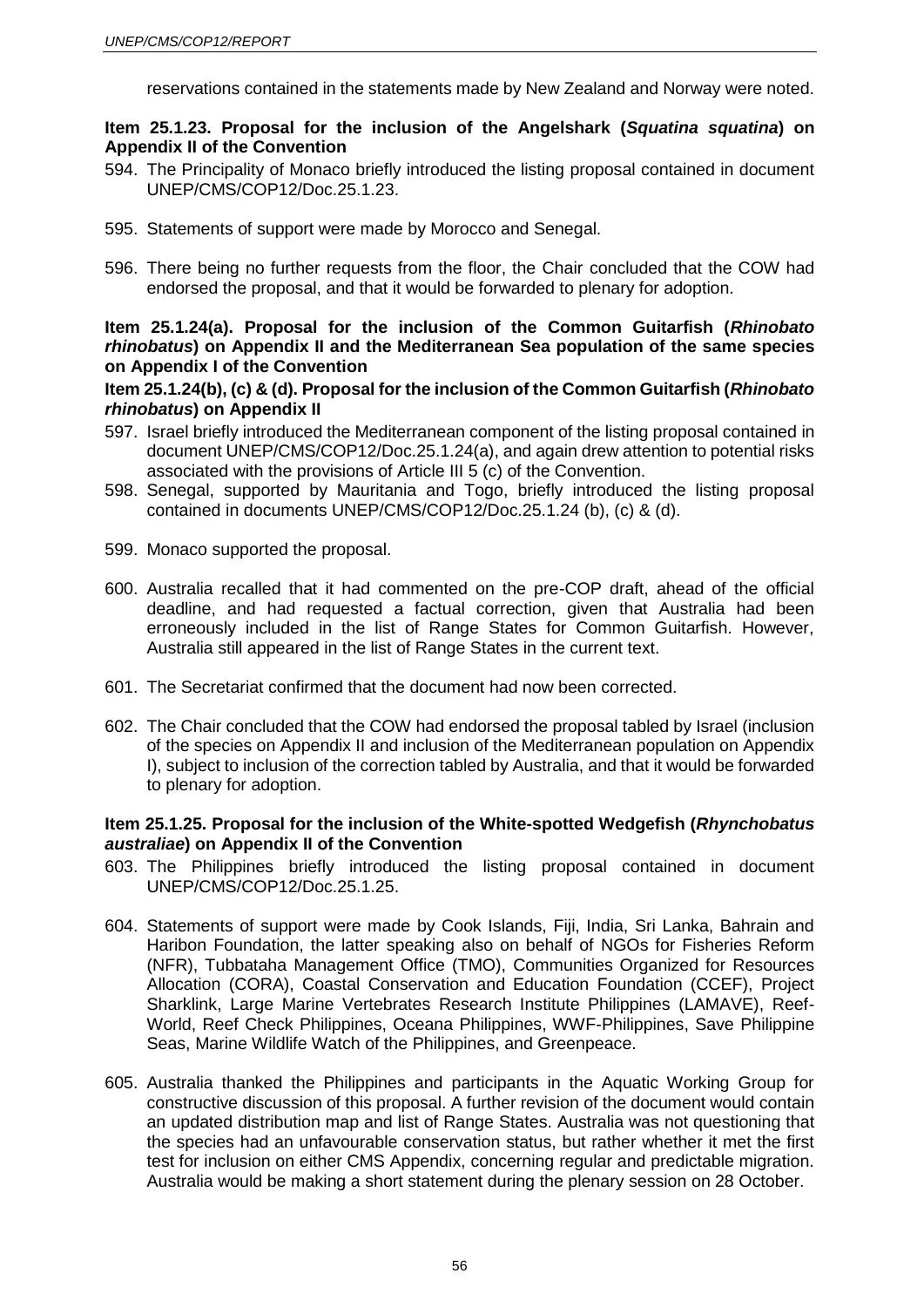606. The Chair concluded that the COW had endorsed the proposal, and that it would be forwarded to plenary for adoption, taking note of Australia's statement.

### **Item 25.2. Revision of the Template and Guidelines for the Drafting of Proposals for the Amendments of the Appendices**

- 607. The Secretariat introduced document UNEP/CMS/COP12/Doc.25.2, including the Format for Proposals to Amend CMS Appendices, as adopted by the Standing Committee at its 45th Meeting, contained in Annex 1. COP12 was invited to confirm the use of the template and guidelines for submission of proposals to subsequent meetings of the COP and to approve the revised template and guidelines as an annex to Resolution 11.33 (Rev.COP12).
- 608. Proposals to amend the Explanatory Note contained in Annex 1 were tabled by Brazil (in relation to paragraph 5) and Israel (in relation to paragraph 9).
- 609. Following discussion, with contributions from Australia, the EU and its Member States, New Zealand, South Africa, Uganda and the Secretariat, the Chair concluded that the COW had endorsed the document to be forwarded to plenary, subject to: replacement of the word "*should*" with "*shall*" in the first line of paragraph 9 of the Explanatory Note; and amendment of section 5.1 of the Explanatory Note to clarify that conservation status and threats should be considered at both global and Range State levels.

### **Item 25.3. Taxonomy and nomenclature**

- 610. The Secretariat presented a summary of document UNEP/CMS/COP12/Doc.25.3, including the draft resolution contained in Annex 4 (with its annexed List of Standard References), and the draft decision contained in Annex 5. The Secretariat also pointed out the linkage with document UNEP/CMS/COP12/Doc.21.2.2 Rev.1 concerning the consolidation of CMS resolutions.
- 611. The Chair understood that relevant sections had been addressed by the Avian and Aquatic Working Groups, and that the Aquatic Working Group had completed its deliberations without proposing any changes, but that discussions within the Avian Working Group were continuing.
- 612. The EU and its Member States were unable to support the adoption of the draft resolution, due to concerns about four matters. First, adoption of the Handbook of the Birds of the World/BirdLife Illustrated Checklist of the Birds of the World Volume 2 (HBW2) for passerine species was premature until the results of the Scientific Council's detailed analysis were available; secondly, under the proposal for non-passerine species it appeared there would be a discrepancy between the taxonomy to be applied by CMS for albatrosses and petrels and that applied by ACAP; thirdly; the synonymization of *Manta* and *Mobula* rays was not accepted under CITES; and finally there was a need for the Scientific Council to review the scientific literature concerning mammal taxonomy with a view to bringing forward a recommendation to COP13. The EU and its Member States would have a number of amendments to propose to the draft resolution and draft decision as a consequence of these concerns.
- 613. Saudi Arabia supported the proposals in the document, notably the use of HBW2 for passerines.
- 614. Following discussion with contributions from the EU and its Member States, the Chairs of relevant Working Groups, and the Secretariat, the Chair concluded that the issues raised by the EU should be further addressed by the Aquatic, Avian and Terrestrial Working Groups in order to seek a consensus way forward. The COW would return to this item when these further consultations had been completed.
- 615. When this issue was reconsidered, and in response to a question from Australia, the Chair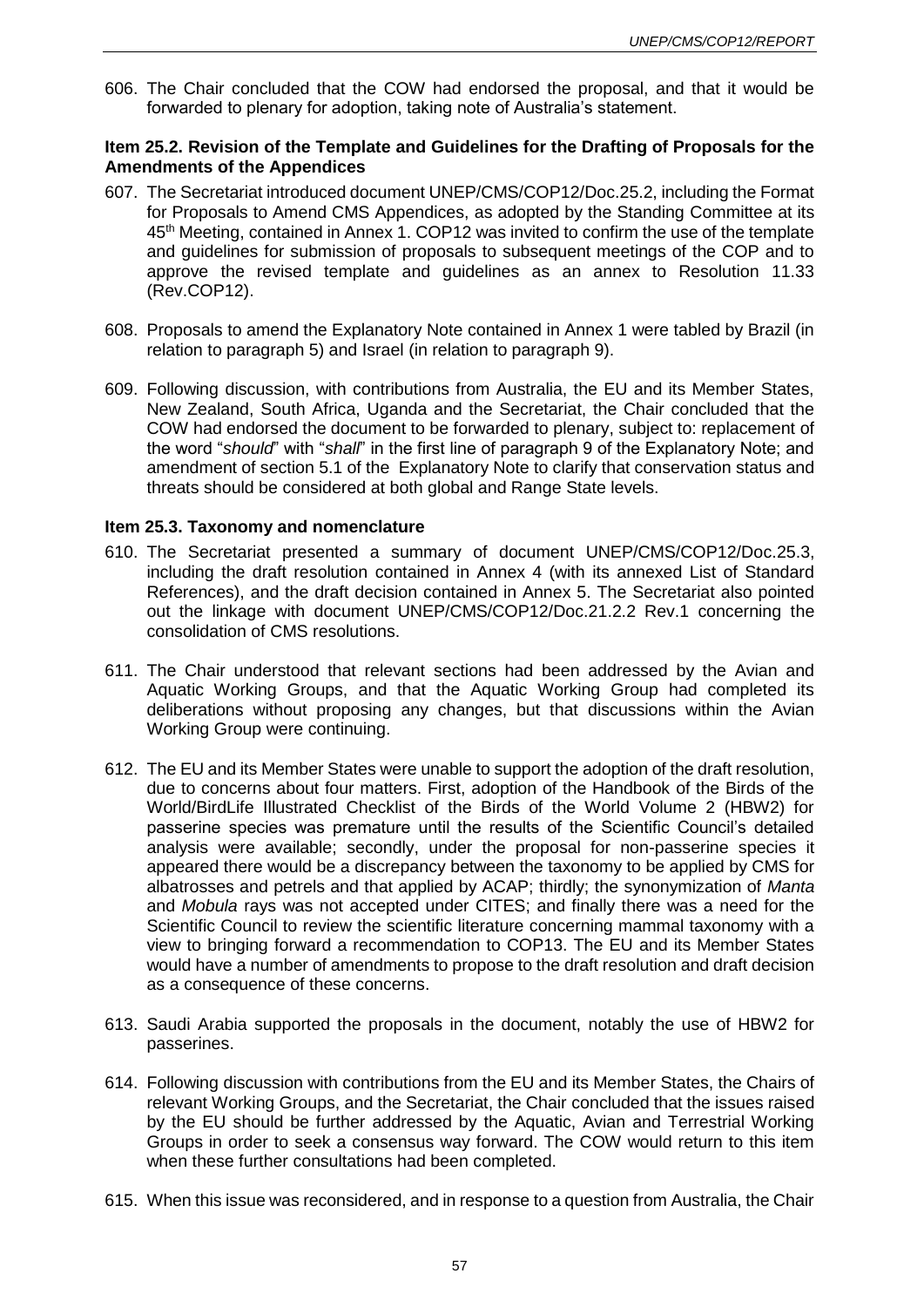of the Avian Working Group confirmed that the square brackets appearing in one paragraph were the result of an administrative oversight and should be ignored; the error would be corrected in the final version of the text.

616. The Chair concluded that, subject to this editorial correction, the COW had endorsed the document for forwarding to plenary and was recommending its adoption

## **ITEM 26. IMPLEMENTATION OF THE CONCERTED ACTION PROCESS**

### **Item 26.1. Concerted Actions**

- 617. The Secretariat briefly introduced document UNEP/CMS/COP12/Doc.26.1, including the draft consolidated resolution contained in Annex 1, the template for proposing Concerted Actions in Annex 2, and draft decisions in Annex 3. Comments and proposals from the Scientific Council were included in Addendum 1.
- 618. The Chair enquired whether the COW was ready to endorse the document draft resolutions and decisions for adoption by plenary.
- 619. The EU and its Member States supported the three Annexes.
- 620. The Chair concluded that, subject to inclusion of the revisions proposed by the Scientific Council, the COW had endorsed the proposals contained in the document to be forwarded to plenary for adoption.

### **Item 26.2. Designation of species for Concerted Actions for the triennium 2018-2020**

## **Item 26.2.1. Proposal for Concerted Action for the European Eel (***Anguilla anguilla***) already listed on Appendix II of the Convention**

- 621. The Principality of Monaco briefly presented document UNEP/CMS/COP12/Doc.26.2.1.
- 622. The EU and its Member States welcomed the proposal and the announcement of a second meeting of the Range States.
- 623. Morocco supported the proposal, and expressed regret that it had missed the first Range State workshop in Ireland in 2016 due to conflicting commitments.
- 624. IUCN supported the proposal, noting that its Anguillid Eel Specialist Group would continue to cooperate with CMS.
- 625. There being no further requests for the floor, the Chair concluded that the COW had endorsed the proposal and that it would be forwarded to plenary for adoption.

### **Item 26.2.2. Proposal for Concerted Action for the Eastern Tropical Pacific Sperm Whales (***Physeter macrocephalus)*

- 626. Giuseppe Notarbartolo di Sciara (COP-Appointed Councillor for Aquatic Mammals) briefly presented the proposal contained in document UNEP/CMS/COP12/Doc.26.2.2, noting that this proposal focussed on four clans of Sperm Whales with unique vocalization patterns.
- 627. The Chair opened the floor for comment.
- 628. Peru and Ecuador welcomed and supported this proposed Concerted Action.
- 629. There being no further requests for the floor, the Chair concluded that the COW had endorsed the proposal and that it would be forwarded to plenary for adoption.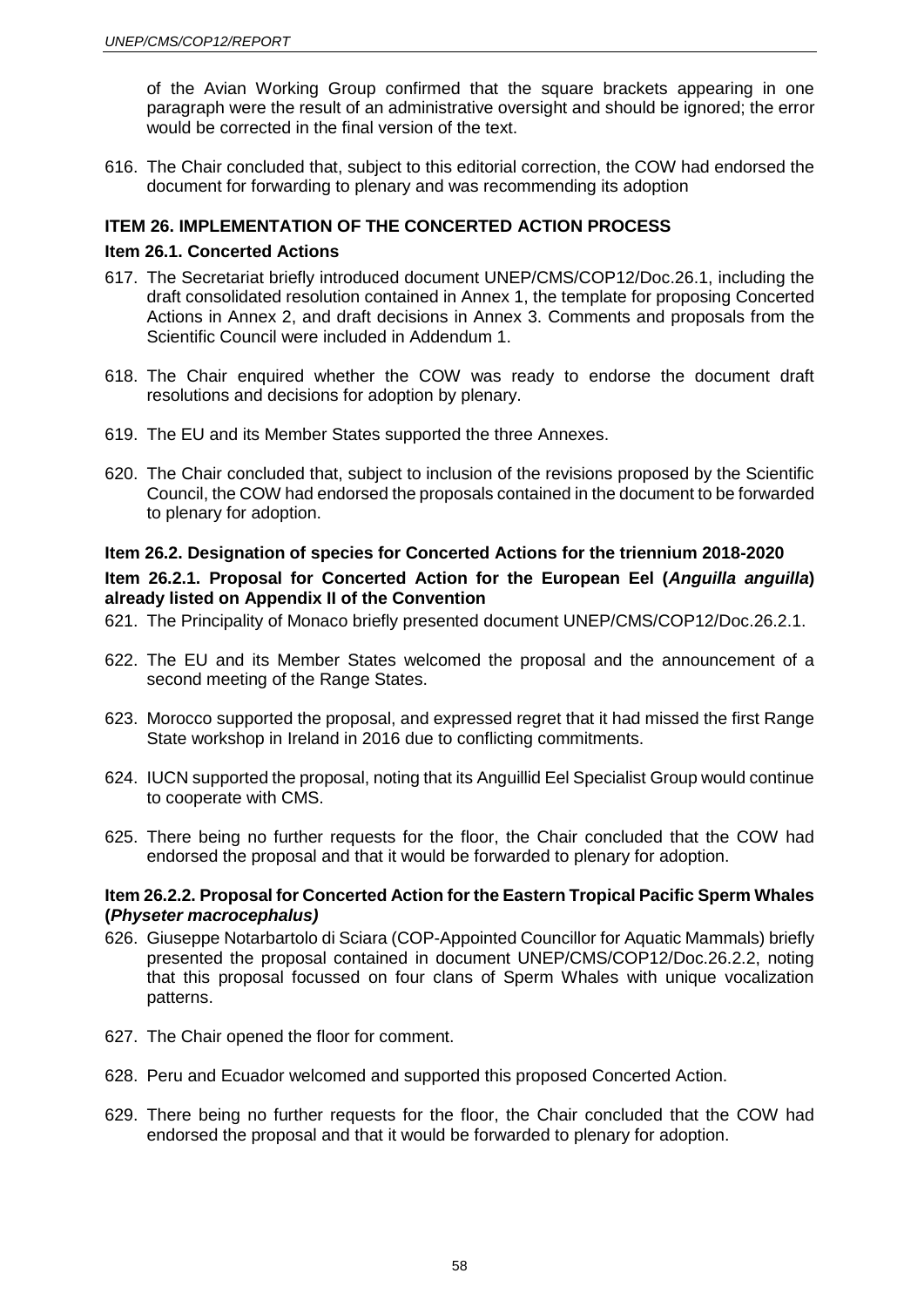## **Item 26.2.3. Proposal for Concerted Action for the Atlantic Humpback Dolphin (***Souza teuszi***)**

- 630.Giuseppe Notarbartolo di Sciara (COP-Appointed Councillor for Aquatic Mammals) briefly presented the proposal contained in document UNEP/CMS/COP12/Doc.26.2.3.
- 631.Senegal supported all initiatives which would provide Concerted Action on this species, having contributed to work on its listing on CMS Appendix I and Appendix II.
- 632. Sea Shepherd Legal formally offered its services to the Secretariat in performing a gap analysis of Range State legislation.
- 633. The Chair thanked Sea Shepherd Legal for this helpful offer.
- 634. There being no further requests for the floor, the Chair concluded that the COW had endorsed the proposal and that it would be forwarded to plenary for adoption.

### **Item 26.2.4. Proposal for Concerted Action for the Arabian Sea Humpback Whales (***Megaptera novaeanglia***)**

- 635. Giuseppe Notarbartolo di Sciara (COP-Appointed Councillor for Aquatic Mammals) presented the proposal contained in document UNEP/CMS/COP12/Doc.26.2.4, noting that this was a threatened population numbering about 250 individuals, with no connections to other populations of the species.
- 636. Statements of support were made by Ecuador, India, Islamic Republic of Iran, Oman, Pakistan, Saudi Arabia, and United Arab Emirates.
- 637. The IWC stated that its Scientific Committee had recommended this population for a Conservation Management Plan.
- 638. There being no requests for the floor, the Chair concluded that the COW had endorsed the proposal and that it would be forwarded to plenary for adoption.

### **Item 26.2.5. Proposal for Concerted Action for the Angelshark (***Squatina squatina***)**

- 639. The Principality of Monaco presented the proposal contained in document UNEP/CMS/COP12/Doc.26.2.5, noting that this proposal was conditional on the adoption of the proposal to list the species on Annexes I and II of the Convention contained in document UNEP/CMS/COP12/Doc.25.1.23.
- 640. There being no requests for the floor, the Chair concluded that the COW had endorsed the proposal and that it would be forwarded to plenary for adoption.

### **Item 26.2.6. Proposal for Concerted Action for Mobulid Rays (Mobulidae)**

- 641. The Manta Trust briefly introduced the proposal originally contained in document UNEP/CMS/COP12/Doc.26.2.6, as submitted by the Manta Trust and Wildlife Conservation Society. This document had been discussed in the Aquatic Working Group and circulated as document UNEP/CMS/COP12/CRP15 'Proposal for the designation of all species of the Mobulid rays (Mobulidae) for Concerted Actions'.
- 642. The Chair asked the COW to consider document UNEP/CMS/COP12/CRP15 for forwarding to plenary.
- 643. Statements of support were made by Ecuador, the EU and its Member States, Fiji, India and the Philippines.
- 644. There being no further requests for the floor, the Chair concluded that the COW had endorsed the proposal and that it would be forwarded to plenary for adoption.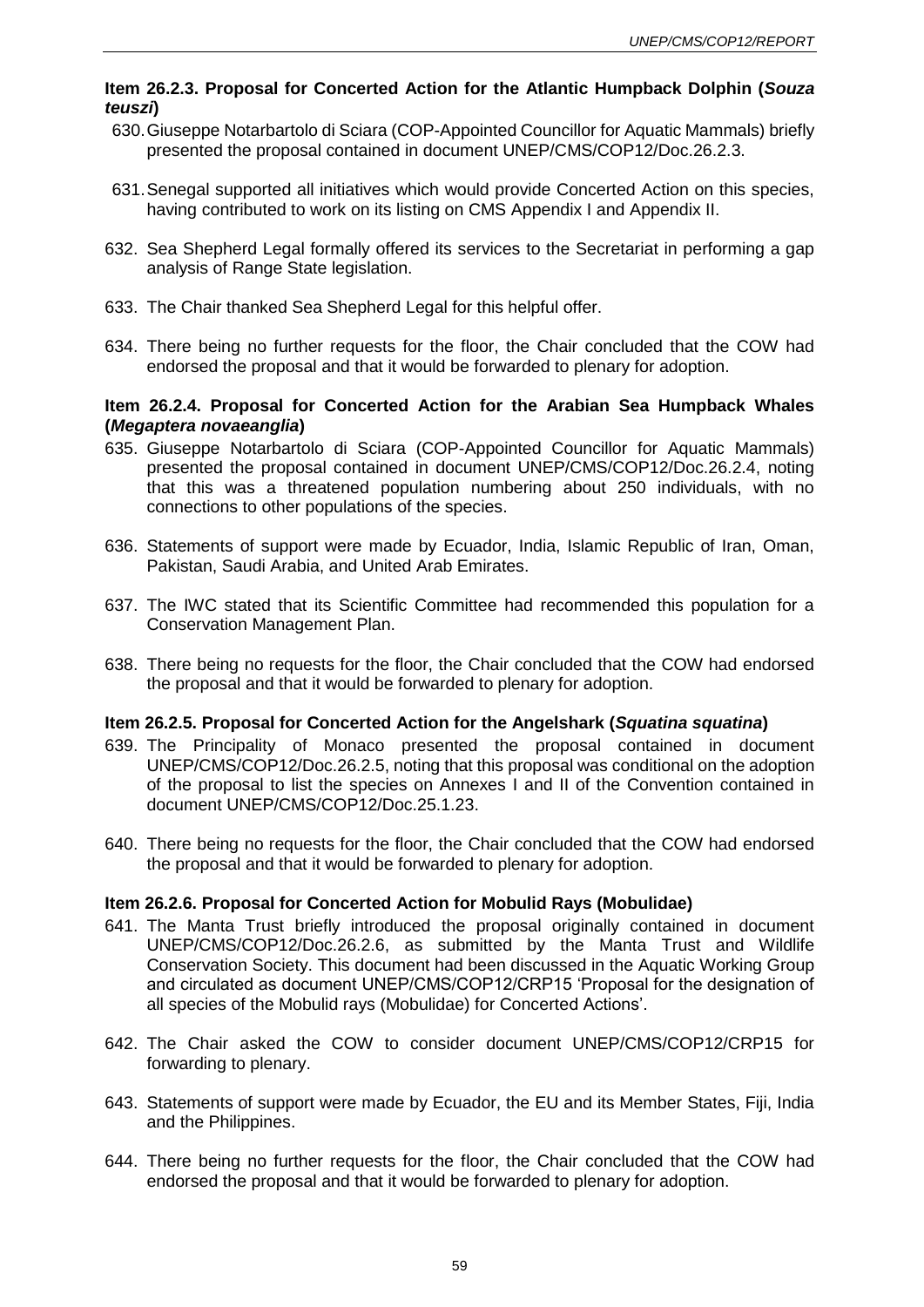#### **Item 26.2.7. Proposal for Concerted Action for the Whale Shark (***Rhincodon typus***)**

- 645. The Philippines briefly introduced the proposal contained in document UNEP/CMS/COP12/Doc.26.2.7.
- 646. Ecuador, the EU and its Member States and Madagascar expressed support for the proposal.
- 647. There being no further requests for the floor, the Chair concluded that the COW had endorsed the proposal and that it would be forwarded to plenary for adoption.

### **Item 26.2.8. Proposal for Concerted Action for the Asian Great Bustard (***Otis tarda)*

- 648. Mongolia briefly introduced the proposal contained in Document UNEP/CMS/COP12/Doc.26.2.8.
- 649. The Islamic Republic of Iran supported this opportunity to better conserve the Great Bustard and cooperate with other Range States.
- 650. IUCN welcomed the proposal, noting that Concerted Actions between Range States would greatly benefit the conservation of this species.
- 651. There being no further requests for the floor, the Chair concluded that the COW had endorsed the proposal and that it would be forwarded to plenary for adoption.

### **ITEM 27. MANILA DECLARATION ON SUSTAINABLE DEVELOPMENT AND MIGRATORY SPECIES**

- 652. The Chair referred participants to document UNEP/CMS/COP12/Doc.27 Sustainable Development and Migratory Species, and invited the Philippines to deliver a progress report.
- 653. The Philippines outlined the global context for the Manila Declaration, which would be based on the text contained in the document but further enriched by the deliberations of the High-Level Panel that had been chaired by the Philippines Head of Delegation and Chair of the COP, Secretary Roy A. Cimatu. Key recommendations to be included in the Manila declaration were presented.
- 654. The Chair sincerely trusted that the COW could recommend endorsement of a draft resolution for forwarding to Plenary and noted that a revised text would be needed first. With this understanding, he opened the floor to comments.
- 655. The EU and its Member States supported the adoption of the proposed resolution and the draft decision, including with the amendments made by the Philippines, and welcomed, in particular, the amendments aimed at enhancing the relationship between efforts for migratory species and the global context of the Aichi Targets and the SDGs. The EU and its Member States furthermore believed that the COP should provide a clear mandate to the CMS Secretariat to be involved in the follow up to the Strategic Plan for Biodiversity, to ensure adequate integration of migratory species issues in both strategic planning beyond 2020 and the Biodiversity summit foreseen for 2020.
- 656. Brazil commended the Philippines and supported adoption of what had been a carefully negotiated text.
- 657. Monaco and Kenya also confirmed strong support for the draft resolution.
- 658. The Chair welcomed the enthusiastic support from Parties for the Manila Declaration but reiterated that the COW would still require a CRP containing the finally proposed version of the text for consideration. Those Parties that had been working together with the Philippines and the Secretariat to progress the Manila Declaration were invited to continue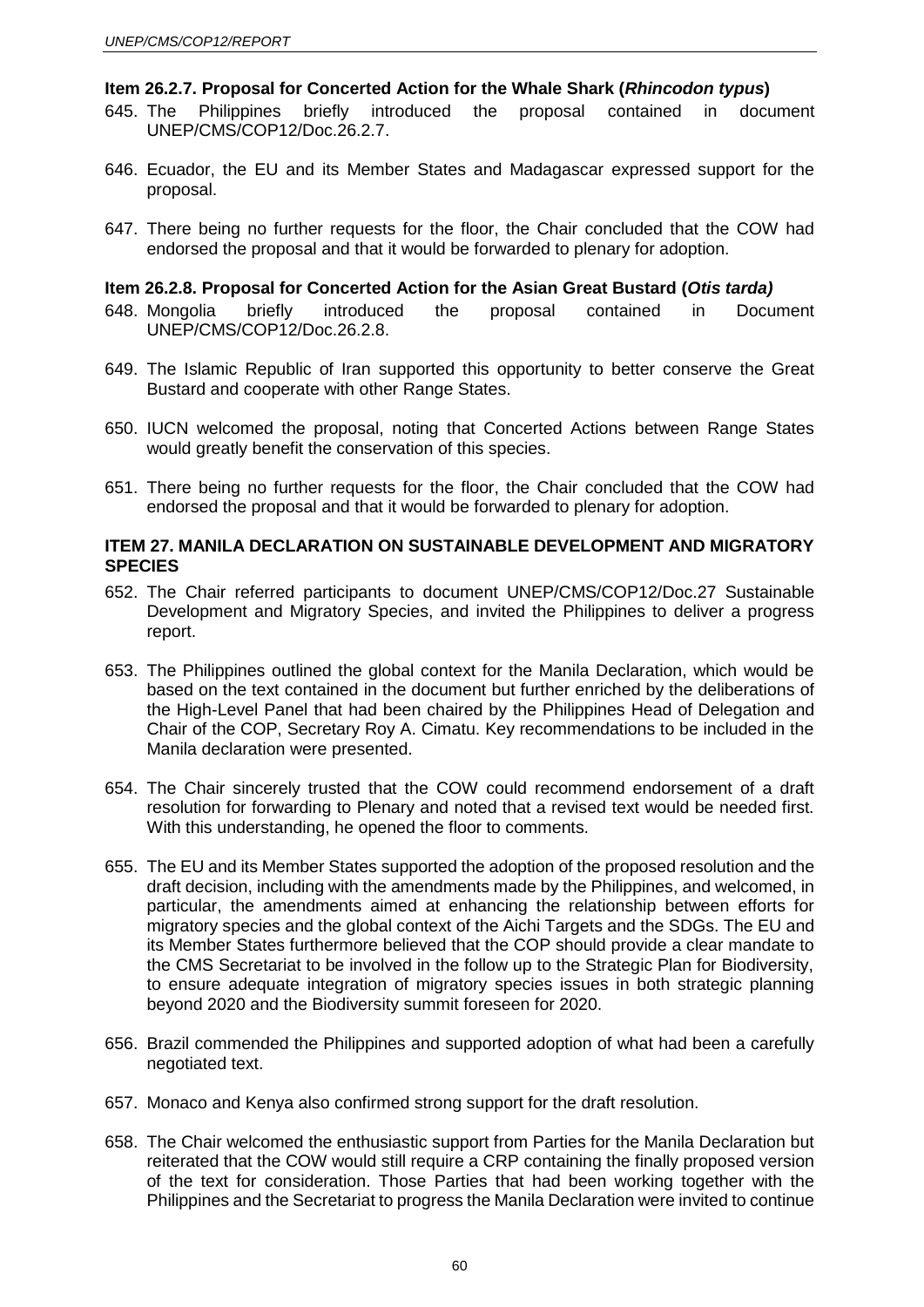working so that the final draft could be considered by COW on 26 October 2017.

659. Philippines indicated its agreement with the approach recommended by the Chair.

# **ITEM 28. INTERIM AND FINAL REPORTS OF THE CREDENTIALS COMMITTEE ITEM 29. REPORTS OF SESSIONAL COMMITTEES**

- 660. During the course of its deliberations, from 23 to 28 October 2017, the COW received regular progress reports from the Chairs of the Credentials Committee, Budget Committee, Avian Working Group, Aquatic Working Group, Terrestrial.
- 661. The Working Group Review of Decisions and ad hoc Working Groups each delivered final reports to the final session of the COW.
- 662. During the concluding Plenary session, held on 28 October 2017, the Chair of the Credentials Committee (Uruguay) reported that the credentials of 80 Parties had been found to be in order. He had been informed by the Secretariat that 91 Parties had taken part in COP12 meaning that 88 per cent of Parties had presented credentials found to be in order. This was an excellent achievement, considering the growth in the number of Parties in recent years, but it was important to encourage further progress towards 100 per cent at future COPs. Thanks were due to the Secretariat for its diligent work with Parties, both before and during the COP, as well as to Uruguay's fellow members of the Credentials Committee: Congo, Ghana, Norway and Saudi Arabia. Finally, special thanks went to the Government of the Philippines for its excellent organization of the COP.
- 663. There being no requests for the floor, the Chair ruled that the COP had approved the Final Report of the Credentials Committee.

### **ITEM 30. ADOPTION OF RESOLUTIONS, DECISIONS AND AMENDMENTS TO THE APPENDICES**

#### **Amendments to the Appendices**

- 664. The Chair read the list of proposed amendments to the CMS Appendices, as endorsed by the COW.
- 665. Eritrea pointed out that the African Wild Ass proposal had been amended for inclusion in CMS Appendix I only, not Appendix II as well.
- 666. The Chair confirmed that this error would be corrected.
- 667. At the invitation of the Chair, the COP adopted Amendments to the Appendices of the Convention through inclusion of the following taxa in the Appendix (or Appendices) indicated in the list below:

# Mammals

- Chimpanzee (*Pan troglodytes*) Appendix I & Appendix II
- Southern Red Bat (*Lasiurus blossevillii*) Appendix II
- Eastern Red Bat (*Lasiurus borealis*) Appendix II
- Hoary Bat *(Lasiurus cinereus)* Appendix II
- Southern Yellow Bat (Lasiurus ega) Appendix II
- Lion (*Panthera leo*) Appendix II
- Leopard (*Panthera pardus*) Appendix II
- Gobi Bear (*Ursus arctos isabellinus*) Appendix I
- Caspian Seal (*Pusa caspica*) Appendix I & Appendix II
- African Wild Ass (*Equus africanus*) Appendix I
- Przewalski's Horse (*Equus ferus przewalskii*) Appendix I
- Giraffe (*Giraffa camelopardalis*) Appendix II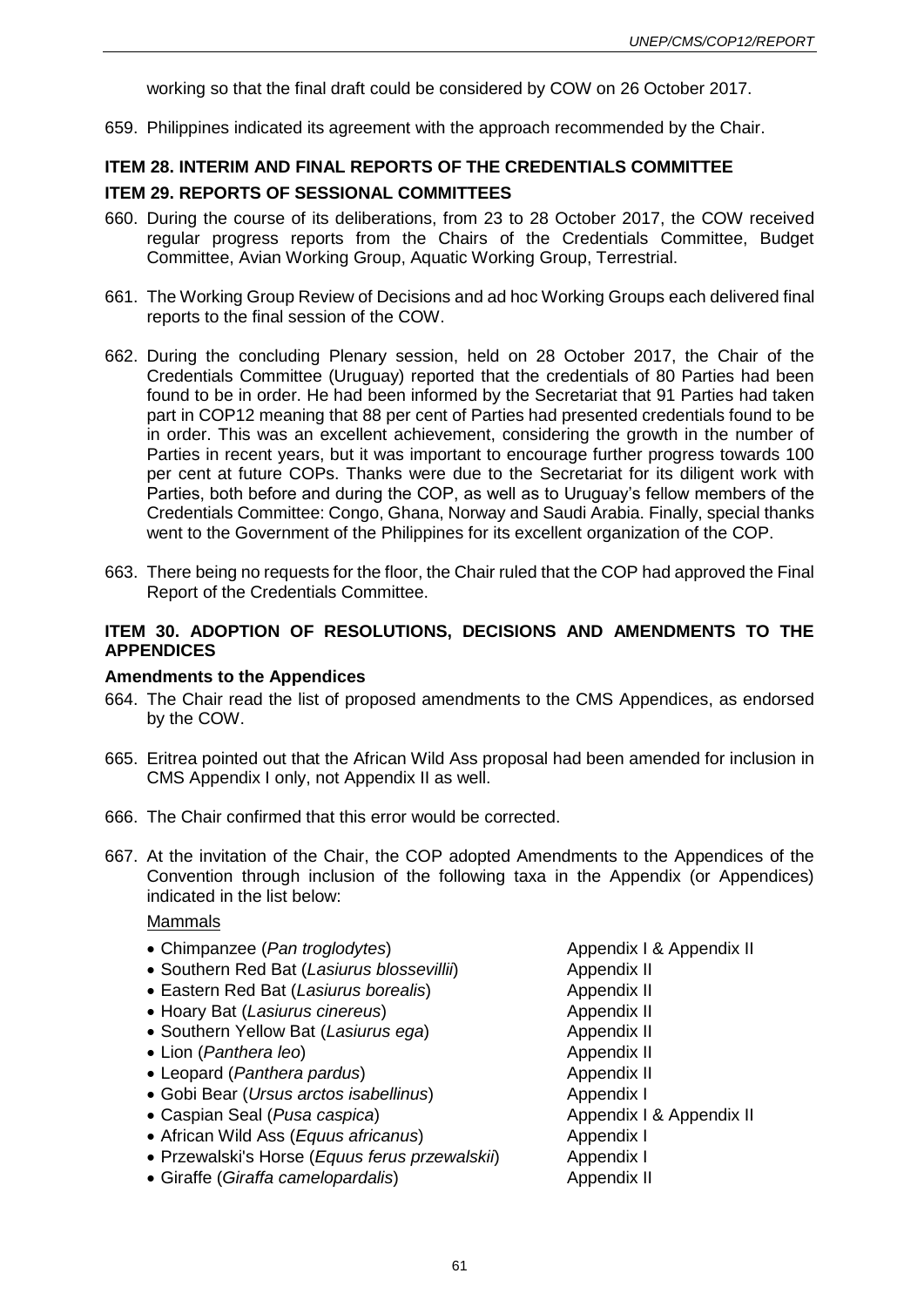### Birds

| • Christmas Island Frigatebird (Fregata andrewsi)   | Appendix I               |
|-----------------------------------------------------|--------------------------|
| • Black Noddy (Anous minutus subsp. worcesteri)     | Appendix II              |
| • Steppe Eagle (Aquila nipalensis)                  | Appendix I               |
| • White-rumped Vulture (Gyps bengalensis)           | Appendix I               |
| • Indian Vulture (Gyps indicus)                     | Appendix I               |
| • Slender-billed Vulture (Gyps tenuirostris)        | Appendix I               |
| • Red-headed Vulture (Sarcogyps calvus)             | Appendix I               |
| • White-backed Vulture (Gyps africanus)             | Appendix I               |
| • Cape Vulture (Gyps coprotheres)                   | Appendix I               |
| • Rüppell's Vulture (Gyps rueppelli)                | Appendix I               |
| • Hooded Vulture (Necrosyrtes monachus)             | Appendix I               |
| • White-headed Vulture (Trigonoceps occipitalis)    | Appendix I               |
| • Lappet-Faced Vulture (Torgos tracheliotos)        | Appendix I               |
| • Yellow Bunting ( <i>Emberiza sulphurata</i> )     | Appendix II              |
| • Great Grey Shrike (Lanius excubitor excubitor)    | Appendix II              |
| • Lesser Grey Shrike (Lanius minor)                 | Appendix II              |
| <u>Fish</u>                                         |                          |
| • Whale Shark (Rhincodon typus)                     | Appendix I               |
| • Dusky Shark (Carcharhinus obscurus)               | Appendix II              |
| • Blue Shark (Prionace glauca)                      | Appendix II              |
| • Angelshark (Squatina squatina)                    | Appendix I & Appendix II |
| • Common Guitarfish (Rhinobatos rhinobatos)         |                          |
| Mediterranean Sea population                        | Appendix I               |
| global population                                   | Appendix II              |
| • White-spotted Wedgefish (Rhynchobatus australiae) | Appendix II              |

668. Uganda made the following statement:

*"Uganda would like to state that the Lion, Giraffe, Chimpanzee and Leopard are not migratory species within the meaning of Article I, paragraph 1a) of the Convention and thus Uganda does not in principle support listing of these species. Uganda would however in the spirit of moving forward, not block the consensus but request that her* reservation be recorded in record of the COP as Uganda will be excluding her *populations through a reservation."*

- 669. Australia stated that it was not questioning the unfavourable conservation status of the White-spotted Wedgefish, but rather whether it met the criteria for being considered a migratory species. Research showed that the species undertook only episodic movements, and that these were neither regular nor predictable in nature. Furthermore, there should have been adequate consultation on the listing proposal prior to the COP.
- 670. At the invitation of the Chair, the COP adopted the Resolutions, Decisions and other documents listed below, all of which had been endorsed by the COW, following review and amendment, as appropriate, by COP Working Groups. A few documents had been further amended by the COW itself. No additional amendments were tabled during the plenary session; all texts adopted were therefore the versions endorsed by the COW. The documents are listed below in the sequence of their adoption (which followed Agenda item order) by the COP:
	- UNEP/CMS/COP12/CRP33 Financial & Administrative Matters and UNEP/CMS/COP12/CRP 33.1 Programme of Work 2018-2020
	- UNEP/CMS/COP12/CRP21 Strategic Plan for Migratory Species 2015–2023
	- UNEP/CMS/COP12/CRP22 Revising the Format for National Reports
	- UNEP/CMS/COP12/CRP31 Establishment of a Review Mechanism and a National Legislation Programme
	- UNEP/CMS/COP12/Doc.21/Rev.2 Review of Decisions, including: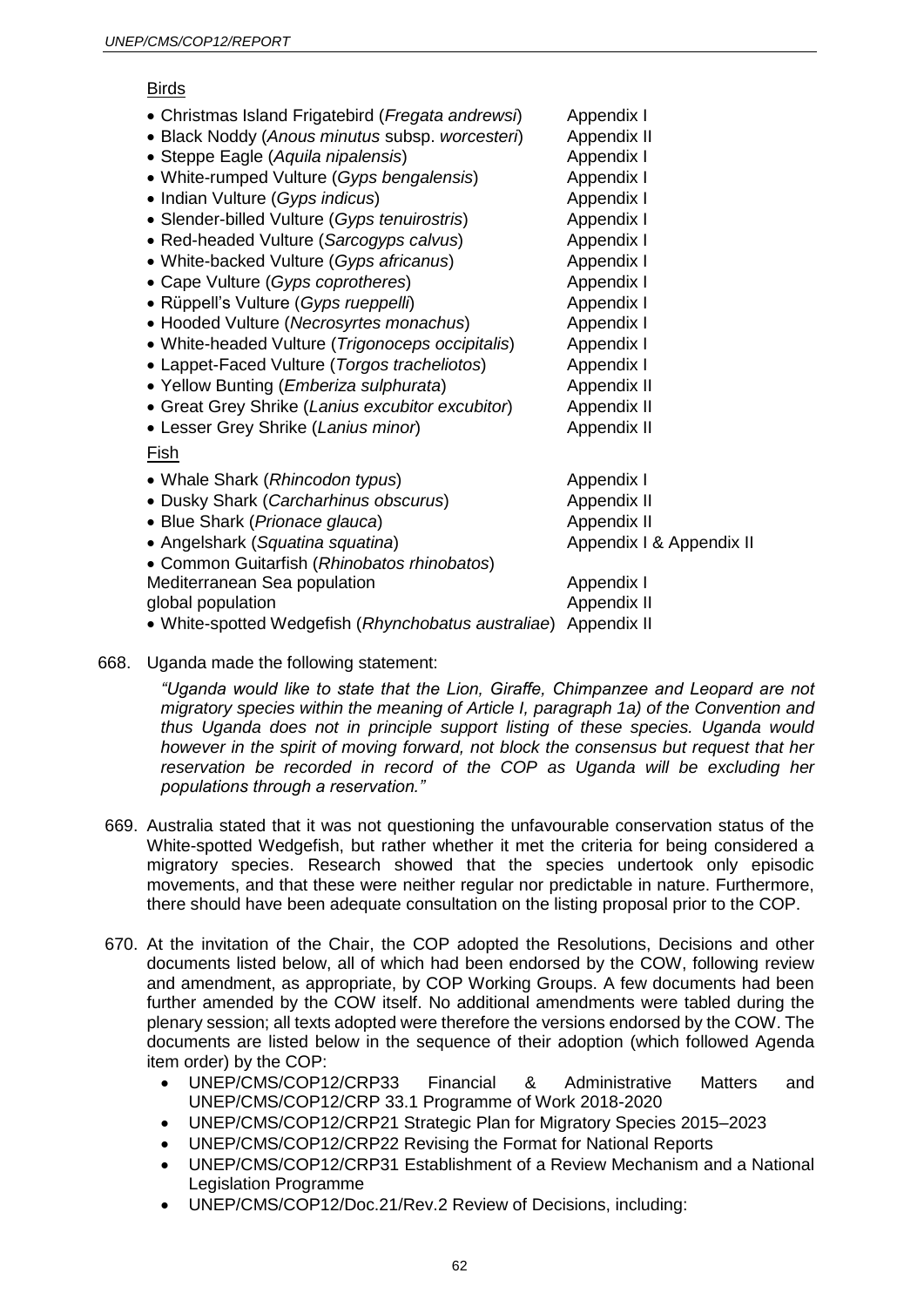- o Adoption of the five decisions contained in UNEP/CMS/COP12/Doc.21
- $\circ$  Adoption of the repeal in part of 21 CMS Resolutions or Recommendations<sup>\*</sup>
- o Adoption of the repeal in full of four CMS Resolutions or Recommendations, as listed in document UNEP/CMS/COP12/Doc.21.1
- o Adoption of two further recommendations from the Secretariat
- o Adoption of three decisions, as contained in document UNEP/CMS/COP12/CRP111 Resolutions to Repeal in Part
- $\circ$  Adoption of the COW's recommendation to consolidate a number of Resolutions as contained in document UNEP/CMS/COP12/Doc.21.2\*\*

\*These include, *inter alia*, those covered by the following CRPs:

UNEP/CMS/COP12/CRP103 Resolutions to Repeal in Part – Resolution 3.1, Listing of Species in the Appendices of the Convention

UNEP/CMS/COP12/CRP104 Resolutions to Repeal in Part – Resolution 7.2, Impact Assessment and Migratory Species

UNEP/CMS/COP12/CRP105 Resolution 7.5, Wind Turbines and Migratory **Species** 

UNEP/CMS/COP12/CRP106 Resolution 7.3, Oil Pollution and Migratory **Species** 

UNEP/CMS/COP12/CRP107 Resolution 11.8, Communication, Information and Outreach Plan

UNEP/CMS/COP12/CRP108 Consolidation of Resolutions: Marine Turtles

UNEP/CMS/COP12/CRP109 Resolution 10.15, Global Programme of Work for **Cetaceans** 

UNEP/CMS/COP12/CRP110 Resolution 11.27, Renewable Energy and Migratory Species

\*\*These include, *inter alia*, those covered by the following CRPs: UNEP/CMS/COP12/CRP101 Consolidation of Resolutions: National Reports UNEP/CMS/COP12/CRP102 Consolidation of Resolutions: Wildlife Disease and Migratory Species

- UNEP/CMS/COP12/CRP42 Synergies & Partnerships
- UNEP/CMS/COP12/CRP27/Rev.1 The Prevention of Illegal Killing, Taking and Trade of Migratory Birds
- UNEP/CMS/COP12/CRP32 Action Plan for Migratory Landbirds in the African-Eurasian Region
- UNEP/CMS/COP12/CRP29 Preventing Poisoning of Migratory Birds
- UNEP/CMS/COP12/CRP7/Rev.1 Conservation of African-Eurasian Vultures
- UNEP/CMS/COP12/CRP34 Flyways and UNEP/CMS/COP12/CRP34.1 Action Plan for the Americas
- UNEP/CMS/COP12/CRP30/Rev.1 Action Plan for Birds
- UNEP/CMS/COP12/CRP8 Important Marine Mammal Areas (IMMAs)
- UNEP/CMS/COP12/CRP9/Rev.1 Adverse Impacts of Anthropogenic Noise on Cetaceans and Other Migratory Species and UNEP/CMS/COP12/CRP9.1 Annex to Adverse Impacts of Anthropogenic Noise on Cetaceans and Other Migratory **Species**
- UNEP/CMS/COP12/CRP2 Aquatic Wild Meat
- UNEP/CMS/COP12/CRP3 Live Capture of Cetaceans from the Wild for Commercial Purposes
- UNEP/CMS/COP12/CRP10/Rev.1 Recreational In-Water Interaction with Aquatic Mammals
- UNEP/CMS/COP12/CRP5 Conservation and Management of Whales and their Habitats in the South Atlantic Region
- UNEP/CMS/COP12/CRP18 Joint CMS-CITES African Carnivores Initiative
- UNEP/CMS/COP12/CRP36 Conservation and Management of Cheetah (*Acinonyx jubatus*) and Wild Dog (*Lycaon pictus*)
- UNEP/CMS/COP12/CRP38 Conservation and Management of the African Lion, (*Panthera leo)*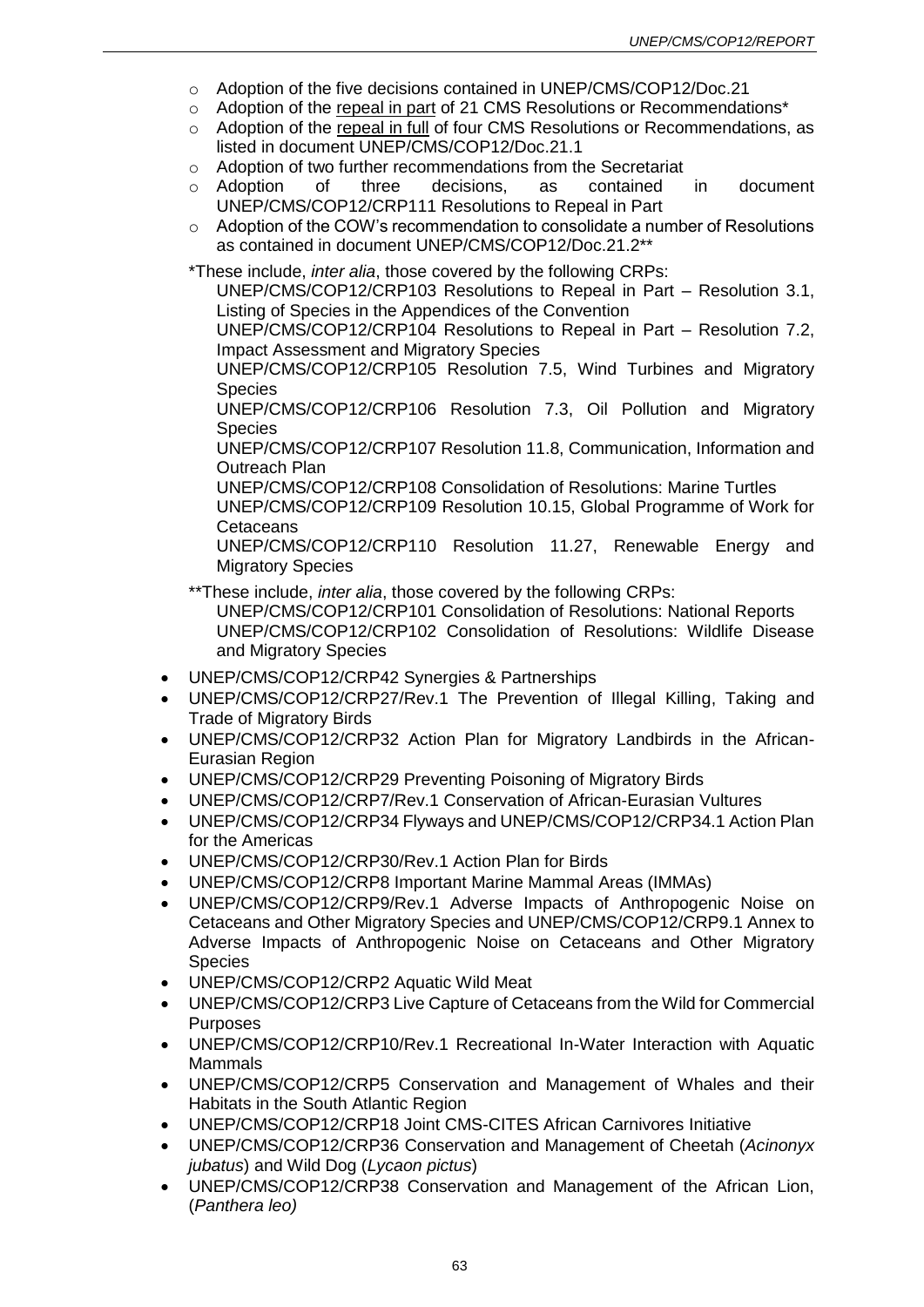- UNEP/CMS/COP12/Doc.24.3.2 Conservation of the African Wild Ass (*Equus africanus*) The draft resolution and decision contained in this document had not been amended by the COW; therefore, a CRP was not tabled and the original text stood.
- UNEP/CMS/COP12/CRP28 Adoption of the African Elephant Action Plan
- UNEP/CMS/COP12/CRP17 Management of Marine Debris
- UNEP/CMS/COP12/CRP40 Climate Change and Migratory Species
- UNEP/CMS/COP12/CRP12 Conservation Implications of Animal Culture and Social **Complexity**
- UNEP/CMS/COP12/CRP25 Bycatch
- UNEP/CMS/COP12/CRP13 Sustainable Boat-based Marine Wildlife Watching
- UNEP/CMS/COP12/CRP11 Energy and Migratory Species
- UNEP/CMS/COP12/CRP39 Addressing Unsustainable Use of Terrestrial and Avian Wild Meat of Migratory Species of Wild Animals
- UNEP/CMS/COP12/CRP24 Sustainable Tourism and Migratory Species
- UNEP/CMS/COP12/Doc.24.4.9 Promoting Marine Protected Area Networks in the ASEAN Region The draft resolution contained in this document had not been amended by the COW; therefore, a CRP was not tabled and the original text stood.
- UNEP/CMS/COP12/CRP26 Promoting Conservation of Intertidal and other Coastal Habitats for Migratory Species
- UNEP/CMS/COP12/CRP112 Improving Ways of Addressing Connectivity in the Conservation of Migratory Species
- UNEP/CMS/COP12/CRP19 Transfrontier Conservation Areas for Migratory Species
- UNEP/CMS/COP12/CRP4 Community Participation and Livelihoods
- UNEP/CMS/COP12/CRP23 Guidelines for Assessing Listing Proposals to Appendices I and II of the Convention
- UNEP/CMS/COP12/CRP20 Taxonomy and Nomenclature
- UNEP/CMS/COP12/CRP1 Concerted Actions
- UNEP/CMS/COP12/CRP14 Proposal for a Concerted Action for the European Eel (*Anguilla anguilla*) already Listed on Appendix II of the Convention
- UNEP/CMS/COP12/Doc.26.2.2 Proposal for a Concerted Action for Eastern Tropical Pacific Sperm Whales (*Physeter macrocephalus*)\*
- UNEP/CMS/COP12/Doc.26.2.3/Rev.1 Proposal for a Concerted Action for the Atlantic Humpback Dolphin (*Souza teuszii*)\*
- UNEP/CMS/COP12/Doc.26.2.4 Proposal for a Concerted Action for the Arabian Sea Humpback Whale (*Megaptera novaeangliae*)\*
- UNEP/CMS/COP12/Doc.26.2.5 Proposal for a Concerted Action for the Angelshark (*Squatina squatina*)\*
- UNEP/CMS/COP12/CRP15 Proposal for the Designation of All Species of the Mobulid Rays (Mobulidae) for Concerted Actions
- UNEP/CMS/COP12/ CRP16, Proposal for the Designation of the Whale Shark (*Rhincodon typus*) for Concerted Actions
- UNEP/CMS/COP12/Doc.26.2.8 Proposal for a Concerted Action for the Asian Great Bustard (*Otis tarda*)\*

\*These documents had not been amended by the COW; therefore, CRPs were not tabled and the original texts stood.

- UNEP/CMS/COP12/CRP35 Designation of Species for Concerted Actions for the Triennium 2018-2020
- UNEP/CMS/COP12/CRP41 Presidency of the Conference of Parties
- UNEP/CMS/COP12/CRP37 Scientific Council
- 671. Switzerland considered the Resolution adopted as part of document UNEP/CMS/COP12/CRP31 (Establishment of a Review Mechanism and a National Legislation Programme) to be one of the most important for the CMS during the last decade. Only a year ago, the 'zero option' had been the most likely outcome of the Review Mechanism discussions, but now this excellent result had been achieved. Thanks were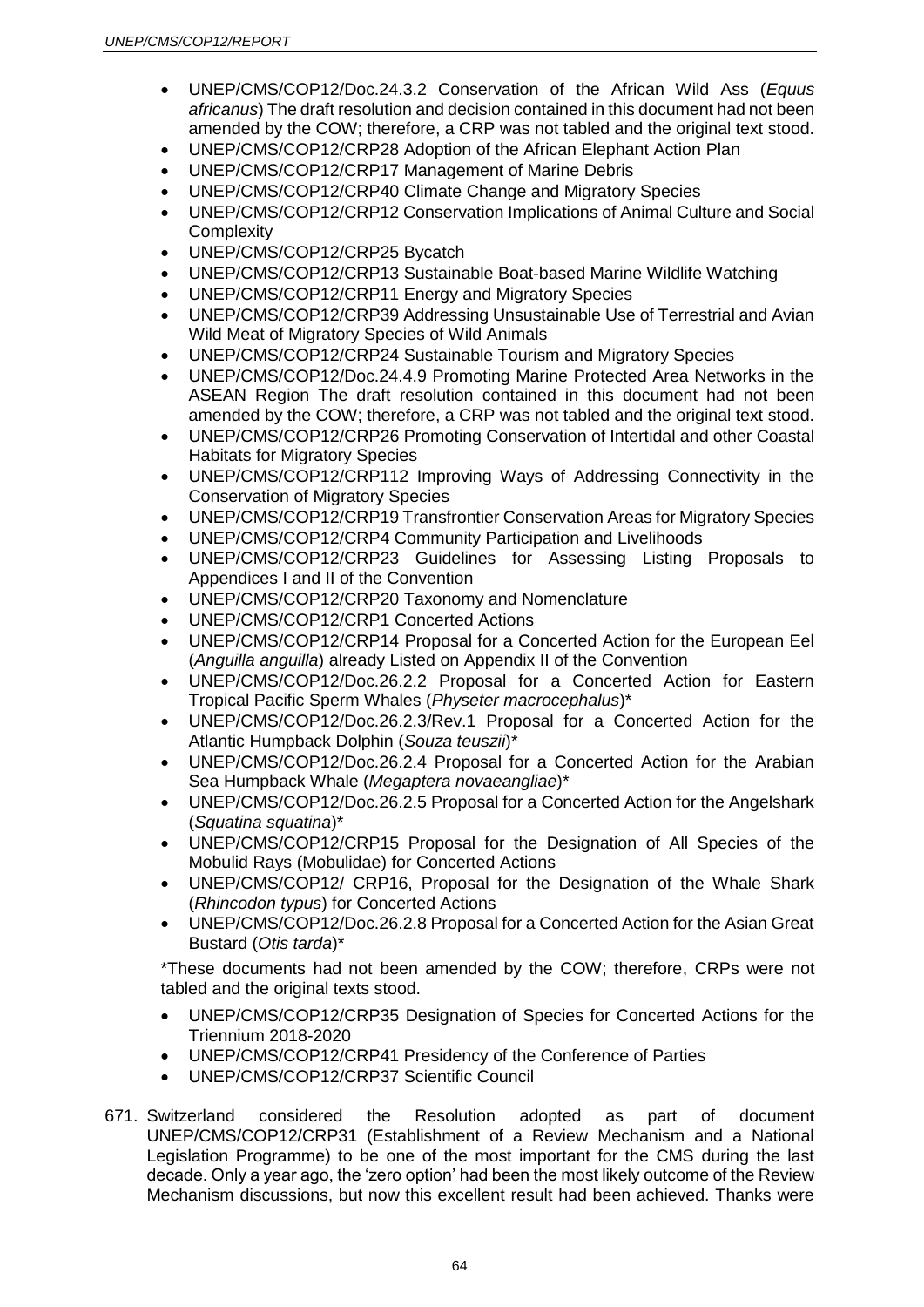due to the Chair of the intersessional Working Group and to other contributors, especially the EU and the Africa region. Switzerland was able to announce co-funding for an initial project and wished to support the position taken by of EU and its Member States during the closing session of the COW, that confidentiality should be the exception, not the rule, when implementing the Review Mechanism. Finally, NGOs had an important part to play in the Review Mechanism but also had a responsibility "*not to overload the truck*".

- 672. Norway endorsed and supported these remarks and welcomed Switzerland's announcement of co-funding. Norway was also pleased with the outcome; the merging of the two resolutions had been resolved in a good and sensible manner.
- 673. The Philippines, supported by Israel, called on local and international NGOs that had already expressed their commitment to the Concerted Action for Whale Shark to continue supporting implementation now that the proposal contained in document UNEP/CMS/COP12/CRP16 had been adopted by the COP.

## **ITEM 31. DATE AND VENUE OF THE 13TH MEETING OF COP**

- 674. A video presentation was introduced by the delegation of India, inviting COP13 to meet in India.
- 675. The Plenary greeted the presentation of India with acclamation.
- 676. The Executive Secretary referred delegates to document UNEP/CMS/COP12/Doc.31/Rev.1 and the two draft decisions it contained.
- 677. At the invitation of the Chair, the COP adopted the document, thereby formally accepting the invitation of the Government of India.

## **ITEM 32. ADOPTION OF THE REPORT**

678. At the invitation of the Chair, the Plenary adopted the Draft Report of the Meeting (Days 1 to 4), noting that corrections and other proposed amendments could be submitted to the Secretariat within a period of one month. The Secretariat was entrusted with finalizing the Report, accordingly.

### **ITEM 33. ANY OTHER BUSINESS**

679. Prior to the closing of the session on 26 October, Argentina presented the following statement on behalf of the Central and South America and Caribbean region:

*"Argentina, representing the Central and South America and Caribbean region, wishes to express its position with respect to the lack of availability of translation in several areas, including: documents, working programme and website pages, among others. We understand that producing translations requires, time, money, and human resources, but the Convention text and Rules of Procedure (Part VI, Article 18) establish and state that the work must be done in the three official languages. Therefore, we wish to respectfully request compliance with the provisions of the Convention. We ask the Secretariat to make a greater effort so that the countries of our region can properly contribute, in a fair and equitable way, to the CMS."*

680. The Chair thanked Argentina for the region's statement.

## **ITEM 34. CLOSURE OF THE MEETING**

681. Dr. Hay, in concluding the businesses of the COW, said that it had been a huge privilege to serve the COW as its Chair and he wished to convey his deep gratitude to all those who had facilitated the work of COP12 thus far, *"Starting with our wonderful host the Government of the Philippines. You've welcomed, nourished and protected us; informed, educated and inspired us."* He went on to thank the staff of the Philippine International Convention Center (PICC); the interpreters, translators and rapporteurs; the media; the Earth Negotiations Bulletin (ENB) team; display and side-event organizers; the Scientific